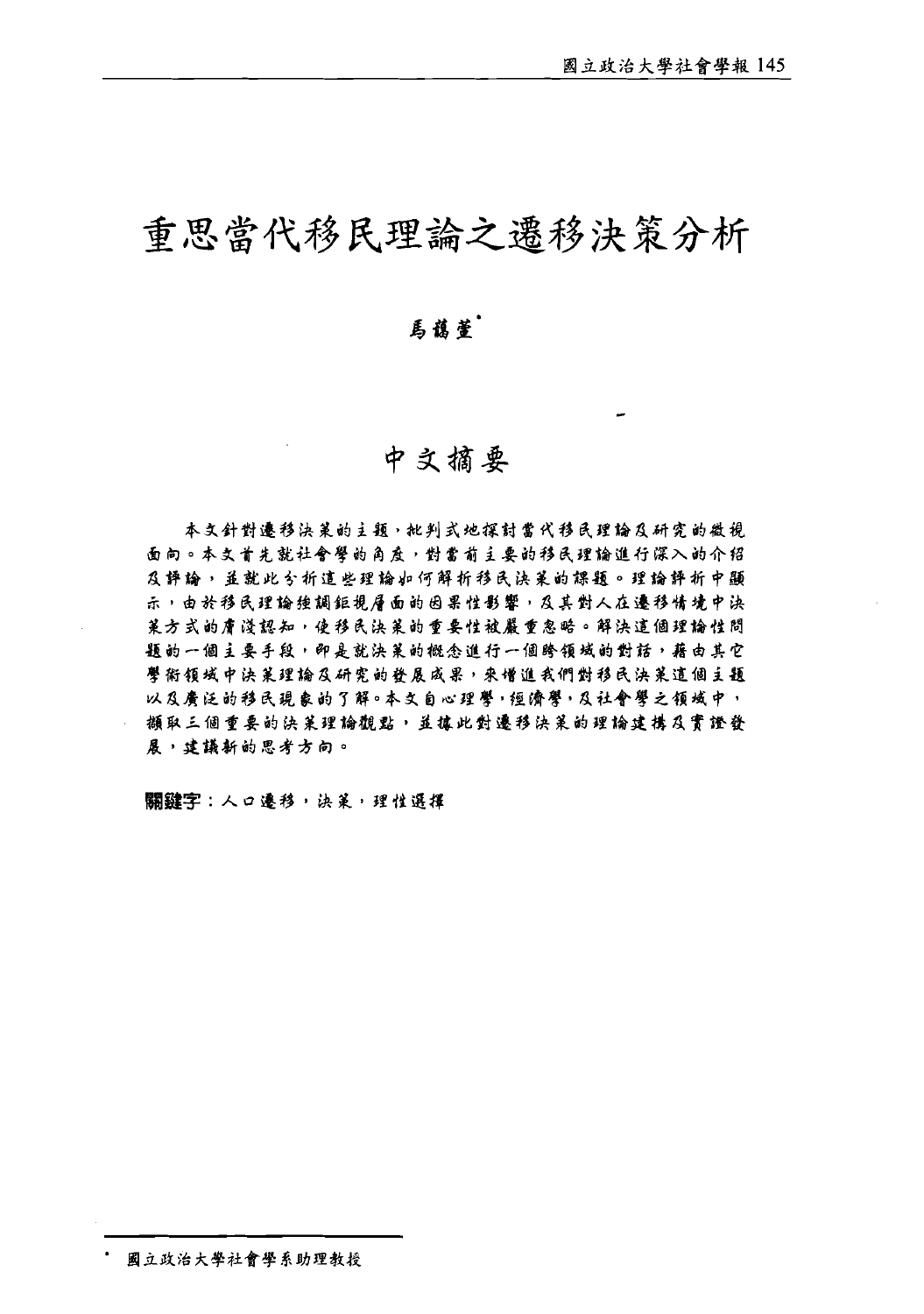# **Rethinking Migration Decision Making in Contemporary Migration Theories**

Ai-hsuan Sandra Ma<sup>\*</sup>

## **Abstract**

This paper critically examines the micro-level perspective of migration theories and research, with a focus on migration decision making. It first presents an extensive sociological review of current major migration theories with particular attention to the ways that migration decision making is observed in each theoretical model. The subject of migration decision making has been severely marginalized in current theories because of their emphasis on macrolevel causal influences and the naïve perceptions of the ways people make decisions in the context of migration. To resolve this issue, a cross-disciplinary dialogue on decision making is an essential means for shedding new light on the subject as well as enhancing our knowledge concerning the general phenomenon of migration. This paper proposes alternative directions for reconceptualizing migration decision making and further engaging in empirical exploration of the subject by reviewing three important perspectives of human decision making, drawn respectively from psychology, economics, and sociology.

- **Key** Words: Migration, Decision Making, Rational Choice

<sup>&#</sup>x27;Department of Sociology, National Chengchi University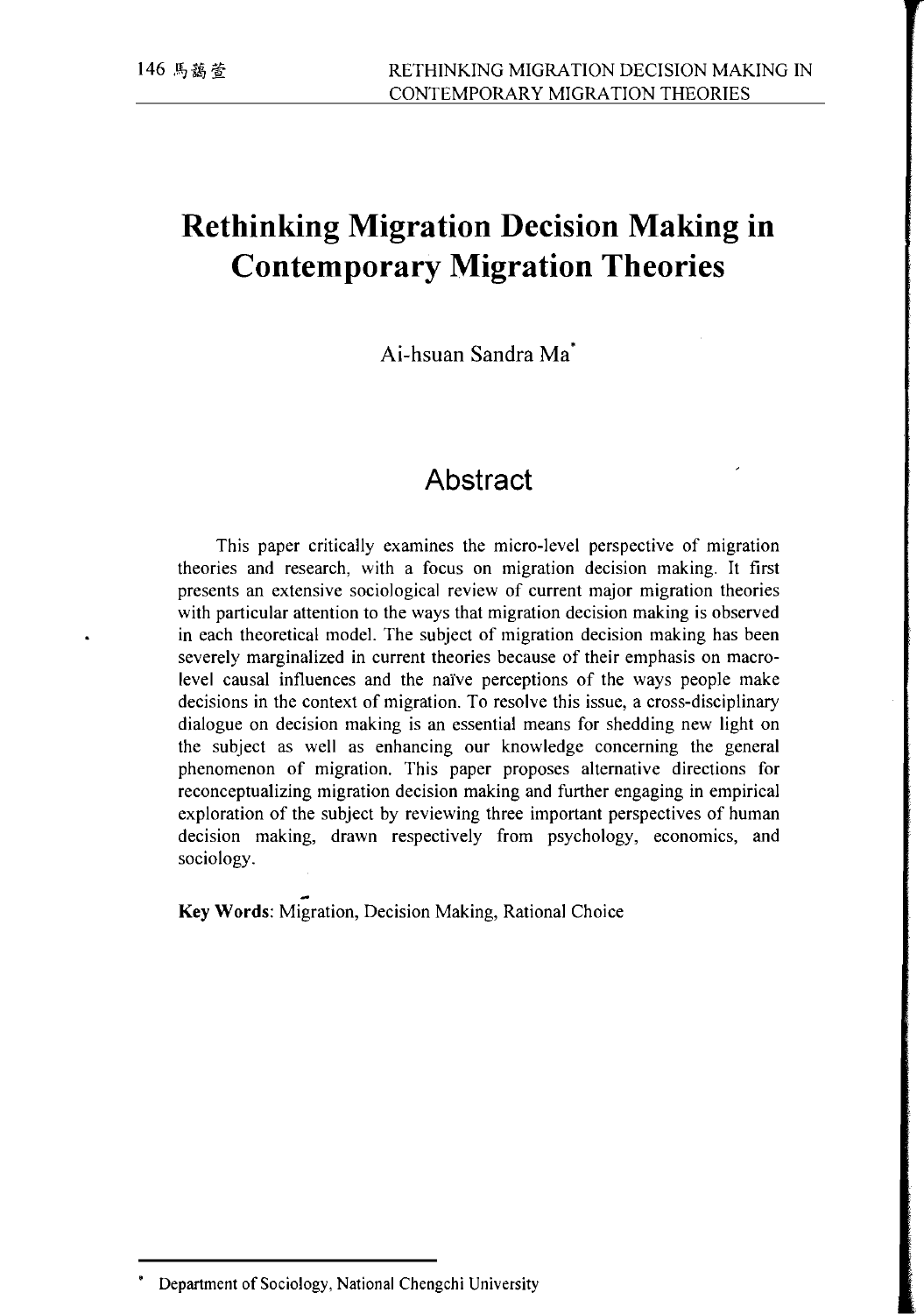## **Introduction**

Migration has always been a significant aspect of human history. The touchstone for the field of migration studies is Ravenstein's late  $19<sup>th</sup>$  c. analysis of migration in Britain and Western Europe, and his resulting proposition of the "laws of migration."' Despite the early beginning of migration studies, it was not until the 1950s that the interest in the field truly flourished. It \_was fostered by the emergence of several relevant social science paradigms and a growing realization among policy makers of the importance of analyzing and understanding migration processes. Several theoretical models have since been developed in an attempt to grasp the increasing complexity of human migration, including its causes, processes, and consequences. Although several scholars have proposed different taxonomies of current migration theories, these theories are generally categorized into three perspectives. The macro-level approach emphasizes the aggregate phenomena of migration, exploring the patterns and directions of population movement as well as identifying the social-economic, political, geographic, and other structural factors associated with the migration systems. The micro-level approach observes the ways individuals respond to structural forces within the migration systems and the ways they construct their migration experiences; this approach ascribes particular significance to mobility choices and the adaptation process. The middle-range approach concentrates on institutional variables, underlining how family and social networks function to link micro and

<sup>&</sup>lt;sup>1</sup> Reacting to a study by Farr published in 1876, which claims that migration appears to proceed without any particular logic, Ravenstein proposes seven "laws" of internal migration in his two seminal papers of the 1880s. (I) Migration and distance: the majority of migrants move across short distances: and migrants who move across long distances are generally attracted by a major center of commerce and industry. (2) Migration by stages: migrants from more remote areas. setting in motion waves (or what Ravenstein calls "currents" of migration), till the gaps in the rural areas left by those who have migrated to urban centers. (3) Stream and counter-stream: each major stream of migration produces a counter-stream. (4) Migration motives: economic welfare is the dominant motive of individual migrants. (5) Migration and gender: females are generally more likely than males to engage in short-distance migration. (6) Urban-rural difference: generally, rural inhabitants are more prone to migration than urban drellers. (7) Technology and migration: advancements in transportation technology and the expansion of manufacture and commerce all lead to increases in migration (Ravenstein, 1885; 1889).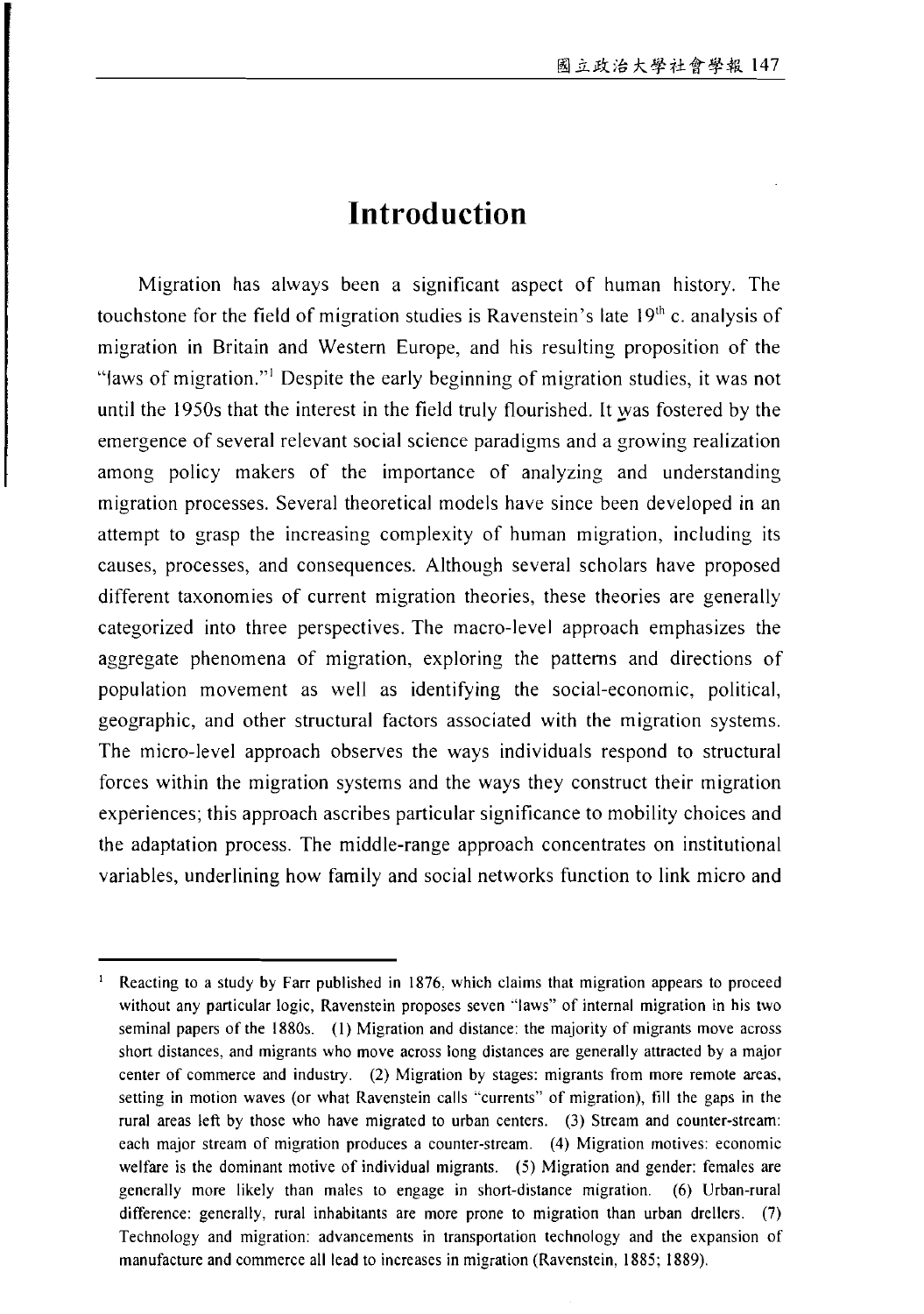macro processes (Pedraza, 1994; Stalker, 1994).

This paper aims at reconceptualizing the micro-level perspective of migration theories and research, with a focus on migration decision making. It first presents an extensive sociological review of current major migration theories with particular attention to the ways that migration decision making is observed in each theoretical model. Based on the review of these theories, I will argue that migration theories to date have mostly emphasized macro-level causal influences. The available micro-level theories, which have been generated mostly from *post hoc* assumptions, have also oversimplified the nature and process of migration decision making. These theoretical perspectives either adopt a perfunctory view on the nature and process of decision making in the event of migration, or simply take for granted the prominence of economic motives in migration strategies and behavior. To resolve the issue of the marginalization of migration decision making in migration theories, this paper calls for a cross-disciplinary dialogue on decision making to shed new light on the subject as well as to enhance our knowledge concerning the general phenomenon of migration. The first step needed to remedy the theoretical underdevelopment of migration decision making is to take on the theoretical and empirical work on decision making accomplished in other fields of study. After all, migration is a demographic phenomenon that represents not only the effects of structural and institutional forces, but also a complex social-psychological process of choosing and making decisions. By learning how decision making is examined and understood in other fields and under different contexts, we may enrich the sociological insights on decision making in the context of migration.

Furthermore, this paper carries a pragmatic proposition concerning migration policy and practice. If migration intervention strategies are to be successful, they must be based on valid knowledge of causal factors. Theories and research that focus on structural or institutional factors may presumably seem more useful for policy considerations, for they deal with the broad processes that public policies seek to shape. Nevertheless, as De Jong and Fawcett point out, "the descriptive usefulness is not the same as prescriptive usefulness" (De Jong and Fawcett, 1981: 44). Causal connections shown at the macro-level are sometimes of limited practical value because they refer to factors that cannot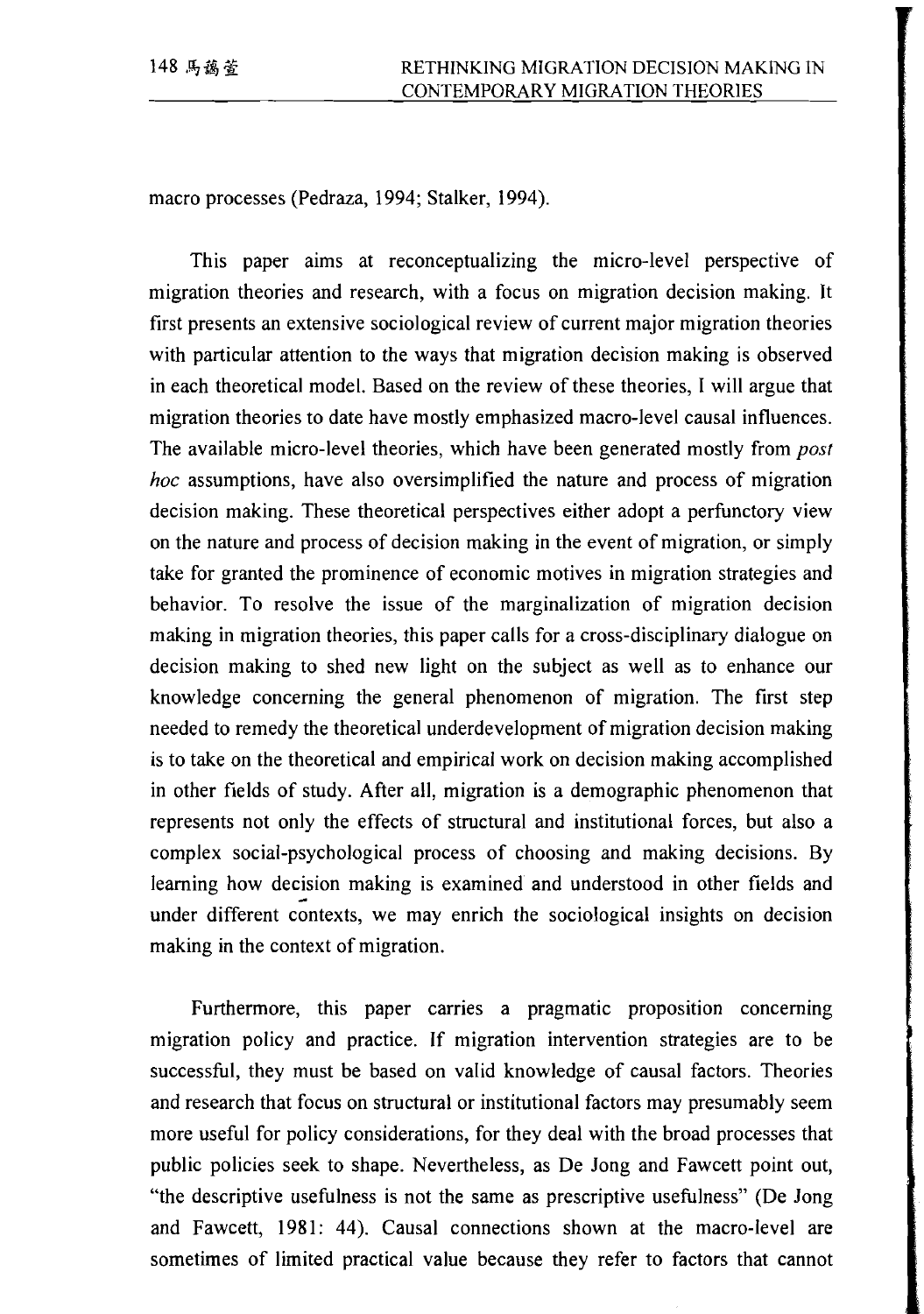readily be modified by public policy. Studies and theories that focus on the process of migration decision making, however, will suggest alternative means by which such a decision can be influenced through public policies and programs. For example, they can suggest ways in which policy interventions may "channel" people's migration decision-making process or alter their expectations about obtaining their goals in alternative locations.

# **Approaches to Migration Decision Making:** - **A Critical Review**

Although different theories have been developed to explore the phenomenon of migration, for one reason or another, the issue of migration decision making is rarely the predominant focus in major theoretical models. Therefore, instead of providing a review of the theories of migration decision making, I will critically examine the six major theoretical models of migration in light of how migration decision making is comprehended in each model and what can be learned from utilizing these models to study migration decision making. These six models are: the push-pull model, the human capital model, the place-utility model, the valueexpectancy model, the neo-Marxist model, and the network model.

#### **Theoretical Models of Migration**

#### Push-Pull Model

The push-pull model was derived essentially from Lee's "theory of migration," in which Lee identifies four types of factors affecting the process of migration: (I) factors associated with the area of origin, (2) factors associated with the area of destination, (3) intervening obstacles between origin and destination, and (4) personal factors. In the areas of origin and destination, three kinds of factors are involved: (1) "pull" factors which act to hold people within the area or to attract people to it, (2) "push" factors which act to repel people from the area, and (3) factors to which people are essentially indifferent (Lee, 1966). According to Lee, the "push" and "pull" factors at origin and destination co-shape the size and direction of migration, with the intervening obstacles and personal factors mediate therein. Based on his theory, Lee also refines and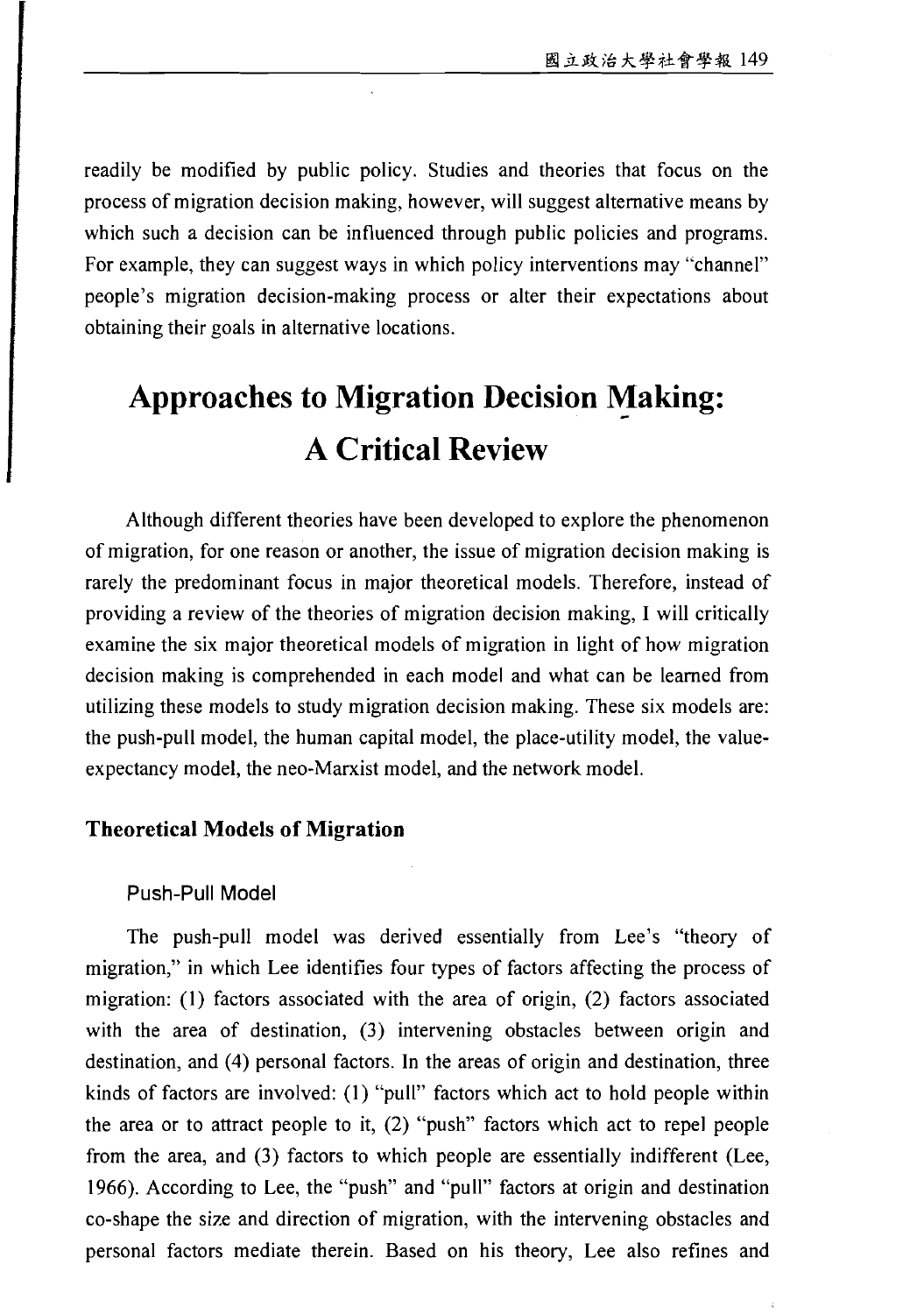restates Ravenstein's "law of migration" as a series of macro-level hypotheses regarding the volume of migration, the development of streams and counterstreams, and the characteristics of migrants.<sup>2</sup> Because Lee's theory and hypotheses help to restore an analytical emphasis in migration research, his theoretical framework has since been used extensively to investigate the spatial, temporal, and causal factors in migration (Lewis, 1982).

lnfluenced by the macro-orientation of Lee's theoretical framework, the push-pull model emphasizes the structural factors of attraction and repulsion in areas of origin and destination in the formation and regulation of migration patterns. At the macro level, this model suggests that migration is an outcome of poverty and backwardness in the sending areas. The structural "push" (economic, social and political hardships in the poorest part of the world) and "pull" (comparative advantages in the more advanced countries) factors not only are causal variables that determine the size and direction of human migration; they also operate systematically to filter migrants from a broad population in shaping the distinctive profiles of migrant groups (Georges, 1990; Portes and Rumbaut, 1990; Cinel, 1991; Grasmuck and Pessar, 1991). This perspective is established under two assumptions: first, the expectation that those who are in the most disadvantaged sectors of the poorer societies are most likely to participate in migration; and second, the postulation that such flows arise spontaneously out of the mere existence of global inequality.

At the micro<sup>l</sup>evel, the push-pull model transforms the structural "push" and "pull" factors into an individual's "costs" and "benefits." In the push-pull model, migration decision making is dominated by rational choice. It suggests that an individual's migration behavior results from a rational calculation of costs and benefits and aims at maximizing gains, in which pursuing the economic gain being the prime goal. Each individual migrant is regarded as a rational being who . neutrally assesses the available destinations to select the optimal option with the greatest expected returns. The model also implies that the factors being weighed in a migration decision are comparable in value and thus can be measured and

<sup>&</sup>lt;sup>2</sup> For details of the hypotheses, see Lee (1966: 52-57).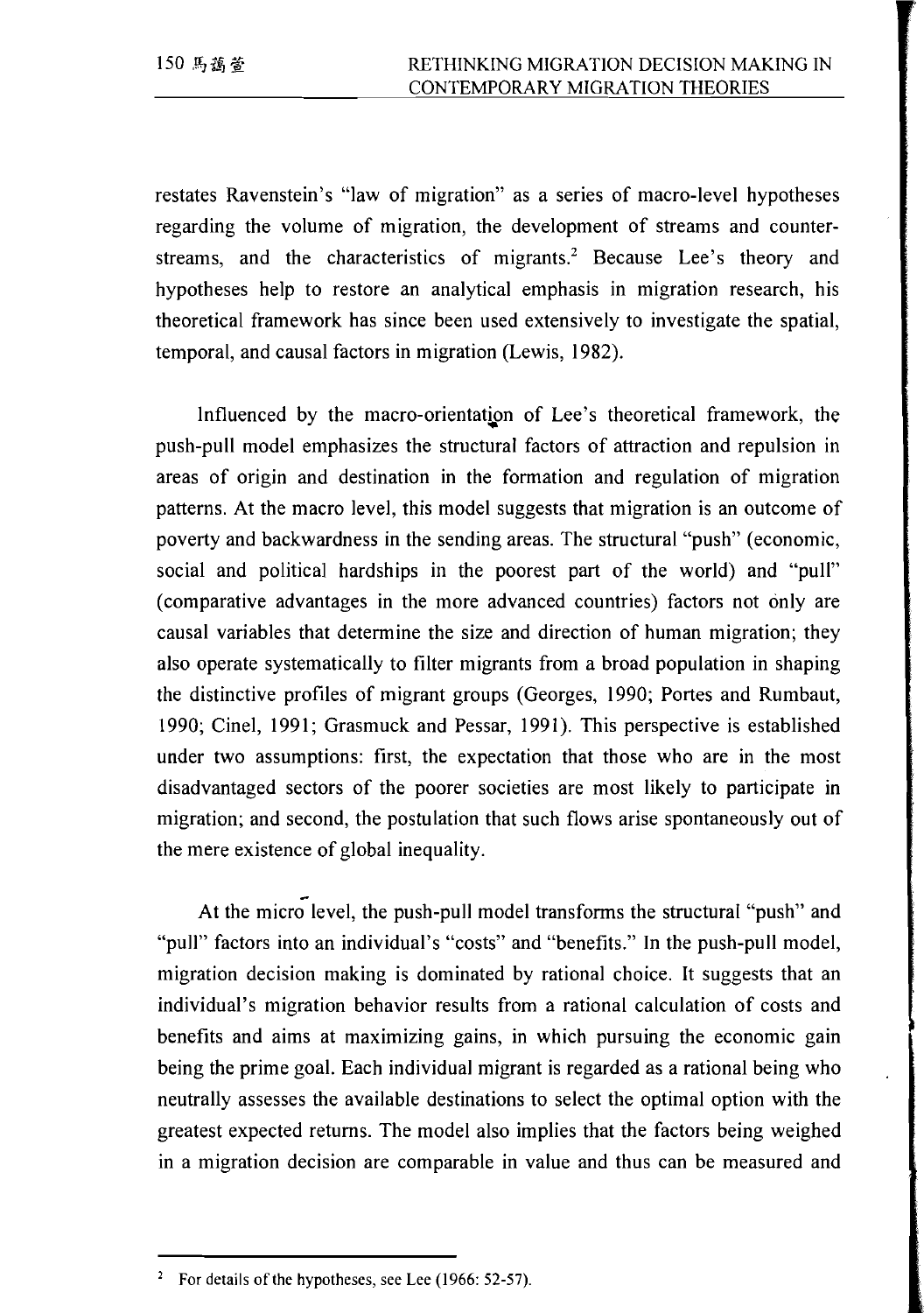prioritized on one standardized scale. Moreover, individuals engaged in migration decision making are assumed to be equally informed and fully aware of all possible options. In this sense, each individual's perception or understanding of reality is presumed to mirror the "objective" reality.<sup>3</sup>

The assumptions of "rational calculation" and "gain maximization" are based on neoclassical rational choice theory.<sup>4</sup> The rational choice approach is based on four basic premises (Olson, 1965). The first premise contains *utility maximization*, which means that a person chooses an option that he or she believes can best serve the objective(s). The second premise involves the structure of preferences. For this assumption to hold true, all options must be available to an agent to be rank-ordered, and the preference orderings are transitive.<sup>5</sup> The third premise concerns decision making under *uncertainty*. The fact that decision making often takes place under conditions of uncertainty and situational constraints requires that the rational choice approach focuses on the maximization of an agent's expected utility rather than the actual outcome, which is assumed to be assessed in numerical terms. The fourth premise pertains to the centrality of *individuals* in the explanation of collective outcomes. Individuals are

While Lee emphasizes the structural "push" and "pull" forces at origin and destination in operating the migration process, he also notes the importance of individuals' perceptions of these "push" and "pull" factors in influencing the propensity to migrate. As he states: "[I]t is not so much the actual factors at origin and destination as the perception of these factors which results in migration" (Lee, 1966: 51). He also indicates that because of the personal factors involved in a migration decision, "the decision to migrate is never completely rational" (ibid.). However, in the macro-level generalization of his theory and hypotheses, he discounts the dimension of indviduality and the process of deliberation in migration decision making. He argues that the migration decision which does not follow the principles of classical rationality and maximizing behavior should be treated as exceptions and exempted from analysis. As he asserts: "We mush expect, therefore, to find many exceptions to our generalizations since transient emotions, mental disorder, and accidental occurrences account for a considerable proportion of the total migrations" (ibid.).

Although it is commonly called "rational choice theory," it is rather a theoretical approach with a set of central assumptions and principles upon which different theories of rational choice are built. The rational choice appraoch is known as such an established paradigm that, as Green and Shapiro put it. "there is no single rational choice theory or unambiguous standard for assigning the label 'rational choice' to a theory" (Green and Shapiro, 1994:13).

That is, if A is preferred to B, and B is preferred to C, then A must be preferred to C. Transitivity assumes nothing about the intensity of preferences or the amount by which the different possible outcomes are valued in comparison with one another.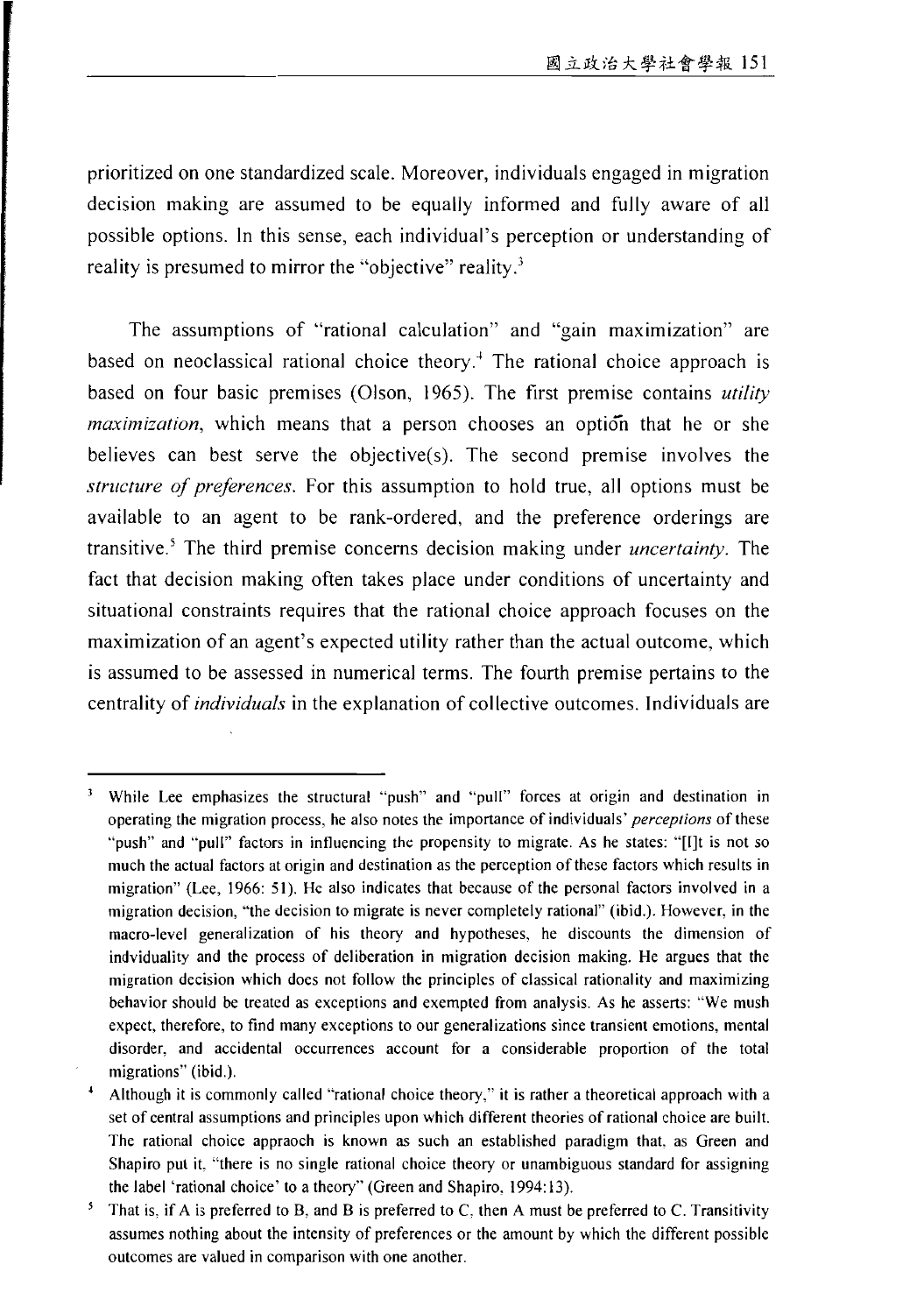the relevant maximizing agents, and collective action is nothing more than "the action of individuals when they choose to accomplish purposes collectively rather than individually" (Buchanan and Tullock, 1962: 12). According to rational choice theory, in decision-making situations, there is one course of action that can be rationally believed to best satisfy various logical, physical and economic constraints. In reaching decisions, a rational individual constructs a subjective ranking of the feasible alternatives, based on a consideration of the possible outcomes to which these alternatives might lead. The individual will then choose the highest-ranked course of action from among all feasible alternatives in order to receive the most positive outcome (Elster, 1986).

The notions of the push-pull model are ostensibly self-evident. However, this model tends to be applied to migrant flows that have already taken place, which thereby makes it incapable of explaining and predicting two modes of difference in the origin and destination of migration (Portes and Böröcz, 1989). First, it is the difference among the collectivities – primarily countries – in the size and direction of migration; i.e., why equally "poor" countries do not necessarily generate similar migrant flows, and why equally "rich" countries do not always attract migrants with similar numbers or from the same regions. Second, it is the difference among individuals within the same country or region in their propensities to migrate; i.e., why some migrate and some do not. Moreover, the view of individuals as "profit-maximizers" is problematic. The assumption that people act as utilitarian choice makers with complete knowledge relevant to their decisions is criticized to be divergent greatly from reality (Cook and Levi, 1990; Green and Shapiro, 1994). Differential access to sources of information ought to affect people's perceptions of the "push" and "pull" factors involved in migration decisions, and non-economic factors ought to play an important role in affecting individuals' migration decisions. This model also fails to acknowledge the limitations in time, resources, and personal ability that impinge on people's chances to make "objectively optimal" migration choices.

#### Human Capital Model

The human capital model applies the concept of economic maximization to examine the individual- and household-levels of migration. According to this model, each person can be considered as the product of a series of investments -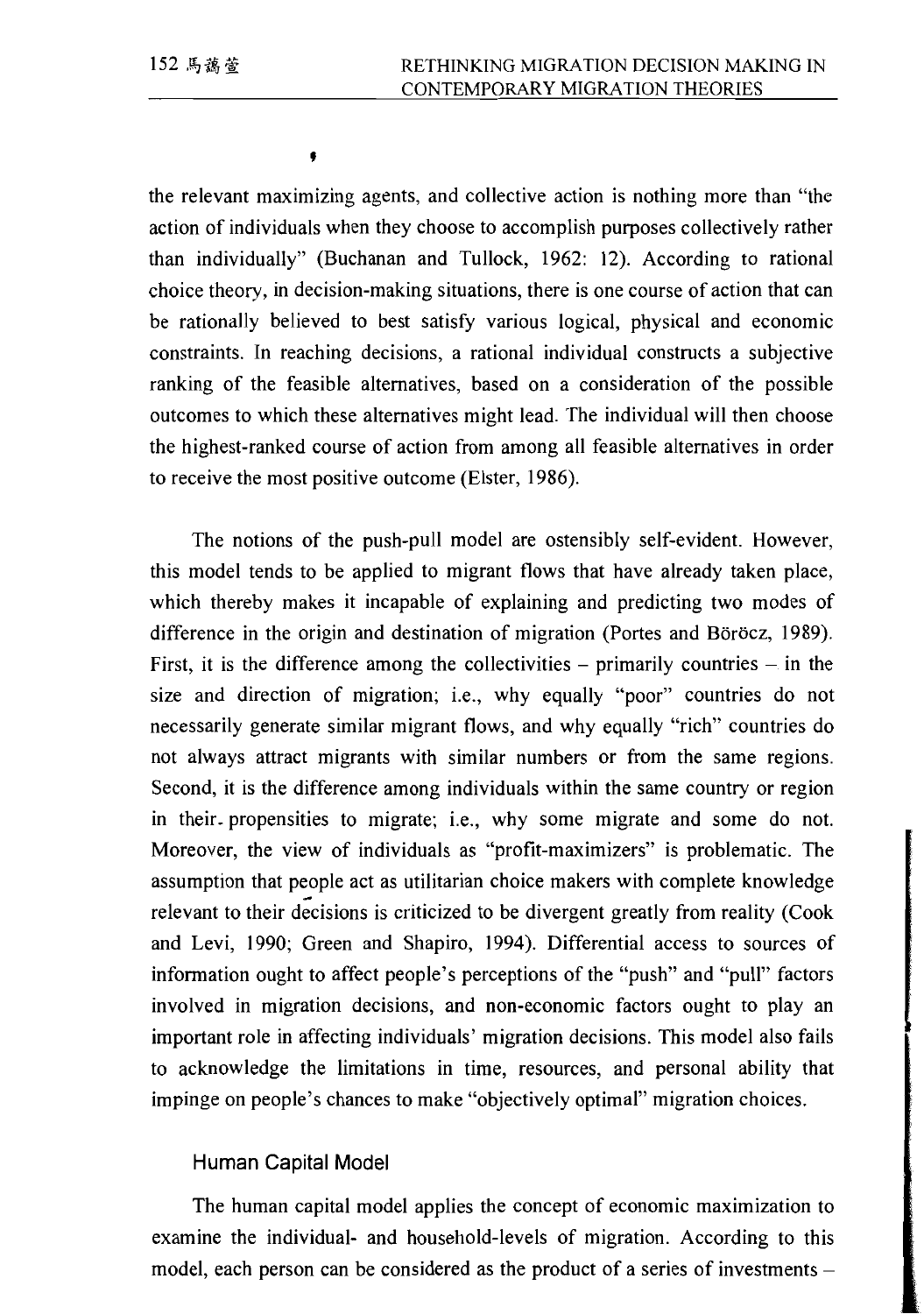in his or her education, skills, or health, etc. Migration becomes a means of personal investment that will be made only if returns for the behavior are justified. Just as financial capital seeks the highest return on investment, so too does each unit of human capital move to wherever the best return can be achieved (Schultz, 1962; Sjaastad, 1962; Stalker, 1994; Chen, 1995). This model is closely linked to the notion of social mobility. Social mobility as a motivation for migration has been emphasized in the sociological literature. Because aspirations for higher social status are frustrated by the lack of opportunities for advancement in the area of origin, the decision to move is made with the goal of enhanced opportunities for social mobility. This model also underlines the rational calculation of costs and benefits in migration decision making. It suggests that current and future monetary and non-monetary costs and benefits must be evaluated in some fashion before the move will be undertaken (Sjaastad, 1962; Somers, 1967).

The dominance of economic incentives in labor mobility has long been established since Lansing and Mueller's landmark study (Lansing and Mueller, 1967). Unfortunately, the empirical applications of this approach do not adequately assess the cost-benefit calculus. A few major operational problems are involved. First, because of its reliance on the normative assumptions of rational choice theory, the human capital approach is perceived more suitably as a guide to "rational" migration decisions than a descriptive device of the realistic ways individuals make migration decisions. Second, non-monetary costs were rarely included in tests of the theory. Third, the studies mostly utilized aggregate regional data to generate inferences about the causal relationship at the personal level between migration decisions and capital formation, which clearly violates the rule of scientific inference (Courchene, 1970; Greenwood and Sweetland, 1972).

#### **Place Utility Model**

The place utility model has been used in geography since the 1960s to study migration decisions and outcomes, and yet it is still rather unfamiliar to sociologists. Wolpert develops place utility theory in the geographical context to integrate the concepts of individual's life-cycle changes and dissatisfaction with place of origin. The measure of goal attainment is called utility, and place utility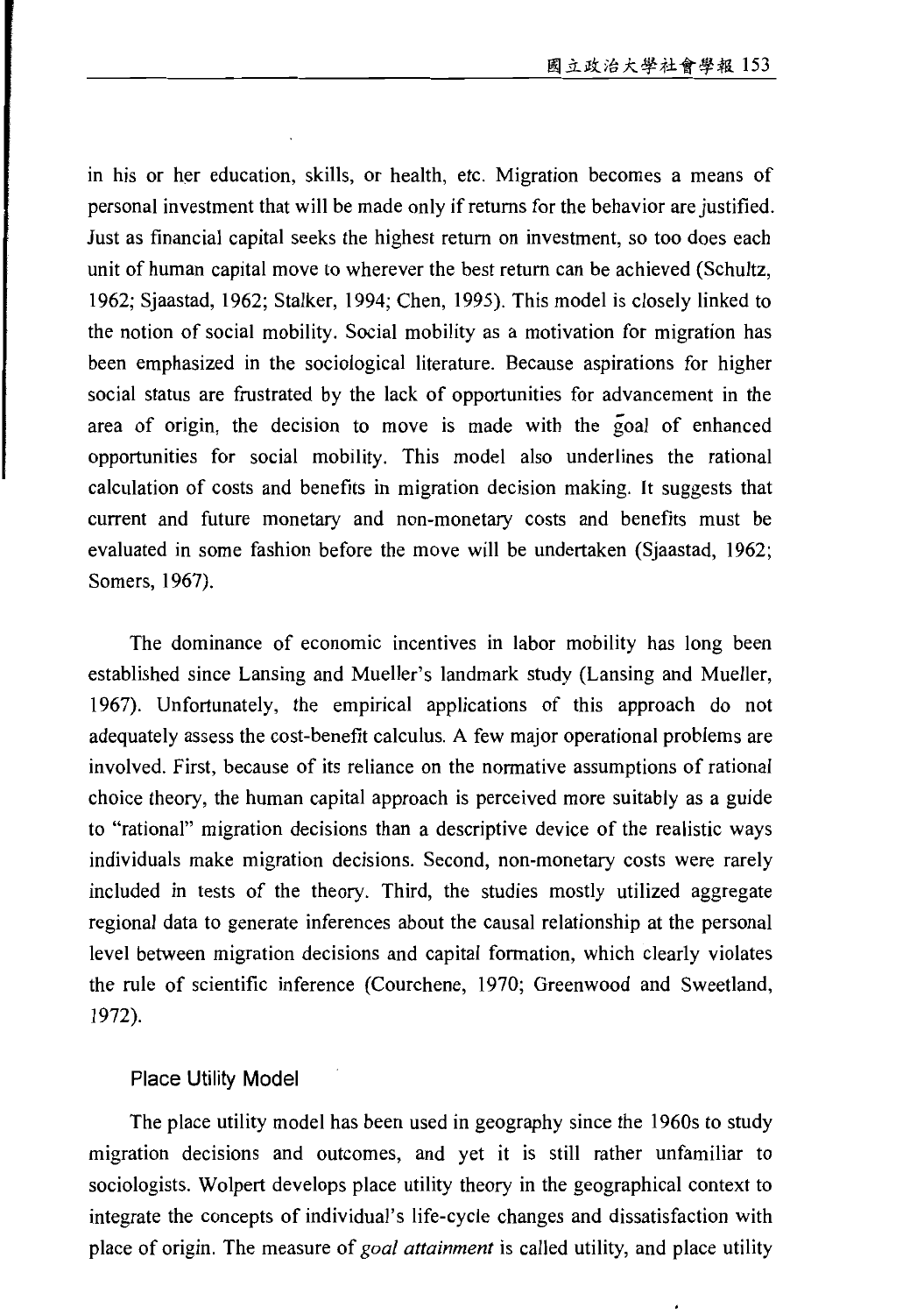reflects an individual's subjective evaluation of a place and overall satisfaction or dissatisfaction with that place. When an individual either is unsatisfied with the current residence or perceives the possibility of an improved utility by moving, place utility becomes central to the decision-making process, as the individual seeks a new residence with the highest utility (Lewis, 1982). According to place utility theory, in voluntary migration, the migrant tends to resettle at a destination that offers the highest level of utility in comparison to the place of origin as well as other alternative destinations. This highest utility may be expressed in terms of actual, objective qualities of the place, or it may represent the potential of the place as perceived by the likely migrant. Additionally, the likelihood of migration depends on the information available to enable the individual to assemble a utility profile of various destinations as well as the individual's ability to adjust to such a utility profile (Lin-Yuan and Kosinski, 1994).

Moreover, the place utility model maintains that an individual tends to choose locations of relative certainty, which involves a preference to postpone the move or acquire more information through a wider search and solicitation of feedback (Wolpert, 1965, 1966). Although an individual may possess knowledge of various locations, only a small number of these locations will be relevant to the migration decision. This immediate subjective environment to which the individual (or family unit) responds can be referred to as an "action space." The search for more information tends to enlarge the individual's action space and to help the individual to develop a ranking of the place utility of various options.<sup>6</sup> The individual can also reduce uncertainly by joining a well-established migration channel. Meanwhile, this migration channel constrains the individual's perception of surrounding structures, as information is transmitted through "communities," or what Leiber calls "mean information fields" (Leiber, 1978).

<sup>&</sup>lt;sup>6</sup> The notion of the expansion of action space is also based on Simon's idea of the satisficing strategy (Simon, 1958). Simon assumes that the existing set of behavior alternatives considered by an individual ( $\hat{A}$ ) is a proper subset of all possible alternatives (A); that is,  $\hat{A} \subset A$ . The individual's failure to find a satisfactory alternative in Å may lead to a search for other alternatives in A that can be adjoined to Å, thereby expanding Å. In Wolpert's place utility theory, Å represents the individual's action space which includes the number of locations considered in the migration decision.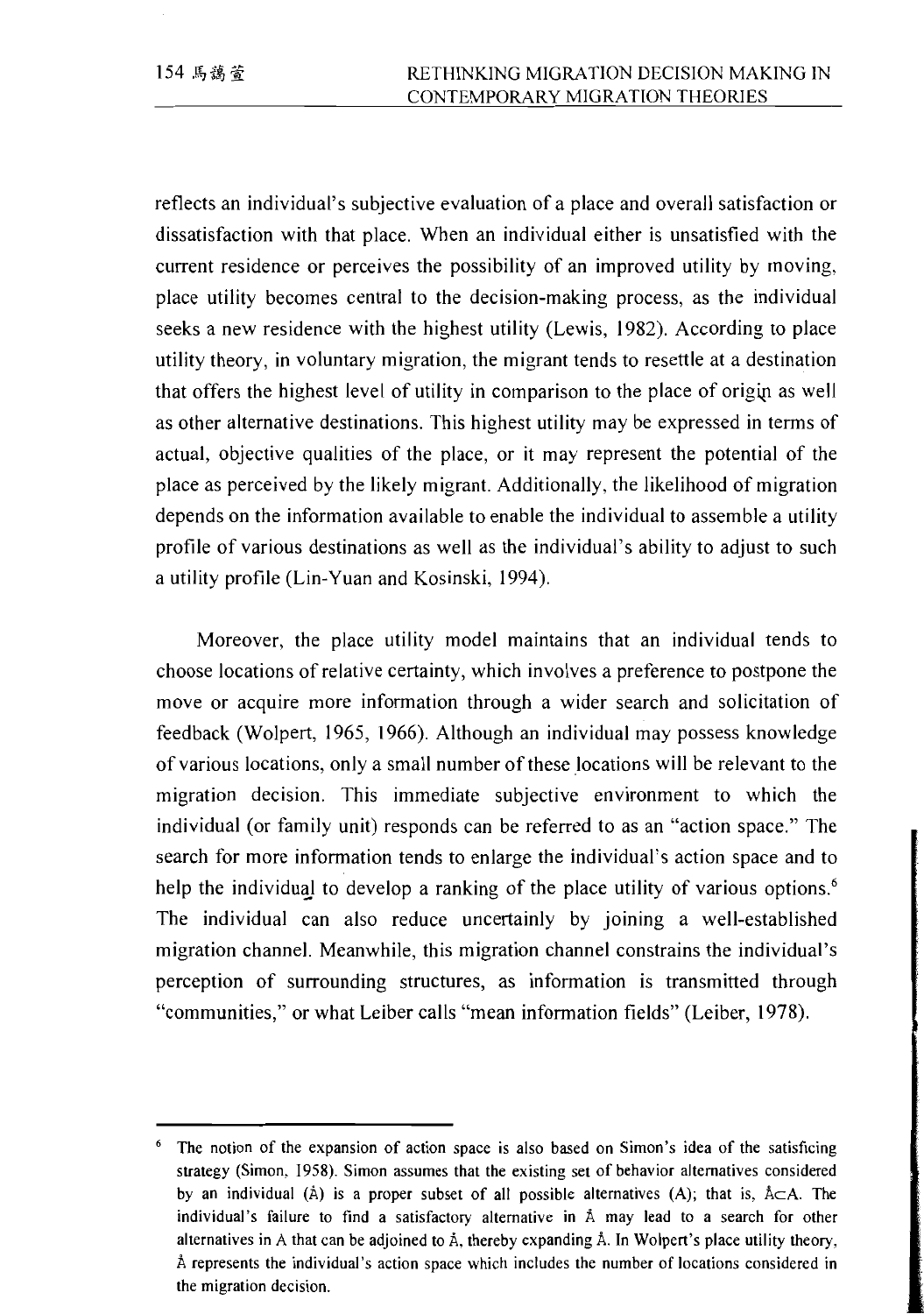Unlike the push-pull model and the human capital model implying objective optimization in migration decision making, the place utility model acknowledges the internal constraints in migration decision making. It argues that in reality, limited human capacities to acquire and process information and the subjectivity of human judgments hamper the search for the objectively optimal location. In this aspect, the model is influenced by Simon's satisficing strategy to examine migration decision making. It is based on the assumption that individuals, rather than aiming for the optimal outcome, employ a satisficing strategy in making decisions. According to Simon, people rarely adopt an optimizing strategy due to constraints on time, effort, and resources to collect and examine the huge mass of available information (Simon, 1972, 1976, 1983). More importantly, people have limited mental capabilities for processing all the information (including the limited computation capacity as well as the disjunction between an individual's perception of his or her environment and the objective environment) and maximizing rewards. Therefore, a decision maker satisfices (or suboptimizes) rather than maximizes (Miller and Starr, 1967; Simon, 1976). That is, a decision maker looks for a course of action that is "good enough," that first meets his or her aspiration level or satisficing threshold (which defines a satisfactory alternative).

Wolpert's place utility theory provides an important approach for studying individual migration decision making, and several models of migration decision making have been subsequent developed based on Wolpert's concept of comparative subjective place utility (e.g., Brown and Moore, 1970; Roseman, 1971). Nevertheless, several issues are involved in implementing this model. First, although Simon's concept of "satisficing" was incorporated in the place utility model, it does not simply substitute for the concept of gain maximization. Rather, place utility theorists maintain that, in employing the satisficing strategy, most decision makers are simultaneously attempting to maximize. In this aspect, the incorporation of such a concept still does not adequately resolve the problematic assumption of gain maximization underlying rational choice theory. Second, the model's other fundamental assumptions – including the individual's rational calculation of place utility and ability to prioritize options without encountering possible decisional conflicts – still raise doubts about the model's capacity to fully describe or explain individual decision making. Critics argue, for example,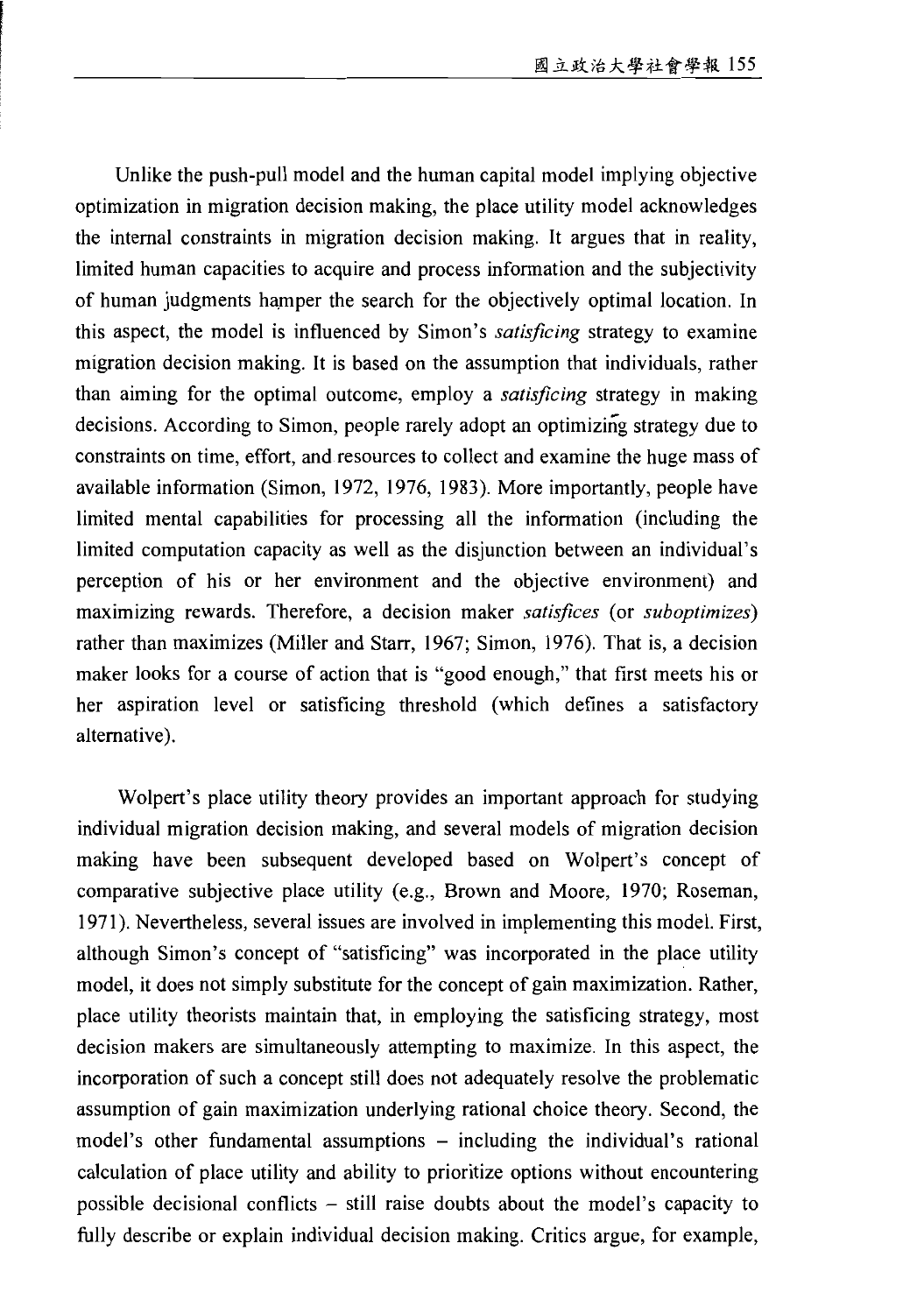that in reality decision makers tend to use non-linear, non-compensatory methods to combine information in making decisions (Einhorn, 1971). Third, the model has been criticized for failing to produce empirical support for its conceptualization of human decision behavior. Dissatisfaction with the place of origin does not necessarily result in the decision to migrate. The individual (or the family) may utilize other strategies – such as adjusting the level of aspiration or need, or changing the conditions in the place of origin - to make the place of origin more satisfactory. Lastly, the model has failed to specify how overall place utility can be assessed or measured (Lin-Yuan and Kosinski, 1994).

### Value-Expectancy Model

De Jong and Fawcett (1981) propose the value-expectancy model to examine the micro-structural aspect of migration decision making. This model adopts the basic elements of rational choice theory and essentially casts in the cost-benefit framework. It views migration as an instrumental behavior, and that migration decision making is based on a rational cognitive calculation that involves a "subjective, anticipatory weighing of the factors involved in achieving certain goals" (De Jong and Fawcett, 1981: 47). The model postulates that a potential migrant makes a conscious decision to migrate or not through a process by which perceived consequences are weighed and evaluated, and he or she must possess some degree of knowledge about the choices of possible destinations. In addition, it assumes that multiple values or goals may be involved in the migration decision-making process.

Two basic components are involved in the value-expectancy model: personally valued goals (values) and subjective probabilities (expectancies) assigned to the potential consequences. The model can be represented in a mathematical format as follows:

$$
\begin{array}{c}\nM \stackrel{1}{=} \sum V i E i \\
i\n\end{array}
$$

V is the subjective value of the outcome, and E is the expectancy that migration will lead to the desired outcome. The strength of the intention for migration, MI, is a function of the sum of the value-expectancy products. Drawing from the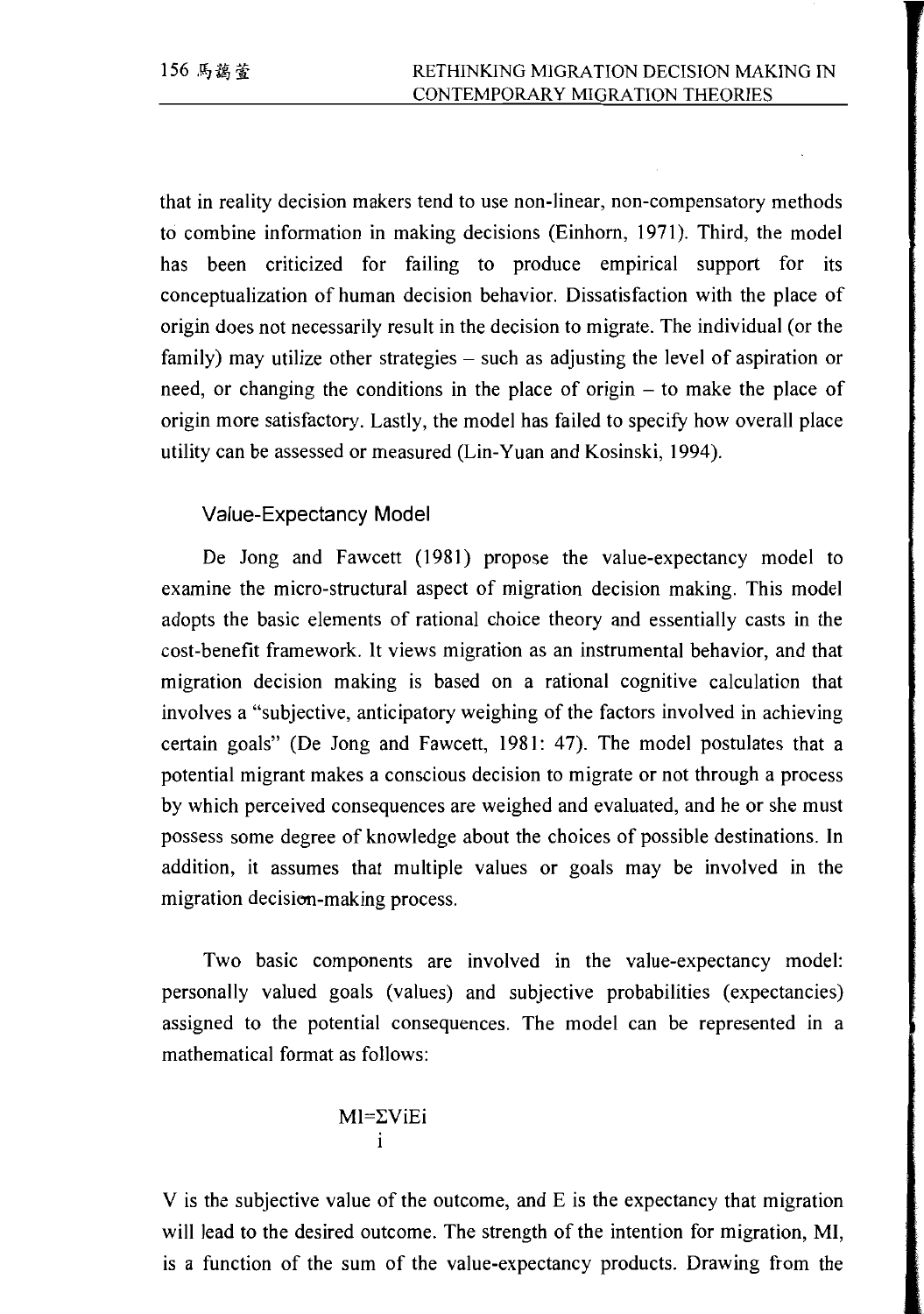literature on motives of migrations, De Jong and Fawcett compose seven categories – wealth, status, affiliation, comfort, stimulation, autonomy, and morality – which reflect commonly held values or goals. These categories, in combination with place-related expectancies, may motivate migration with the purpose to improve or maintain the quality of life. With this formulation, multiple values and expectancies can be converted in numerical terms to assess the subjective cost-benefit calculation in migration decision making. This model further links micro-level decision making with macro-level causes and constraints. It indicates four components under which individuals' values and expectancies are formed: individual and household demographic characteristics, societal and cultural norms, personal trainings, and the opportunity structure.

As De Jong and Fawcett state, the value-expectancy model was developed as a response to the inadequacies of existing knowledge of migration decision making. Nevertheless, this model has yet to provide a satisfactory solution to this problem. First, the theoretical core of "rational" cost-benefit calculation makes it vulnerable to the criticisms of neoclassical rational choice theory. Second, the model is concerned with migration decisions made by one person, and yet it has been clearly shown in the literature that migrants do not necessarily reach the decision to migrate by themselves (e.g., Mabogunje, 1970; Grasmuck and Pessar, 1991). Third, the model presumes that people with high efficacy and the ability to take risks are more likely than others to express values and expectancies favoring migration, which indicates the correlation between the trait of risk-taking and migration behavior. However, this assumption is empirically unfounded and has received mixed empirical support (Findley, 1977). Although migration may be a risk-taking behavior by taking the adventure and facing the uncertainties in the area of destination, it may also be a risk-avoiding strategy to escape the potentially threatening situations in the area of origin.

#### Neo-Marxist Model

The neo-Marxist model takes a historical, structural, and globalist view on migration. It focuses on the structural factors through which international migration is perceived to create and maintain international imbalances of power and the division of labor in favor of the rich and the powerful (Zolberg, 1989). Research based on this model illustrates the ways migrations are regulated and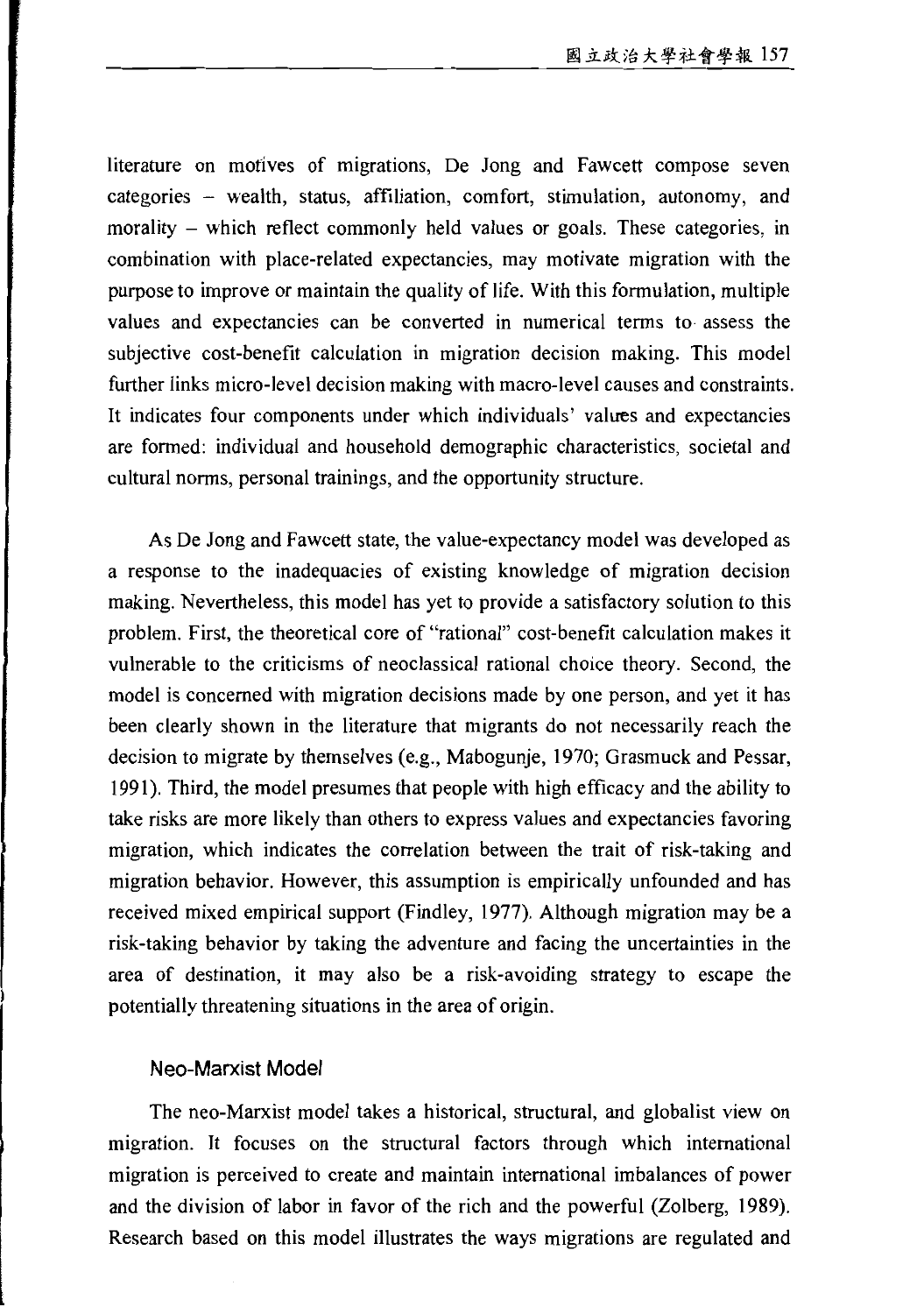facilitated through the macro mechanisms of both sending and receiving states, and it shows how international migration both results from and impacts domestic economic and political conditions (Burawoy, 1976; Portes and Ross, 1976; Piore, 1979; Petras, 1981; Portes and Walton, 1981; Georges, 1990; Cinel, 1991). For example, working from a neo-Marxist perspective, Burawoy argues that the separation of processes between labor renewal and maintenance functions to support the status quo of the developed countries in a global hierarchy (Burawoy, 1976). Georges demonstrates that domestic shifts in occupational structure and patterns of consumption, especially in sending countries, can be (and often are) stimulated by international flows of migrants and capital (Georges, 1990).

This view of migration is greatly influenced by several neo-Marxist theories – including labor market segmentation theory, dependency theory, and world-system theory, all of which feature the relationship between states and the world economy. Wallerstein's world-system theory is of central importance to the neo-Marxist model of migration. According to world-system theory, the capitalist world economy is comprised of core (including highly industrialized countries), periphery (consisting of countries in the Third World), and semi-periphery (encompassing a set of regions somewhere between the exploiting and the exploited). Through geographic expansions and the maintenance of a worldwide division of labor, the core dominates and exploits the rest of the system, and the periphery provides raw materials – including human resources – to the core and is heavily exploited by the core (Ritzer, 1992). While the stratification of the economic system is deeply rooted, the world economy is not a static system, and there is a trend toward greater balance as a result of the upward and downward mobility of various countries (So, 1990). For example, empirical findings have shown that the phenomenon of "brain drain" corresponds to the placement of countries in the world system. In the case of the international migration of highlevel manpower, the developed countries benefit by absorbing the most skilled individuals from the developing countries, and the latter suffer from the loss of human capital. Likewise, studies on "reverse brain drain" state that the return of the highly educated to newly industrialized economies (such as South Korea and Taiwan) has been mostly, if not solely, spurred by economic growth in those regions (Choi, 1995).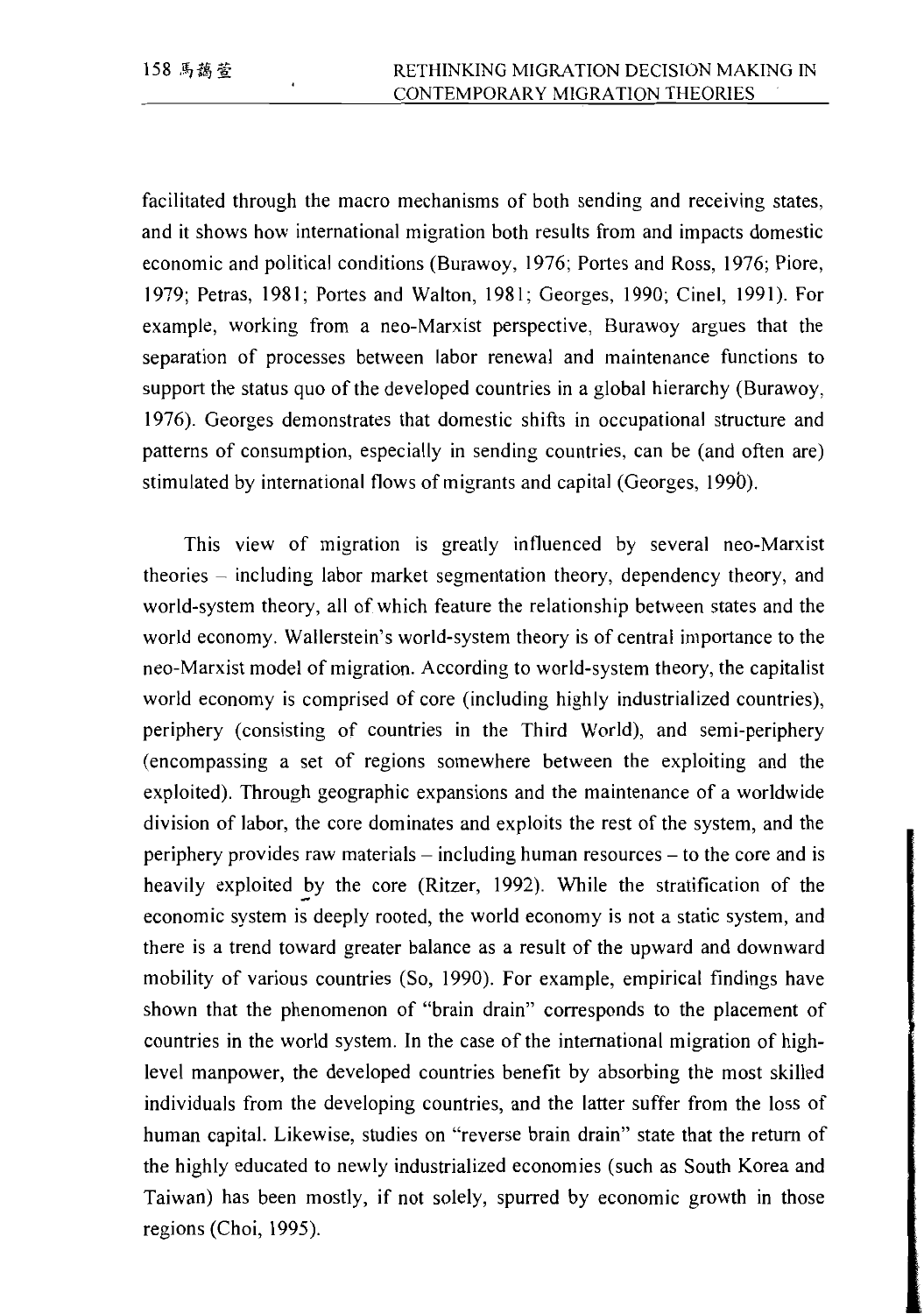Based on this theoretical model, the operation of the world system and the shifting statuses of the countries within the system control the population flows therein. Similar to other resources in the global political economy, human capital is viewed as a commodity, and its distribution and movement are tied to the stratified world. Based on this structuralist position, human actions and decisions are extremely marginal, if not completely inconsequential, in the international movement of population. In this context, individual migration decisions and subsequent behavior represent no more than mechanical responses to global structural conditions.

Although the neo-Marxist model provides a sound explanation of the structural forces that induce and regulate the movement of human and financial capital, this perspective overlooks people as *individuals* in its search for largescale, long-term transformations of the global political economy. Resembling the macro aspect of the push-pull model, the assumption that migration arises spontaneously out of the sheer existence of inequalities in the hierarchical world economy cannot explain the differences among nation-states in the size and direction of migrant flows (Portes and Böröcz, 1989). While the model can often be usefully applied to the study of specific flows that have already taken place, it cannot account for the fact that emigration tends to concentrate in certain regions and not in others within a sending country. The model also is incapable of explaining why similar patterns of population movement in some countries do not arise in other countries of the same status in the world system, or why emigration from developing countries tends to be directed toward some "core" destinations and not others. Furthermore, the neo-Marxist model falls short in explicating differences in individuals' reactions to similar structural factors and their propensities to migrate (Portes and Ross, 1976). People are perceived as mere "agents" of social change, carrying the necessary attributes of labor to satisfy the abstract requirements of the general law of capitalist accumulation (Bach and Schraml, 1982). This model not only disregards individual autonomy under structural constraints, but also fails to consider the potential impacts of social and cultural contingencies on people's migration decision making and subsequent migration behavior. It fails to explain how people, as individuals living in particular social and cultural milieus, come to understand and interpret the larger structural, economic, and political conditions that gird their lives. Such contexts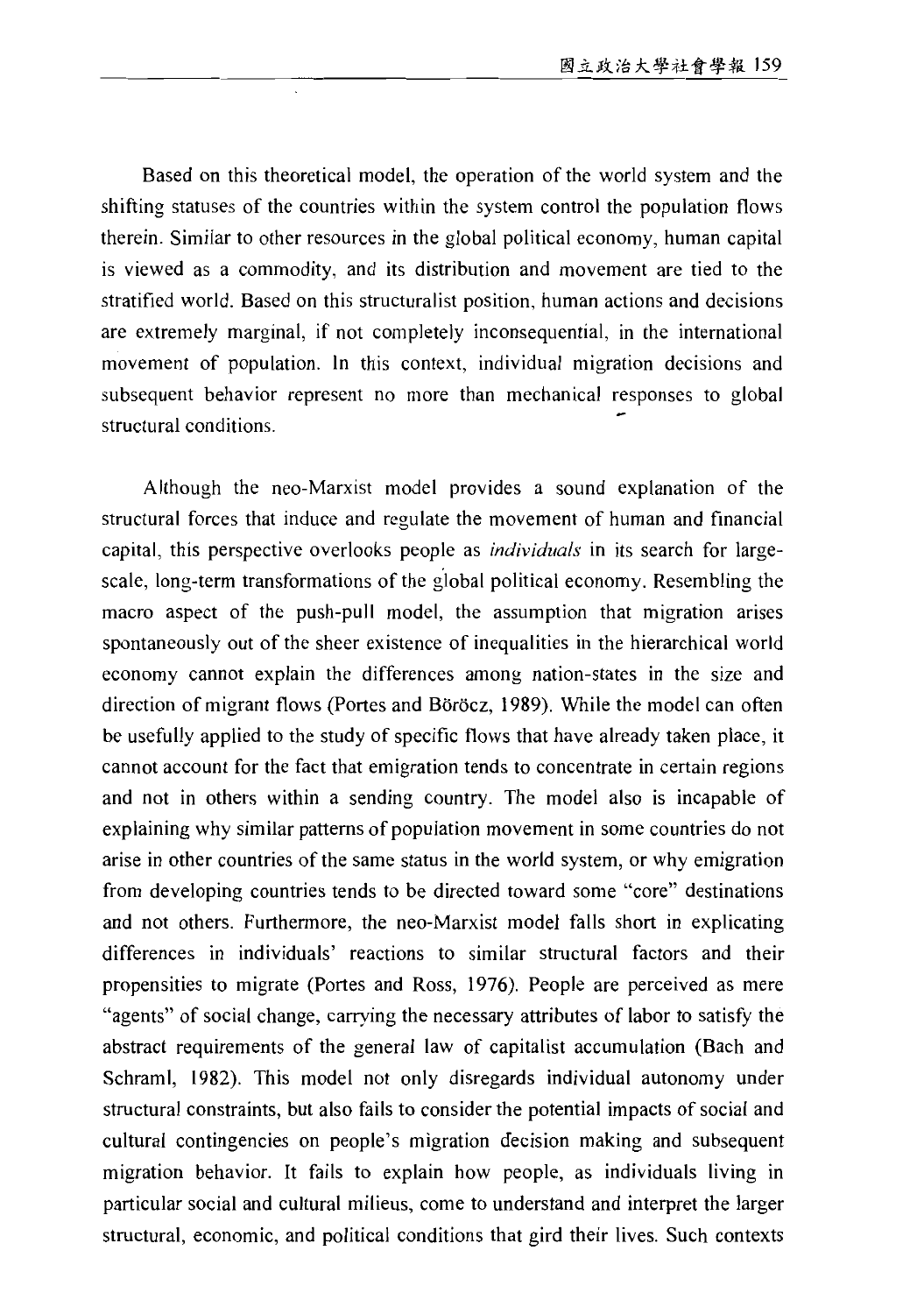are argued by some to be of key importance for understanding international migration (Bottomley, 1992; Simmons and Guengant, 1992).

#### Network Model

Although the importance of networks in initiating and facilitating migration can be traced to early work in the field such as Thomas and Znaniecki's Polish Peasant in Europe and America in 1918, it was not until the 1970s did some scholars begin to notice the importance of social networks in migration. On one hand, it was noted that social networks at origin often function to restrain migration. This specific focus on social ties at origin as deterrents to migration is often referred to as the "affinity" hypothesis, which suggests that the presence of relatives and friends is a valued aspect of life that constrains migration (Ritchey, 1976). Persons with strong ties within the community  $-$  through friends, family, social organizations, and economic investments – are less likely to break the ties by moving, and if they do it is often within the same general community (Goldscheider, 1971; Uhlenberg, 1973; Graves and Graves, 1974). Likewise, changes in or disruptions of life-cycle patterns (such as initial family formation, divorce, separation, or death of a spouse) may have important implications for the decision to migrate.<sup>7</sup> On the other hand, social networks  $-$  such as family and friends – in potential areas of destination were found to be able to exert a significant influence on the decision to move and particularly on the decision where to move. For example, Ritchey suggests that family and friends at a distant location may encourage and direct migration through increasing the potential migrant's awareness of conditions and opportunities there, as well as by increasing the migrant's potential for adjustment through the availability of aid for relocation (Ritchey, 1976).

In the 1980s, the network model emerged as a major paradigm for studying international migration. The network model seeks a middle ground between perspectives that focus on individual dimensions and those that focus on

<sup>&</sup>lt;sup>7</sup> Some scholars also postulate that the key element in the mobility transition is the social and economic change inherent in the modernization process. For example, Zelinsky (1971) states that a corollary of modernization is the enhancement of personal freedom, with the consequent easing of the difficulties in breaking ties with the traditional area of origin.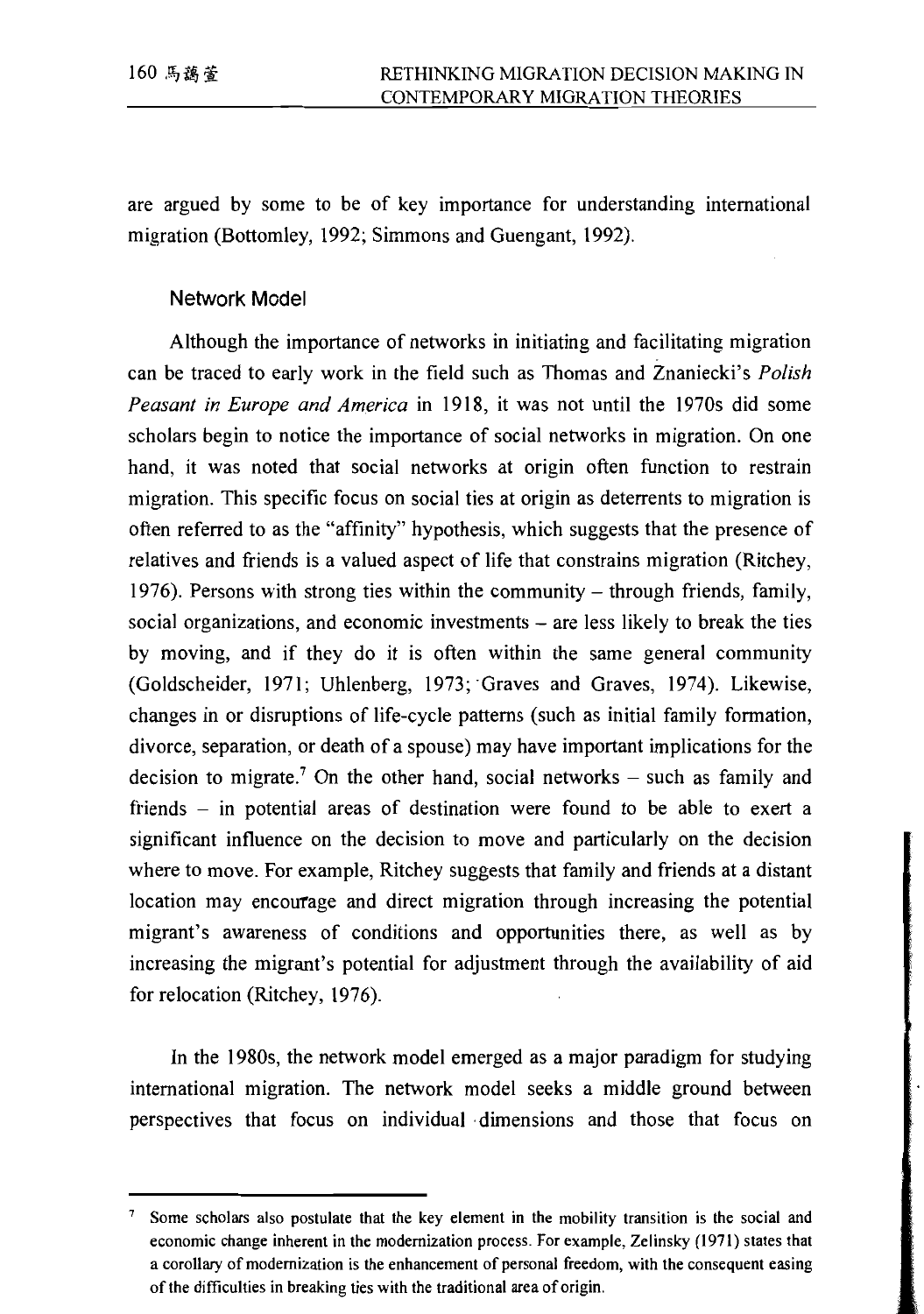structural dimensions (Salt, 1987; Stalker, 1994). More importantly, it compensates for the inability of other theoretical models to explain the resilience of migrant flows once the original economic inducements have waned or disappeared (Balán, 1992; Garson, 1992; Simmons and Guengant, 1992; Wilpert, 1992). Unlike other theoretical approaches, the network model eludes the emphasis of economics on migration  $-$  through individual calculations of gains, the capitalist laws of supply and demand, or the status of a country in the world economy. Instead, this model states that the phenomenon of migration is primarily social in nature, and that the success or failure in the migration process is largely dependent on the availability of social networks and access to such networks (Mullan, 1989).

According to the network perspective, social networks constructed through the movements and interactions of people across space constitute the center of microstructures that sustain migration over time. The existence of these networks helps to explain the enduring character of migrant flows. In addition, the differential availability of and access to networks that maintain migration channels further elucidate differences in individuals' propensities to move (Portes and Börötz, 1989; Kritz and Zlotnik, 1992). Research based on this model focuses on how migrants develop and use transnational family and social networks to migrate and settle, as well as how these networks function to transmit financial and information resources, mediate macro-structural changes by facilitating or constraining an individual's response to such changes, and perpetuate migration as a self-sustaining social process (Boyd, 1989; Fawcett, 1989; Grasmuck and Pessar, 1991; Pohjola, 1991; Gurak and Caces, 1992). Moreover, it explicates the role of institutions in setting the rules by which migrations networks function (Salt, 1987; Kritz and Caces, 1992). Network researchers have also explored the role of gender in migration trends and experiences, including how gender is related to migration patterns and modes of absorption into the labor market, and how migration experiences affect gender relations in the domestic sphere (Grasmuck and Pessar, 1991).

This model has been strongly influenced by network theory, which is concerned with the objective patterns of ties that link individuals and groups in society. One important aspect of network analysis is to examine how different ties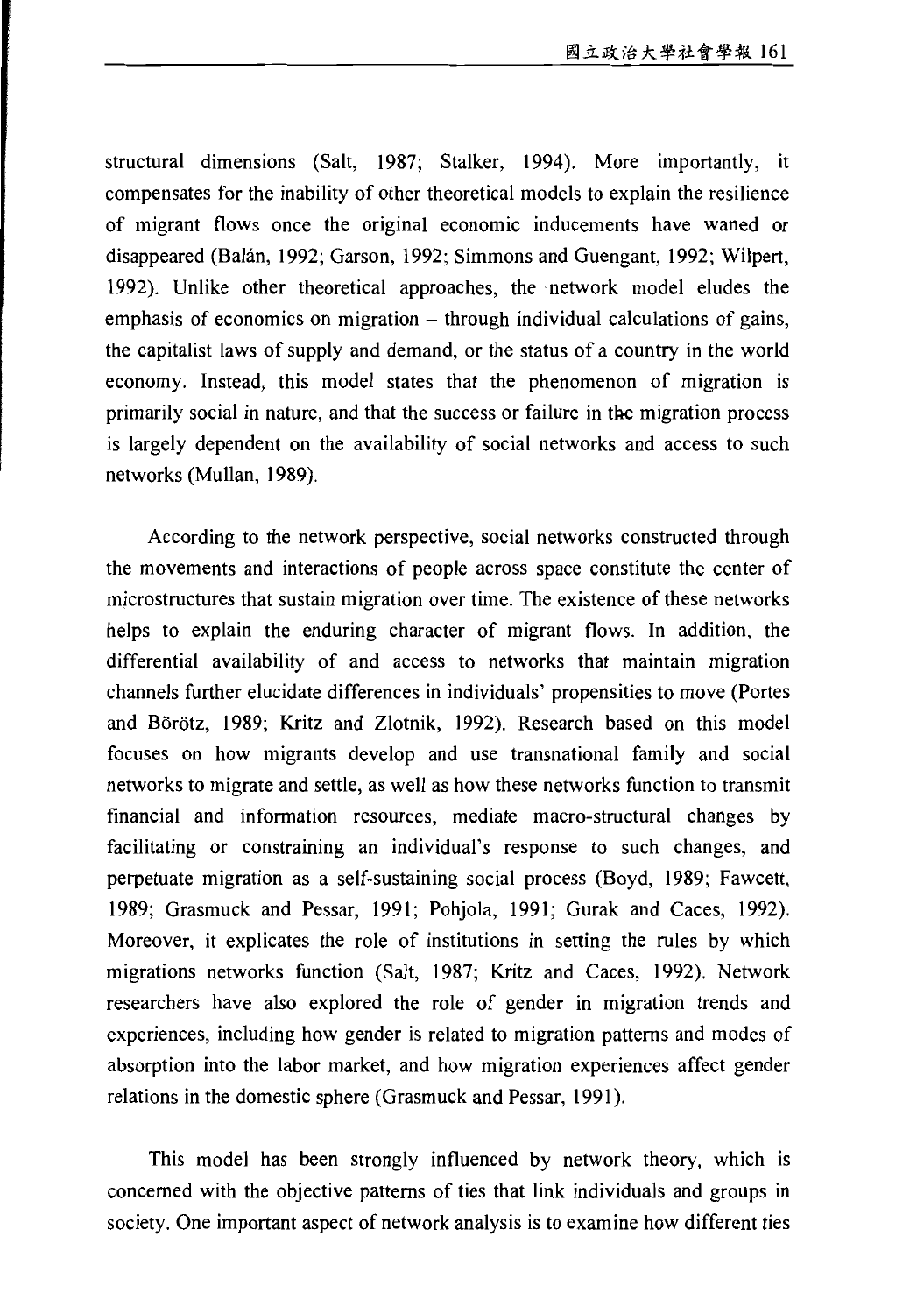among people operate to distribute various resources and information, leading in turn to both collaboration and competition. For instance, Granovetter differentiates "weak ties" (e.g., links between mere acquaintances) from "strong ties" (e.g., links between family members) and asserts that both perform important yet different functions. On one hand, "weak ties" between actors can serve as a bridge between groups with strong internal ties, and thus prevent groups from becoming isolated and allow for individuals to be better integrated into the larger society. People with "strong ties," on the other hand, have greater motivation to assist one another and are more readily available to one another (Granovetter, 1983). Migration studies that apply the network approach often ratify these ideas. Their findings accentuate the key importance of "family" chains" (including immediate family and extended kin) over other types of social networks in selecting destinations, creating and sustaining the migrant flows, serving as a financial safety net, and providing cultural and political information (Browning and Rodriguez, 1985; Massey, 1987). It has been further suggested that the importance of different types of networks in the migration process follows a hierarchical order: immediate family, extended family and kin, friends, people from the same area of origin, people with a shared ethnic interest, and people with a common organizational affiliation (Boyd, 1989; Mullan, 1989).

Like network theory which itself is relatively new and far from representing a well-built paradigm, the network model of migration has yet to be fully elaborated. For example, while networks are considered an integral element of established migrant flows, their role in the genesis of flows as well as their dynamics are less clear (Kritz and Zlotnik, 1992). Furthermore, even though the functions of networks seem universal in influencing migrant flows, scholars have not given enough attention to differences across groups or policy contexts in network formation and outcome (Gurak and Caces, 1992).

More importantly, the model's focus on households (or social networks in general) does not itself resolve the tension between individual and structural approaches, nor does this approach necessarily solve problems internal to other models. After all, migration decisions can be equally viewed as products of history – the necessary outcome of pre-established social networks influenced by macro-structural forces, or as products of individual choices through dynamic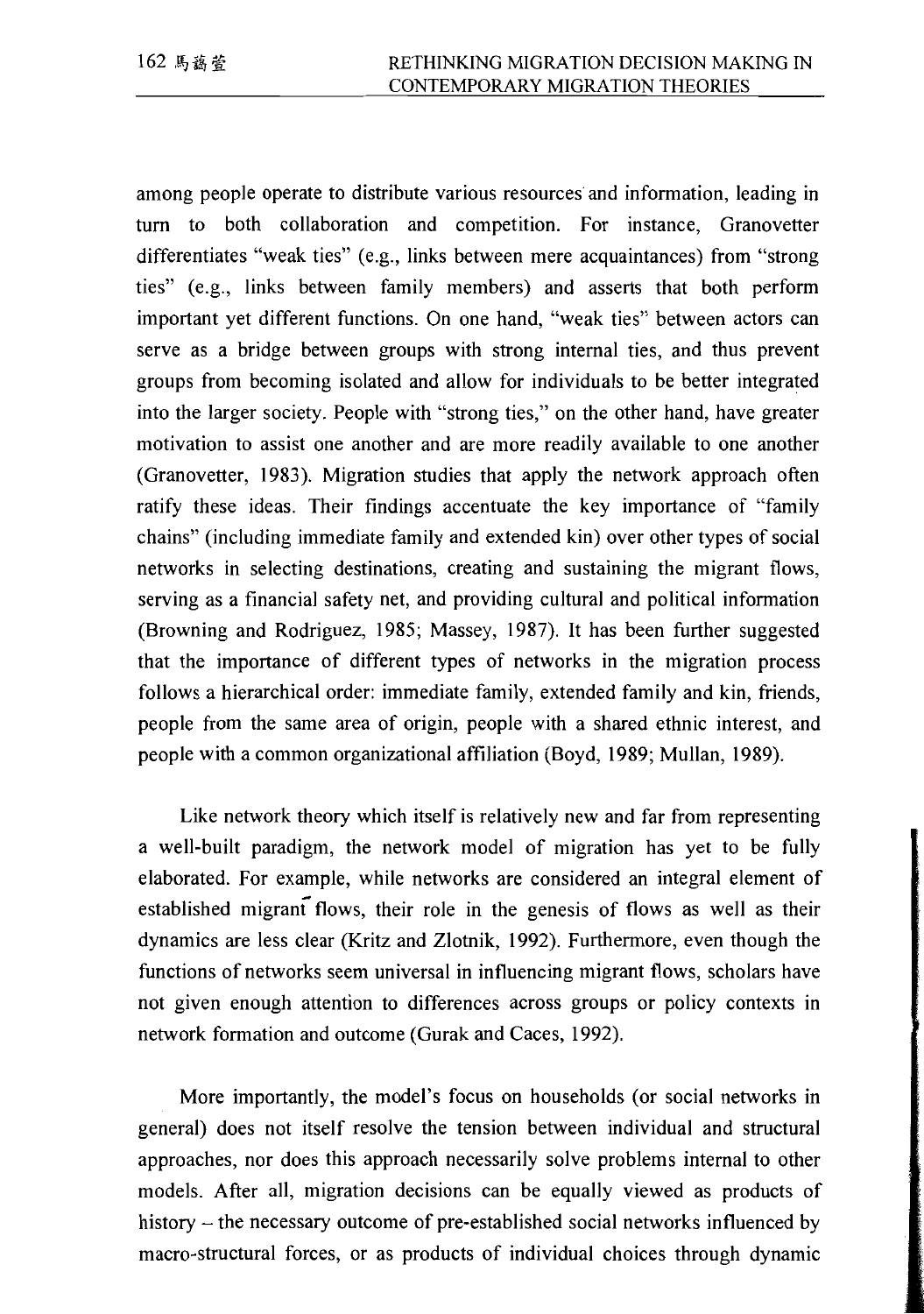social relationships. Because it does not explicate the link between group behavior and individual migration decision making, the network model tends to rely uncritically on the familiar elements of neoclassical cost-benefit analysis to conceptualize migration decision making. In addition, this model does not tackle the issue of how an individual deals with conflicting views or information from different networks in the process of making a migration decision. While current studies assume the networks to be in a hierarchical order based on their degrees of importance in the migration process, more needs to be learned about the dynamics among and the roles of different types of networks (or networks at different levels) in an individual's migration decision making.

#### **Theoretical Problems of Migration Decision Making**

The preceding review indicates that scant attention has been paid to the social-psychological aspect of the migration process. Despite the significant contributions that these theoretical models have brought to the field, they all fall short in elucidating the nature and process of migration decision making. This missing piece of decision making in migration theories and research is manifested primarily in three ways.

First, the rational choice approach that underlies the micro-level of most current migration theories does not seem to present a realist view of how people engage in the decisions to migrate. The rational choice approach, with its long history of theoretical development on utilitarian philosophy and its lucid assumptions about human rationality, has profoundly influenced much of the research on human decision making. Its unusual clarity in its assumptions, implications, and predictions contributes to the theory's resilience, even as it strains under a steady barrage of criticisms. The most forceful critiques have come from psychology, experimental economics, and sociology (Clarke, 1992). These critiques, backed with theoretical knowledge and empirical evidence, not only eloquently challenge neoclassical rational choice theory in its descriptive and prescriptive capacities and adequacy, but also cast doubts on its general theoretical principles. Critics of rational choice theory often point out the narrow, ego-centered assumptions the theory makes concerning human behavior, and how these assumptions often diverge dramatically from real human behavior (e.g.,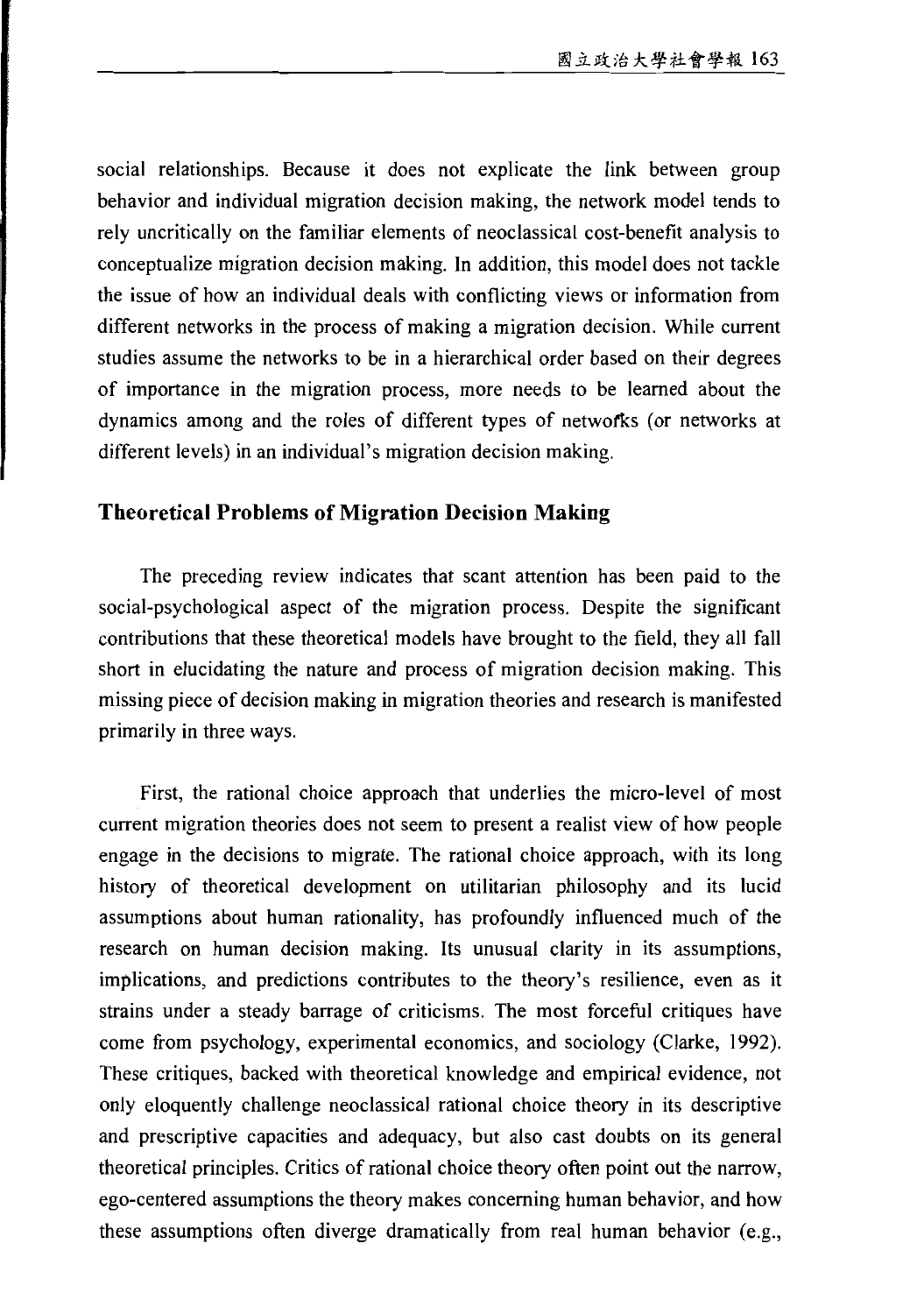Hindess, 1988; Goldfield and Gilbert, 1995). The theory also overlooks the fact that people often experience conflicts in making important decisions. The psychological stress generated from these conflicts imposes its own limitations on the "rationality" of a person's decision (Janis and Mann, 1977). In addition, it assumes without ground a universal pattern of migration decision making across social and cultural contexts. Human decision making cannot be fully understood by perceiving individuals only as microscopic units of decision makers, for individual decision making does not take place in social isolation and is not immune to contextual characteristics.

Some migration scholars have likewise pointed out the atomistic and reductionist nature of the theoretical perspective on migration decision making. As Abu-Lughod maintains:

Human beings, like iron filings, were impelled by forces beyond their conscious control and, like atoms stripped of their cultural and temporal diversity, were denied creative capacity to innovate and shape the worlds from which and into which they moved. (Abu-Lughod, 1975:  $201)$ 

Second, these current theoretical models yield a rather static and narrow view of individuals' reasons to migrate, and they disregard the process of deliberation that may play an important part in individuals' decisions. Economics and psychology have been the two major fields devoted to the understanding of human decision making. Research on decision making in economics stresses substantive rationality which concentrates on the attainment of goals within certain constraints and the role of these constraints. Psychological research on decision making focuses on procedural rationality which highlights the process by which decisions are made as well as the subjective perception of costs and benefits of alternatives. In respect to migration decision making, current theories of migration has been dominated by the perspective of rationality in economics, which leads to the retardation of theoretical and empirical work on the course of migration decision making. Consequently, theories of migration either undermine the autonomy of an individual by considering an individual's fate as being determined by structural circumstances or available networks, or they explain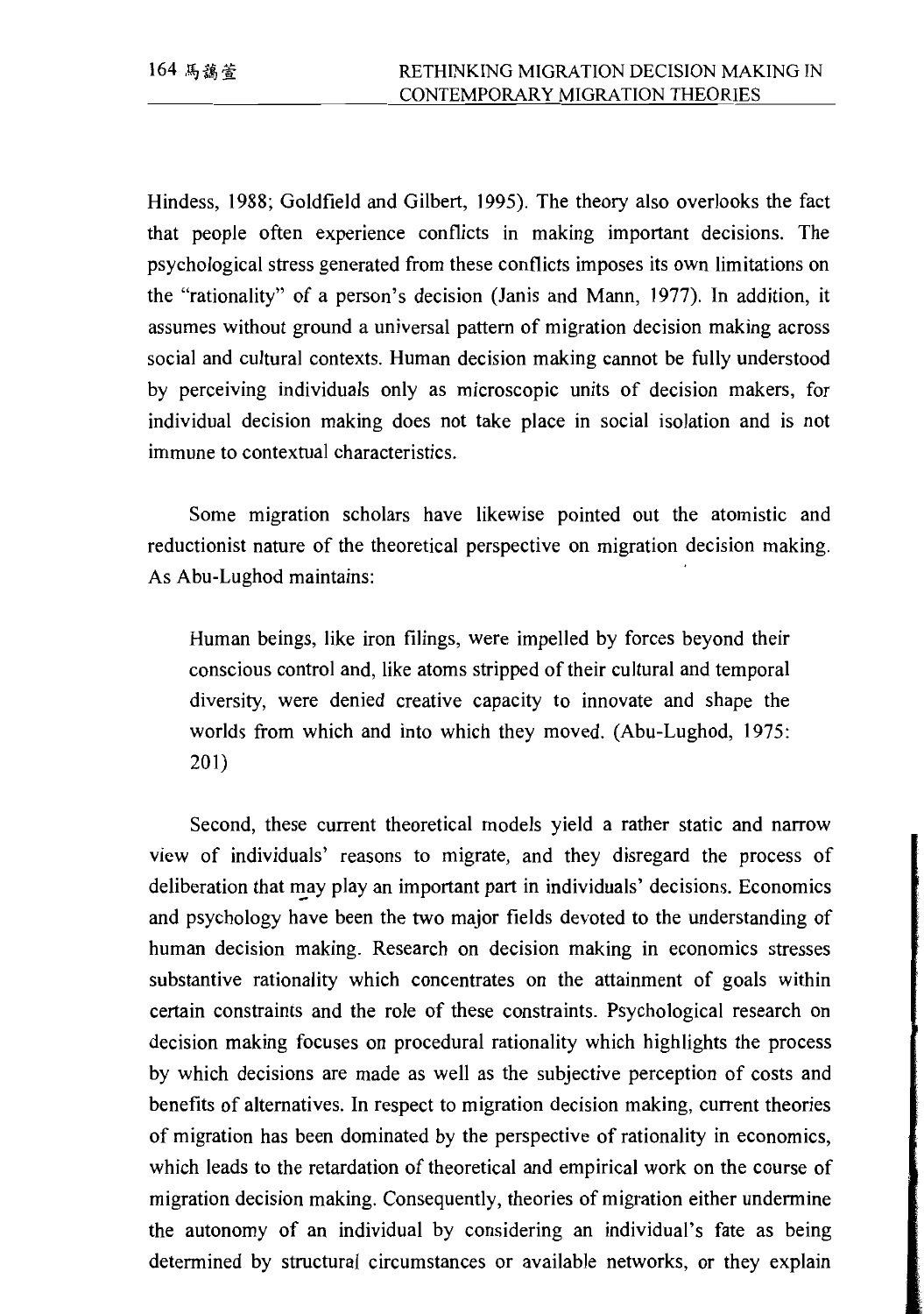migration in terms of mechanical responses to external stimuli. They take the rationality of decision-making processes for granted, treating them as transparent intermediaries between beliefs, desires, and objectives on one hand, and the actions that result from them on the other. In addition, issues of conflict and inconsistency in an individual's migration decision making – such as tensions among an individual's various goals and the extrication between an individual's beliefs and subsequent migration behavior – are left unexplored.

Third, in analyzing the direction and size of migration as well as individual migrant behavior, existing theories and research place diverse emphasis on the importance of three types of factors: structural (such as economic and political conditions in the sending and receiving countries, the immigration policies in the receiving countries), social-network (including informal networks developed through family ties and regional connections, and formal networks such as ethnic associations), and demographic (such as age, gender, educational level) (Glaser, 1978; Kritz, 1987; Oommen, 1989; Portes and Rumbaut, 1990; Cinel, 1991; Grasmuck and Pessar, 1991; Muniz, 1991; Chang, 1992; Chang and Deng, 1992). These factors have been studied at the aggregate level of their effects on migration, and yet their logical links to individuals are not clear. Such factors might be viewed as basic to the study of migration *determinants*, but less proximate to the study of migration *decision making*. Obviously, an individual's desires and intentions are based on his or her perceptions and understandings. These perceptions and understandings, differing by personal disposition and shaped by various social mechanisms, often do not correspond to the "objective" reality. The question of how macro factors are conceptualized with reference to individual goals and values has been left unanswered. Furthermore, these theoretical models of migration have rarely dealt with issues of value formation, including the importance of macro-level determinants of values. In the field of migration, little has been done to determine whether and how cultural mechanisms may influence an individual's migration decision making.

How can these current theoretical problems be solved? In order to enhance the knowledge concerning the social-psychological aspect of migration, scholars in the field of migration ought to reexamine the nature and characteristics of migration decision making. More importantly, we need to look for theoretical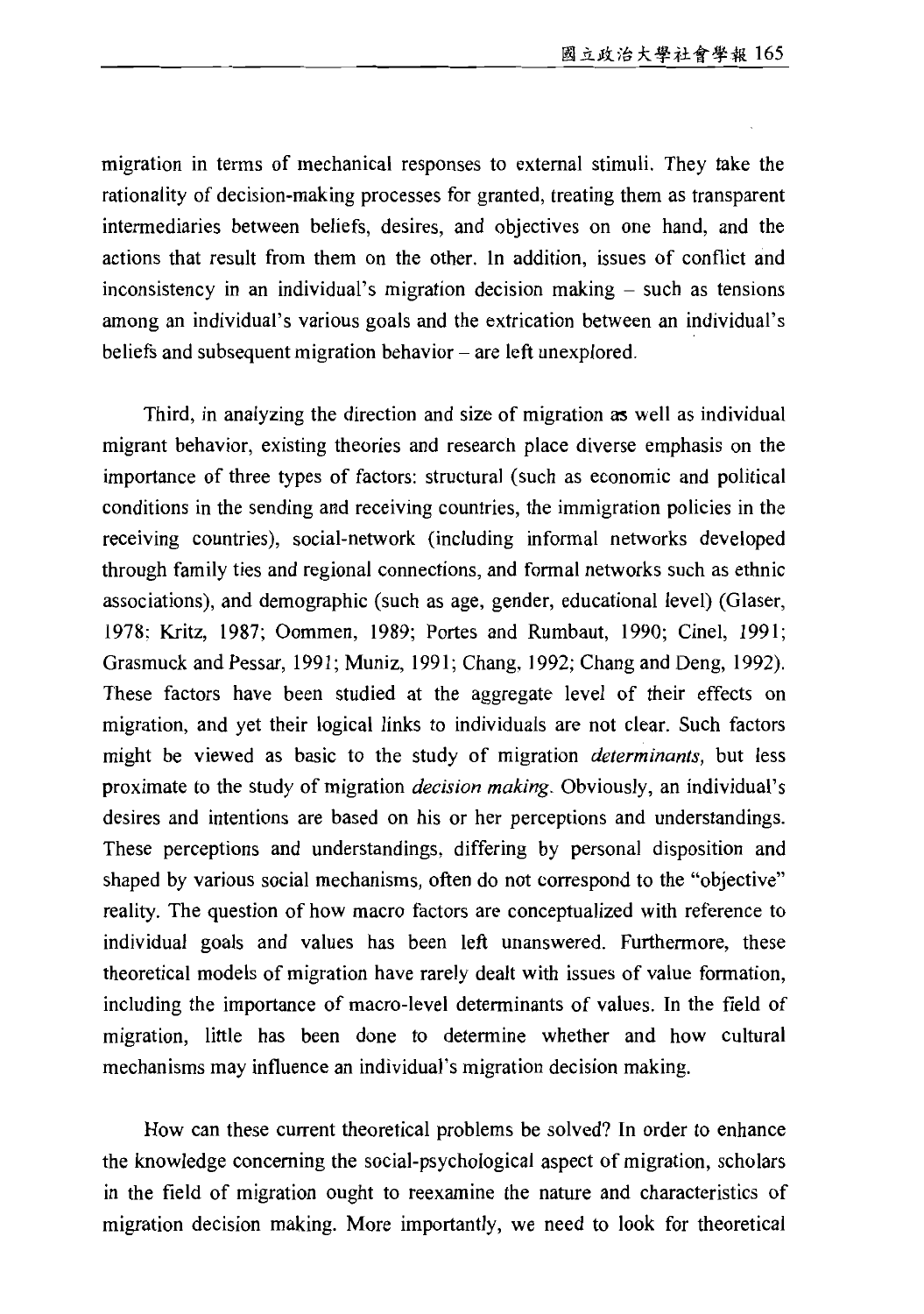concepts alternative to neoclassical rational choice theory in order to provide a more comprehensive and unbiased view of decision making in the context of migration. In response to this call, I suggest that decision theories and empirical work accomplished in psychology, economics, and sociology may provide alternative directions to examine migration decision making.

#### **Alternative Theoretical Directions of Migration Decision Making**

To resolve the problems in neoclassical rational choice theory and the mounting evidence challenging the "information processor" image of human beings and the assumption of optimization, many scientists advocate that models sensitive to psychological dynamics and social meanings are more promising to describe and explain human decisions (Miller and Starr, 1967; Kratochwil, 1989; Goldfield and Gilbert, 1995). As carefully summarized by Miller and Starr:

There has not been an attack on the proposition that individuals should act so as to achieve a maximization of their utility. Rather, there has been sufficient evidence and supporting reasons to show that they do not act in this way. Among the reasons suggested have been the following: the inability of the individual to duplicate the rather recondite mathematics which economists have used to solve the problem of maximization of utility; the existence of other values (the higher values originally excluded by [Adam] Smith) which, though not readily quantifiable, do cause divergences from the maximization of utility in the marketplace; the effect of habit; the influence of social emulation: the effect of social institutions.

...The work of psychologists would certainly tend to confirm the assertion that human beings have a variety of diverse motivations which do not lend themselves to maximization of utility  $-$  at least so long as utility is defined in terms of the satisfactions resulting from marketplace phenomena... Similarly, sociologists have accumulated considerable evidence to demonstrate the enormous influence of social institutions, habit, and tradition on the choices and decisions made by individuals. The effect of these psychological and sociological factors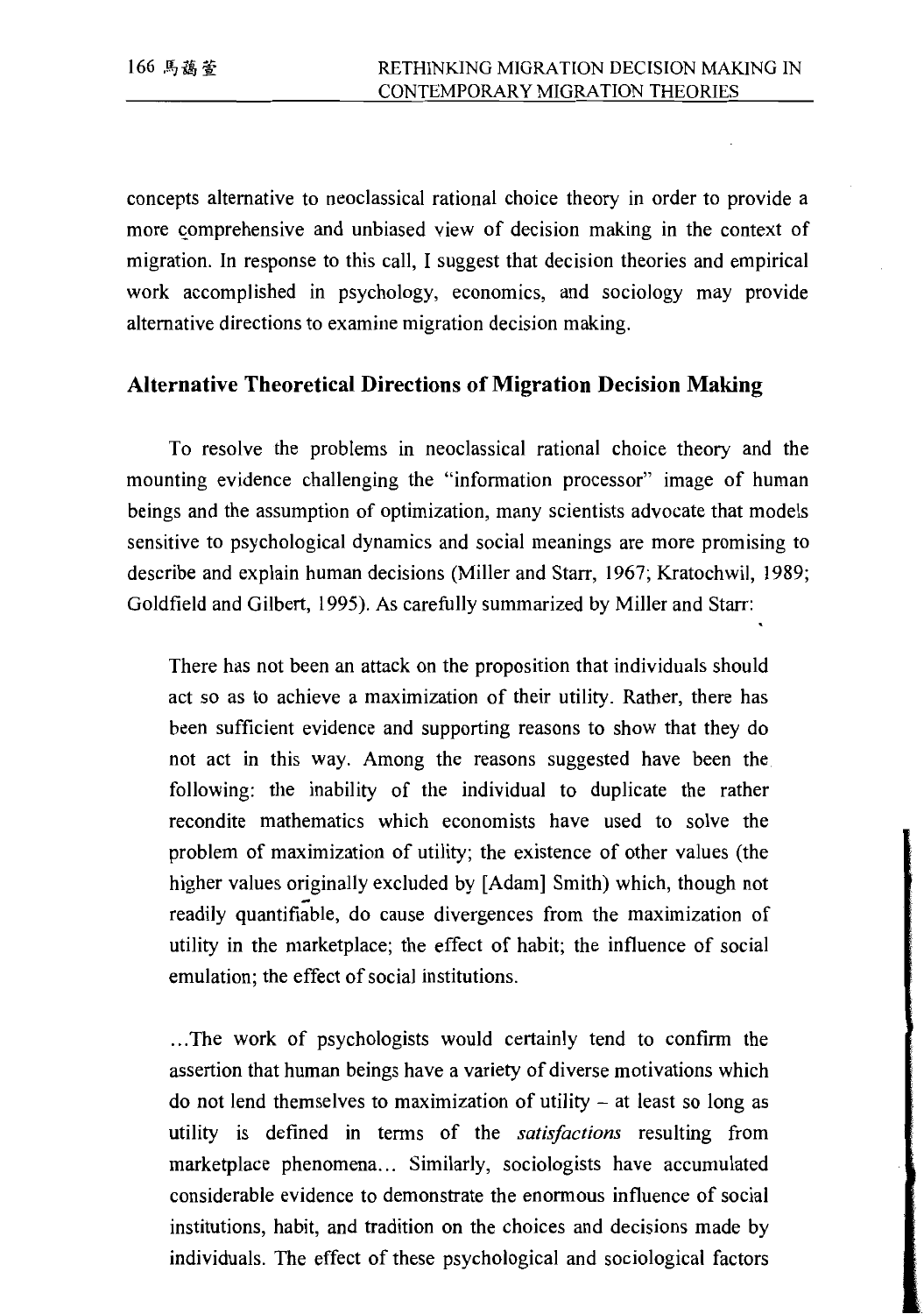leads individuals to make decisions and to take actions without recourse to maximization of utility in the classical economic sense. Alternatively phrased, it can be said that these factors cause people to act irrationally – but it should be noted that this is simply a matter of definition, rationality having been defined as maximization of economic utility.  $(1967: 24-25)$ 

Scholars in psychology, economics, and sociology have developed theories and concepts to better articulate human decision making, and among these, three perspectives are of distinct significance here. The first perspective pertains to several theoretical modifications of neoclassical rational choice theory, which take into account the "irrational" aspects of human decision making in reality. The second perspective concerns the importance of context in decision making. The third perspective is based on the role of social norms in constructing individuals' decisions. Despite their growing influence in decision science, these theoretical perspectives have not been brought to the field of migration in exploring the subject of migration decision making. I will begin by examining these three theoretical perspectives. Based on these perspectives, I will subsequently suggest alternative directions in developing the theoretical knowledge of migration decision making.

#### **Modifications of the Rational Choice Approach**

In response to the numerous criticisms of neoclassical rational choice theory, several researchers have proposed various modified versions of this theoretical approach in order to more adequately describe and explicate how people actually make decisions. In addition to Simon's theory of bounded rationality and satisficing strategy briefly mentioned earlier, two other modifications of neoclassical rational choice theory are also of potential significance in enriching our understanding of migration decision making: Kahneman and Tversky's prospect theory holds that decision makers evaluate options in relative terms, and Janis and Mann's conflict-theory model focuses on how psychological stress that results from making decisions affects the ways individuals make those choices. These theories all provide sound accounts to describe and explain human decision making at the micro level. In investigating the nature and process of migration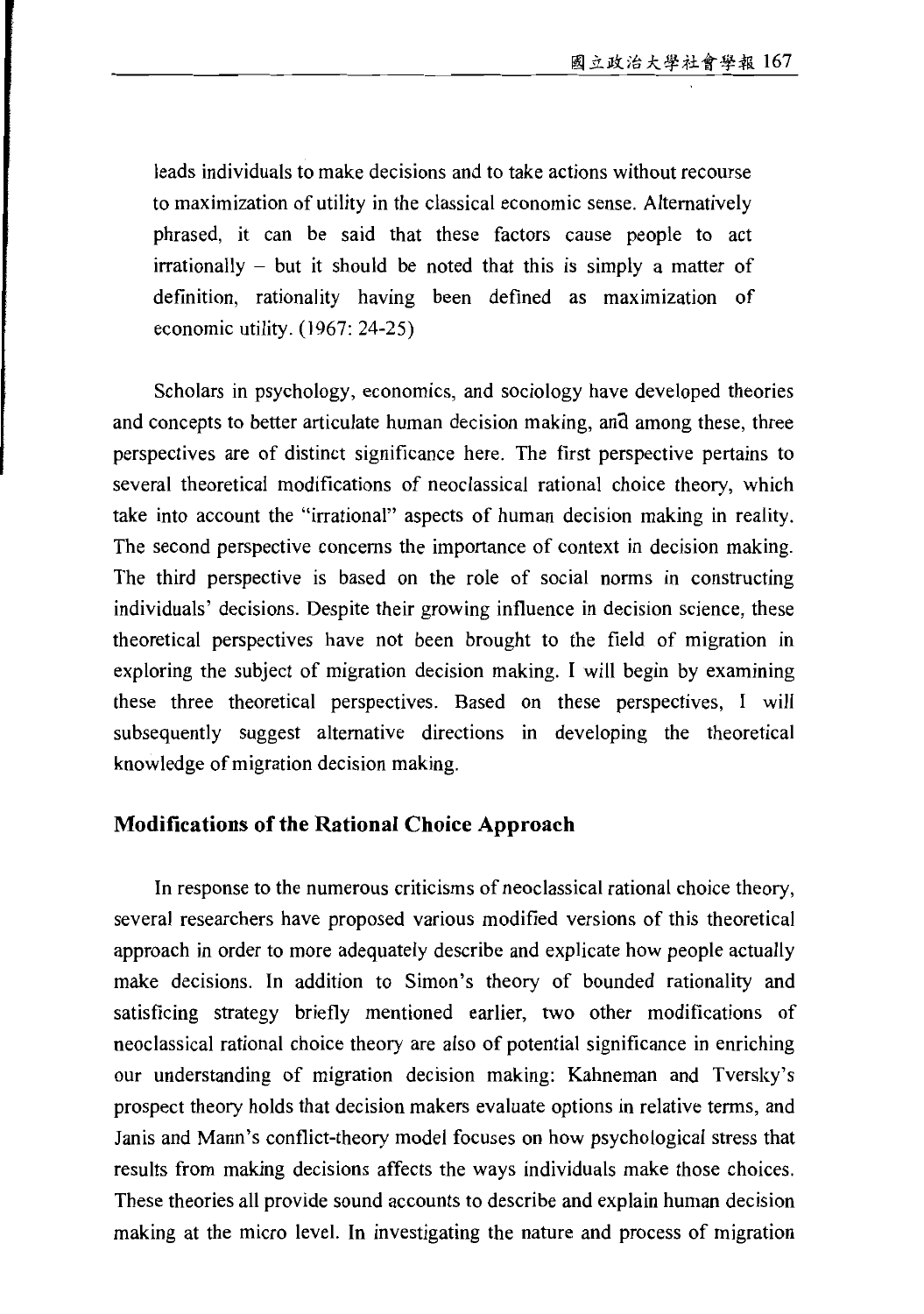decision making, these theoretical concepts may serve to search for the micro factors affecting people's migration decisions, and to find answers for the differences among individuals and groups in their propensities to migrate.

#### Bounded Rationality and Satisficing Strategy

In Simon's theory of bounded rationality, utility maximization is replaced with utility satisfaction. According to Simon's satisficing strategy, a person aspires to that which he or she has a reasonable expectation of achieving. It suggests that "aspiration levels tend to adjust to the attainable, to past achievement levels, and to levels achieved by other individuals with whom the aspirant compares himself [or herself]" (Wolpert, 1964: 543). That is to say, the evaluation of utility is an individual and self-adjusting process, in which the aspiration shifts to accommodate the attainable. Two types of dynamic adjustments can be made to achieve satisficing. First, the decision maker may narrow or broaden the set of behavior alternatives considered within all possible alternatives in accordance with the success or failure of searching for a satisfactory alternative. Second, based on the difficulty of discovering alternatives, the aspiration level may change from point to point in a sequence of trails to adjust to the attainable. The aspiration level also depends on the history of the decision-making system, which includes previous aspiration levels, previous levels of attainment, and the alternatives chosen in previous trails. In some choice situations where there is a well-established procedure that leads through a series of steps to a final decision, the choice may have already been made in advance, and there may not be a genuine process of decision making.

The concepts of bounded rationality and satisficing strategy are very important for researchers to reconsider the nature of migration decision making. While "profit-maximizer" derived from neoclassical rational choice theory is often an unrealistic image for an individual making a migration decision in real life, the image of "profit-satisficier" takes into account the limitations in reality and seems more practical to depict the ways people making migration decisions. With these concepts, we may explore how migration behavior is related to individuals' aspirations in migration decision making. At the personal level, it is worth examining how the history of decision making affects the adjustment of an individual's satisficing threshold in the migration decision-making process. At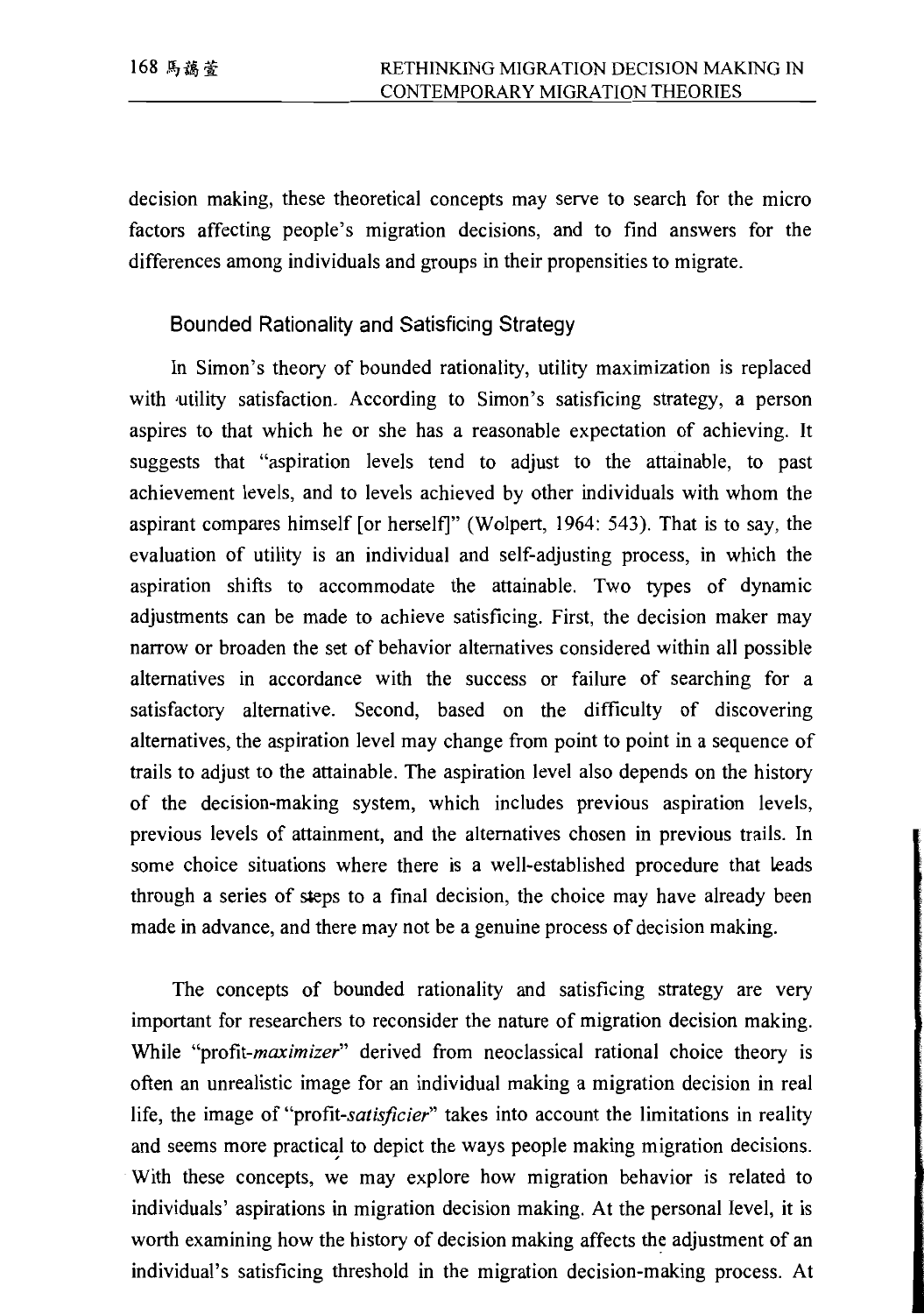the aggregate level, it is important to identify how the collective aspiration level is established, and how it links to an individual's satisficing threshold as well as his or her consideration of alternatives in migration decision making.

#### Prospect Theory

Kahneman and Tversky (1979) propose "prospect theory" to account for the fact that people more often than not violate the principles of rational choice, even if it is their intention to reach rational decisions. A fundamental assumption in prospect theory is that human perceptual systems focus on the changes in the status quo, as people interpret decision outcomes as gains or losses relative to some reference point. In addition, people evaluate the prospects by the expectation of the subjective values of the outcomes (rather than the expectation of the outcomes themselves).<sup>8</sup> Prospect theory particularly challenges the principle of *invariance* held in the analysis of rational choice, which claims that the preference order between prospects should not depend on the manner in which they are described. Experimental evidence confirms that changes in the description of outcomes alter people's preference order, which violates the requirement of invariance (Kahneman and Tversky, 1982; Tversky and Kahneman, 1986).

Prospect theory attributes the failure of invariance to the interaction of two factors: the nonlinearity of decision weights and the framing of probabilities. The theory asserts that people tend to underweigh moderate and high probabilities, while overweighing low probabilities (Tversky and Fox, 1995). Consequently, people are generally risk seeking while dealing with unlikely gains and risk averse while dealing with unlikely losses. For instance, purchase of lottery tickets demonstrates the overweighing of improbable gains, and purchase of insurance exemplifies the risk aversion of an improbable loss. Prospect theory also emphasizes the importance of framing effects in understanding choice behavior and explaining the failure of invariance. It asserts that people tend to evaluate options in relation to a reference point that is suggested by the way the problem is

Propest theory proposes an S-shaped value function to describe how people's risk-seeking and risk-aversive tendencies are related to the evaluated losses and gains. For details, see Kahneman and Tversky (1984), Tversky and Kahneman (1986).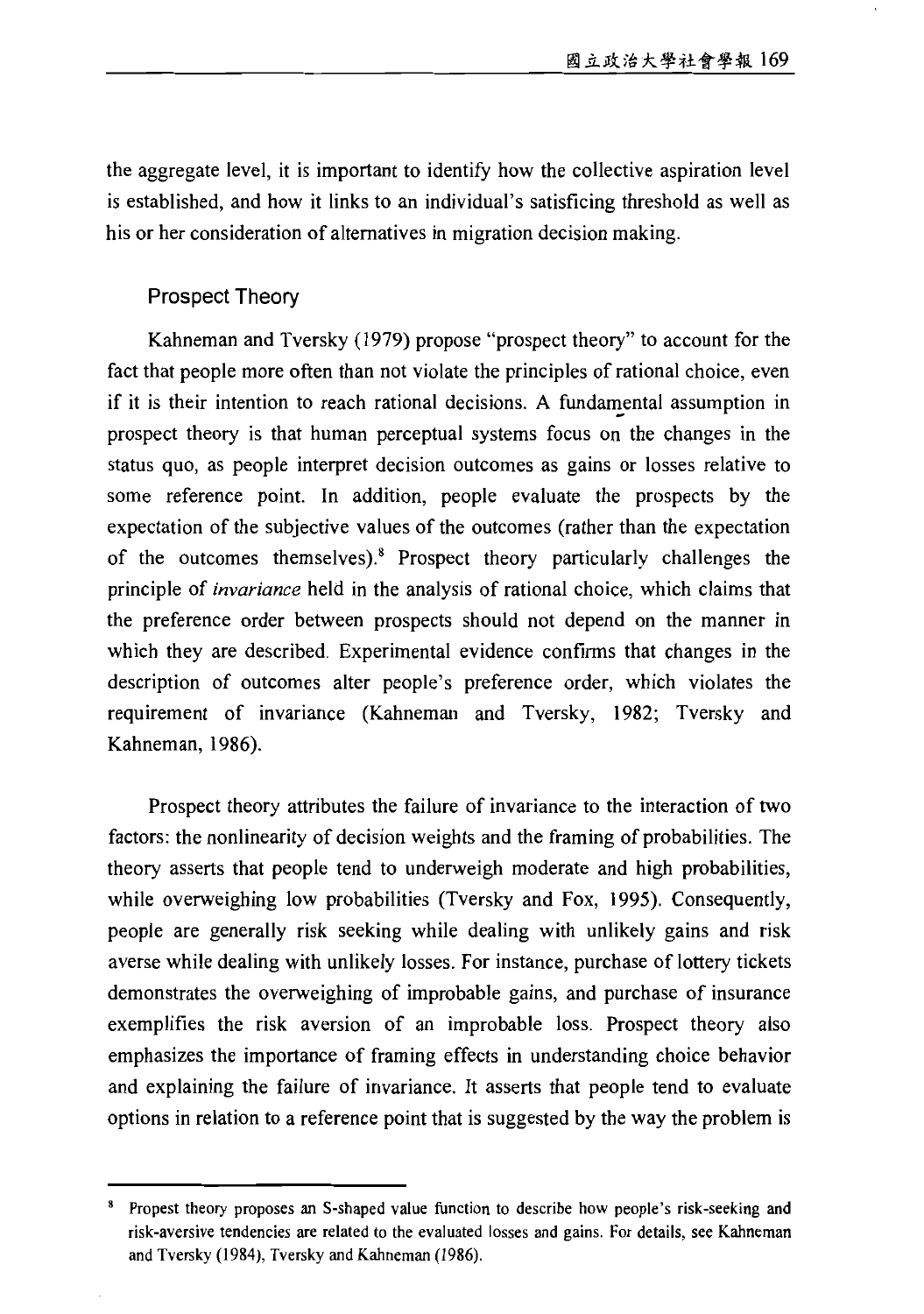framed. Therefore, gains and losses are assessed in *relative* rather than absolute terms based on the framing of decisions (Kahneman and Tversky, 1979; Whyte, 1991). Framing is controlled by the manner in which the choice problem is presented as well as by norms, habits, and expectations of the decision maker (Tversky and Kahneman, 1986). The reference point is hypothesized to be largely determined by the objective status quo, but also may also be affected by expectations and social comparisons (Kahneman and Tversky, 1984). The framed prospects are evaluated in comparison to the reference point: the advantages of prospects are evaluated as gains and their disadvantages as losses, and the prospect of the highest value is selected. The difference in the framing of problem leads to the difference in the ways possible consequences of each option are appraised, which explains the difference in choice making.<sup>9</sup>

The notions of nonlinear decision weighing and framing effects can facilitate our understanding of the nature of migration decision making. First, researchers may examine the relationship among the ways individuals evaluate migration as a risk-seeking or risk-aversive behavior, the perceived degrees of risks involved in their migration decisions, and their propensities to migrate. Second, researchers may operationalize these concepts and hypotheses to explore the micro- and macro-level factors that affect individuals' adoption of migration decision frames and the associated reference points, and the ways framing effects influence the processes and outcomes of migration decision making.

### Conflict Theory of Decision Making

Janis and Mann (1977) develop a conflict theory of decision making to supplement the rational choice approach (Janis and Mann, 1977). Based on the

<sup>&</sup>lt;sup>9</sup> Prospect theory also points out that the cost-loss discrepancy can lead to the failure of invariance. A disadvantage sometimes can be framed as a cost or a loss. In the case of insurance purchase, the price of the insurance can be seen as a cost of protection or a sure loss of money. The preference order can thus be reversed in these two conditions due to loss aversion. Hence, an individual's subjective state can be manipulated by framing negative outcomes as costs or as losses. These framing effects may further complicate the relationship between decision values and the evaluation of experiences. The theory suggests that the framing of decisions sometimes affects not only the decision but also the experience. The evaluation of decision outcomes may not only preclude but also shape the subsequent behavioral experience.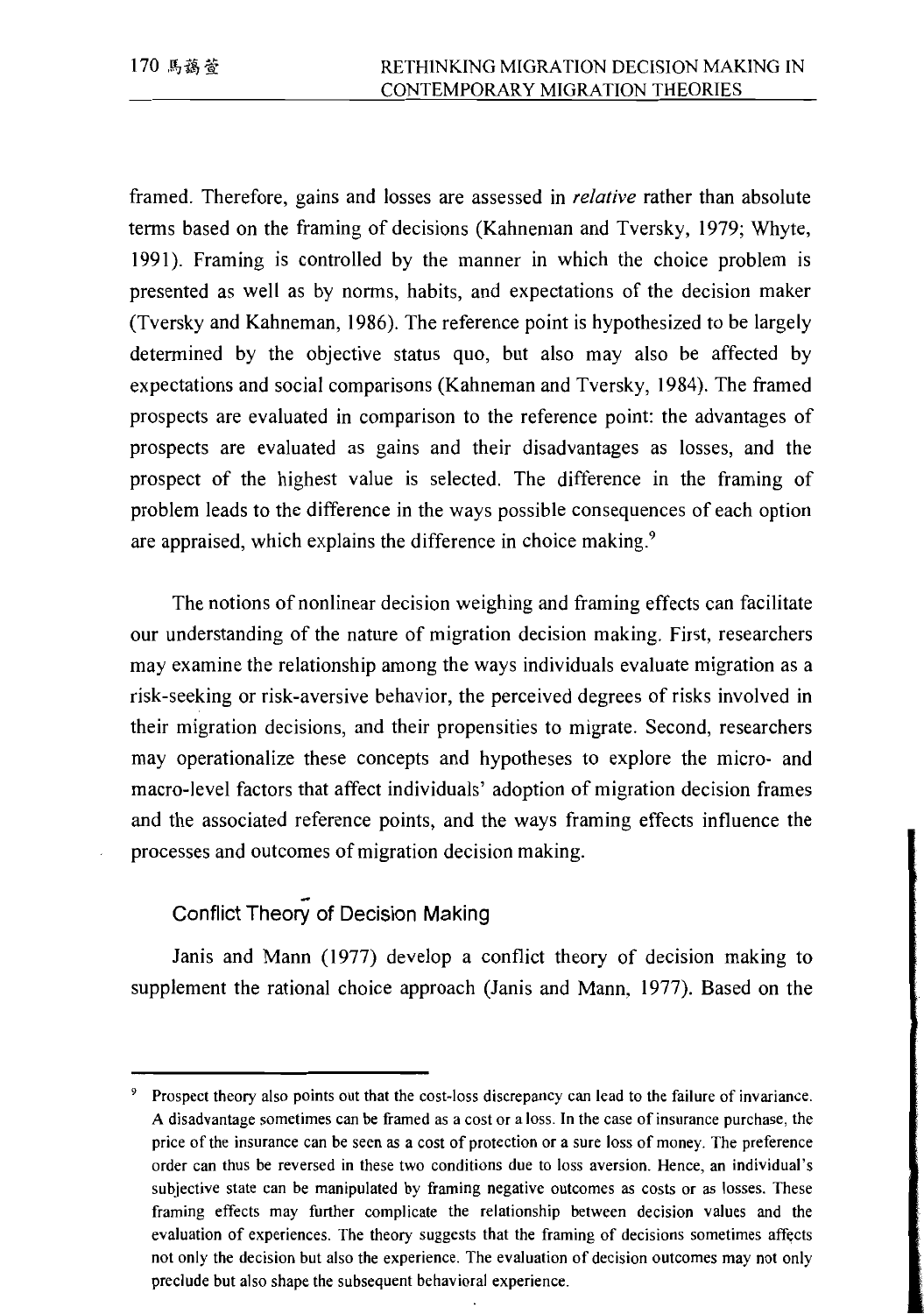postulation of Simon's satisficing approach, Janis and Mann incorporate the concept of decisional conflict into the theory to describe the decision-making process from a motivational perspective. The conflict theory of decision making states that an individual's goals include social approval, self-approval, and attaining desirable outcomes for oneself and for significant others. Conflicts arise when all of the available alternatives in a choice are seen as uncertain means for achieving such goals or as leading to potential failures, which often brings unpleasant feelings of distress (Janis and Mann, 1977; Mann and Janis, 1982).

There are five basic assumptions stating the functional relationships between psychological stress and decisional conflict. First, the more goals expected to be unfulfilled and the more important the needs to which these goals correspond, the greater the stress. Second, when a person encounters new threats or opportunities that motivate him or her to consider a new course of action, the degree of decisional stress is a function of the degree to which the person is committed to adhere to his or her present course of action. Third, when decisional conflict is severe because each alternative poses a threat of serious risks, loss of hope about finding a better solution than the least objectionable one will lead to defensive avoidance of threat cues. Fourth, facing salient threat cues in a severe decisional conflict and with insufficient time to find an adequate solution, the decision maker tends to have an extremely high level of stress and is likely to resort to the strategy of hypervigilance. Fifth, a moderate degree of stress in response to a challenging threat induces a vigilant effort to painstakingly examine the alternative courses of action and to work out a satisfactory way to resolve the decisional dilemma. By identifying factors that determine the major modes of resolving a decisional conflict, the conflict-theory model focuses on how psychological stress from decisional conflicts affects the ways individuals make consequential choices in real life.<sup>10</sup>

<sup>&</sup>lt;sup>10</sup> The conflict-theory model consists of hypothetical linkages among the antecedent conditions that produce conflicts, the mediating processes and the levels of stress generated in such processes, and the coping patterns subsequently adopted. According to the model, only one out of five coping patterns – "vigilance" – corresponds to the pattern of rational choice described in the rational choice approach. Inadequate degrees of stress hamper the search and processing of information that are related to outcome expectations and values as well as the evaluation of alternatives, which lead to other defective decision patterns (Janis and Mann, 1977; Mann and Janis, 1982).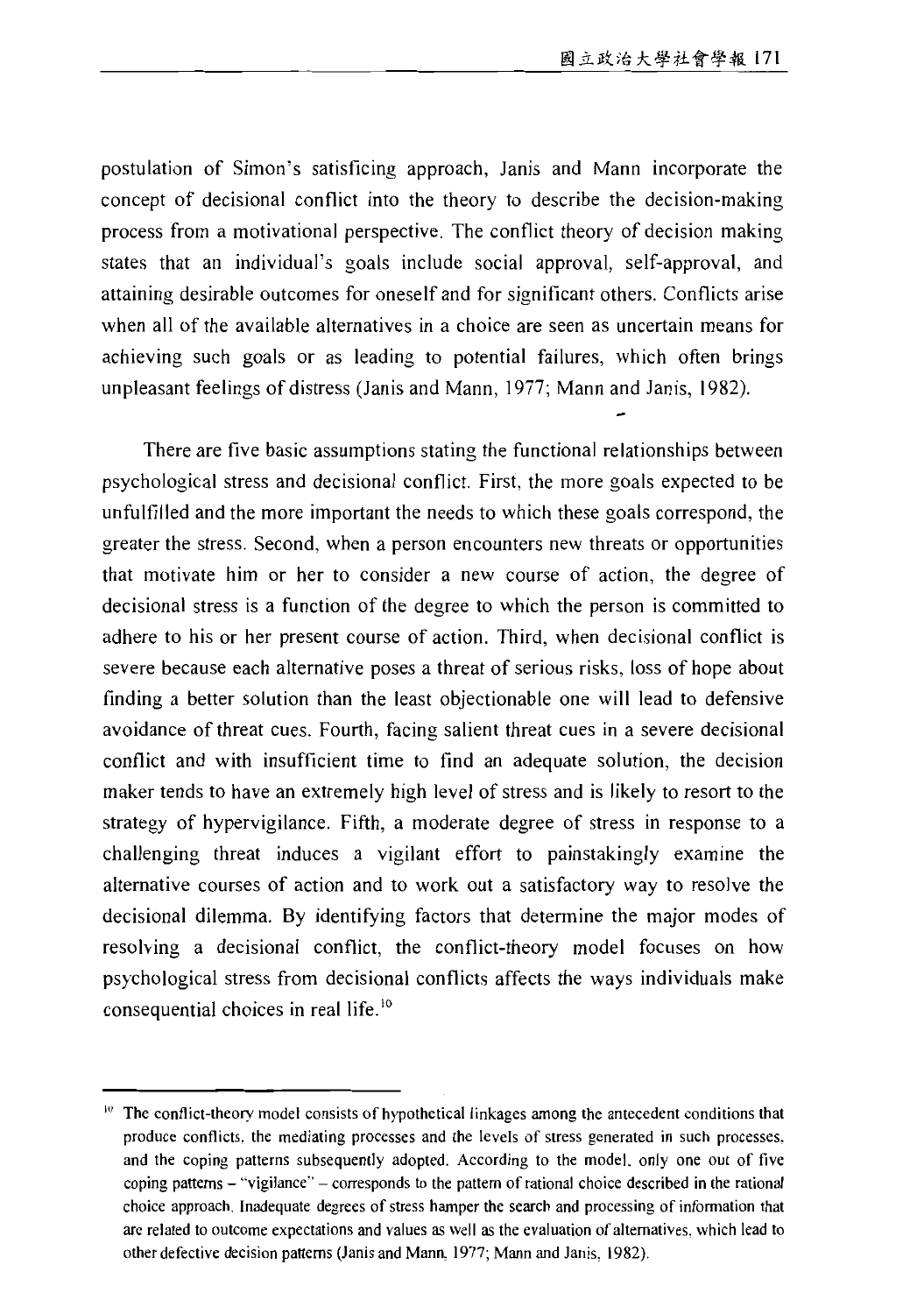Three concepts in the conflict-theory model are of special significance for understanding migration decision making. First is the *procrastination* and rationalization of decisions. A decision maker under pressure to make an important decision affecting his or her future welfare typically finds it painful to commit himself or herself, for there are always some expected costs and risks involved in each option. Therefore, people are inclined to procrastinate in making such a decision in order to cope with such a dilemma. If procrastination is not possible, rationalization of a decision will be invented for ignoring the feeling of uncertainty or doubts that causes decisional conflicts. Since migration decisions – such as a decision to migrate or not and where to migrate to  $-$  often involve substantial consequences concerning the decision maker and/or the significant others, we may expect to find that decisional conflict is a general experience among people making such decisions. To avoid the potential losses implied in the choices forsaken, an individual may procrastinate about making a migration decision and to rationalize a hastily made migration decision.

The second concept concerns the *fluctuation* of decision making. The decision pattern that is temporarily dominant during the decision-making process depends on external and internal cues that affect the decision maker's response to the choice situation presented at that time. Thus, fluctuations of decision patterns should be a general characteristic of any decision maker. In the process of making a migration decision, an individual often faces the changes of external (such as living and work environments, sources of information, members involved in the decision-making process, etc.) and internal (such as the individual's general psychological state, perceptions, experiences, etc.) factors that are included in such a process. Therefore, people may tend to adopt different decision strategies in accordance with the changes of external and internal factors involved in the migration decision-making process. As researchers, we should take into account of the fluctuating nature of decision patterns to understand the nature of migration decision making. In addition, we could examine how changes of external and internal cues correspond to individuals' changes of decision patterns.

The third concept is the *commitment* prior to decision making. The theory maintains that a major obstacle to switching to a new course of action lies in the threat of violating prior commitment to the original course of action. Decisions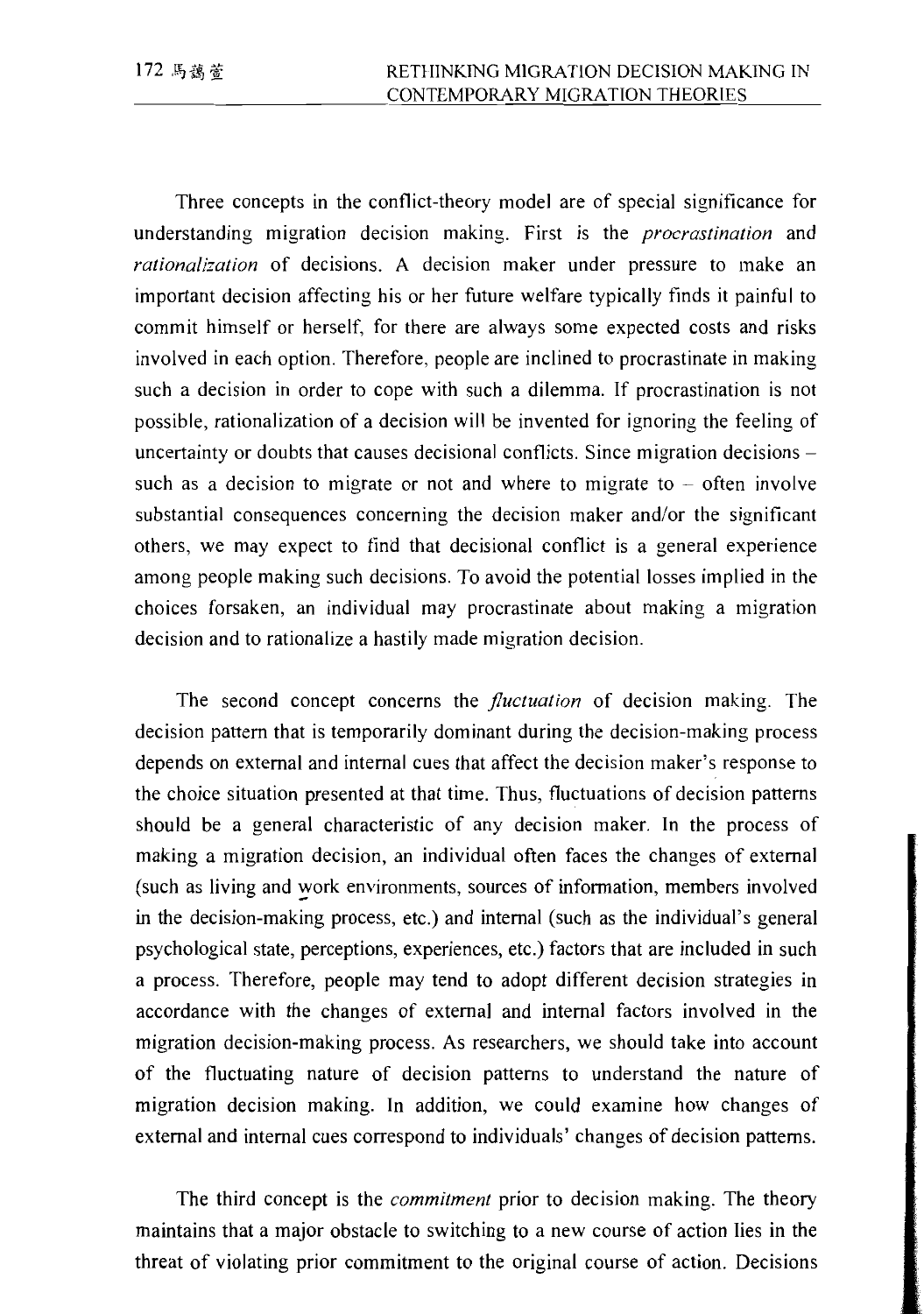considered socially committing because they require efforts are at implementation if people are to fulfill their social roles and to maintain their public reputations as well as self-images as reasonably reliable persons. As a result, the more committed a decision maker is, the greater the stress there is when a challenging communication or event motivates him or her to search for a better course of action, and the more decisional conflicts the decision maker will experience when making such a decision. The importance of commitment in decision making suggests a migration decision be controlled at least in part by the commitment made beforehand by the decision maker. In this aspect, it will be interesting to explore whether and how a migration decision can be affected by different types of commitments (e.g., formal vs. informal) and different people to whom the decision maker is committed (e.g., self vs. others, significant others vs. non-significant others, in-group vs. out-group).

In short, the application of the notions of decisional conflicts should be of help to illumine how individuals manage internal conflicts in the process of making migration decisions, and how unresolved decisional conflicts affect the patterns and outcomes of migration decision making.

#### **Context Dependency**

The perspective of context dependency focuses on the importance of the social environment for giving meanings to choices. Advocates for this perspective claim that the dependence on behavioral data alone obscures the importance of the social context of choice, and that it is misleading to assume that "core cognitive processes" are immune to the constraining forces that social structures exert on individual behavior. For example, Jenkins (1981) urges researchers to adopt a "contextualist" model of human information processing to investigate how people make decisions and judgments when confronted with various types of tasks in various types of environments. Clarke (1992) argues that the search for "fixed human characteristics" neglects the situationally dependent nature of behavior.

The context-dependency perspective asserts the capacity of people to adopt different decision-making strategies and information-processing types in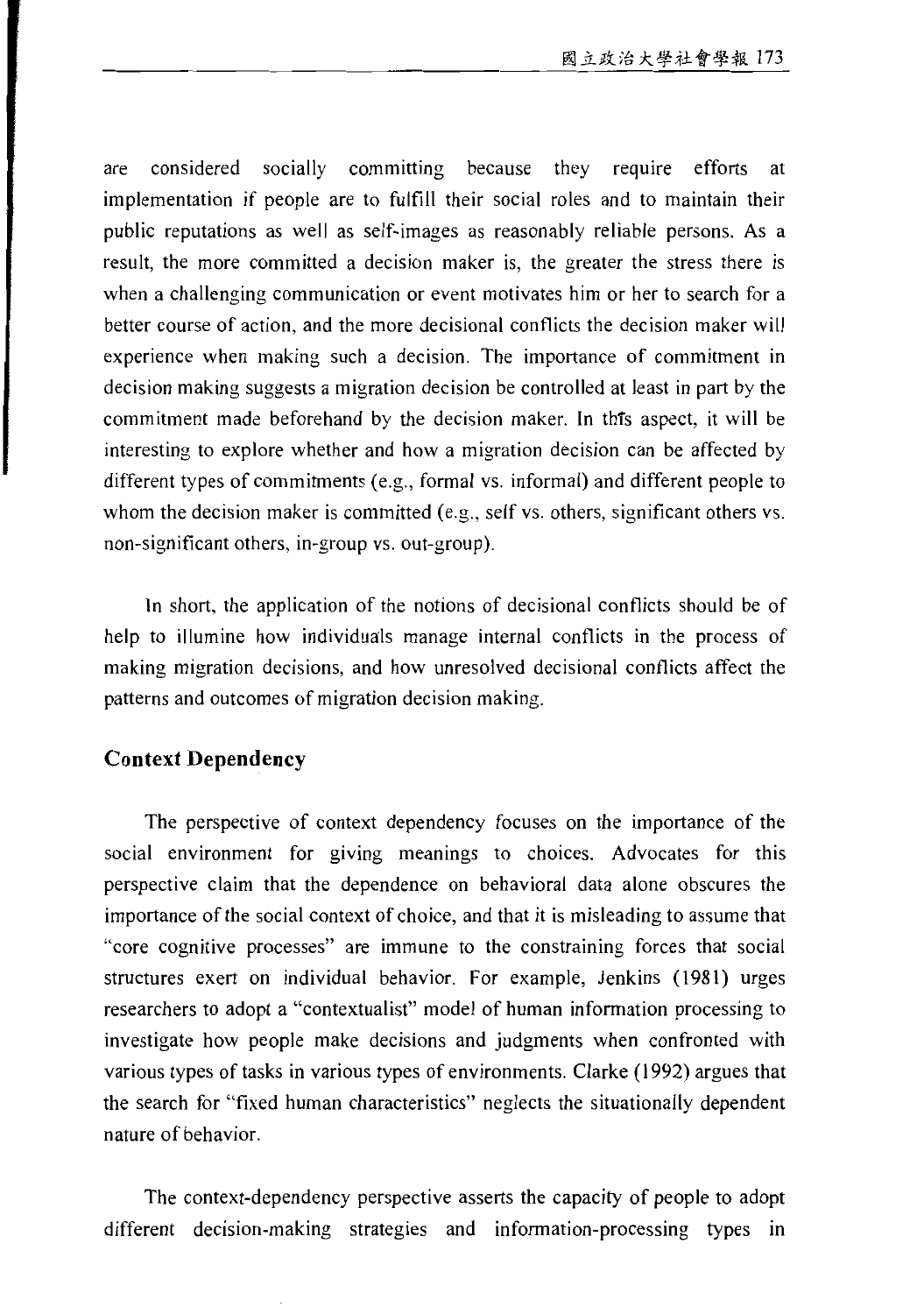accordance with changing contexts. It views rationality as embedded in institutionalized decision-making procedures and contingent on situational exigencies. Scholars supporting this perspective tend to focus specifically on the effect of social networks on individual decision making (Short and Clarke, 1992). Granovetter (1985) contends that the atomization implicit in under- and oversocialized theoretical frameworks neglects actors' network embeddedness, and more broadly their groundedness in social structures. He emphasizes that a sophisticated account of human behavior must consider its embeddedness in concrete, ongoing systems of social relations. Clarke (1992) also states that preferences are shaped by social networks rather than independently formed by atomized individuals, and networks of meaning and association are important even at the individual level of analysis.

This emphasis on social networks echoes the centrality of social relationships in the network approach. Nevertheless, to further our understanding of the dynamic relationships between individuals' migration decision making and the situated contexts, we need to go beyond social networks and broadly examine how other contextual factors  $-$  such as cultural factors  $-$  operate to mold the processes and outcomes of people's migration decision making. Recent studies indicate that the very construct of choice may be conceptualized differently in different cultures. Whereas the exercise of choice may reflect the independent self's struggle for uniqueness in individualist cultures, the act of choosing may represent opportunities for conformity for interdependent selves in collectivistic cultures (Ivengar, and Lepper, 1999; Kim and Markus, 1999). Research also shows that the differentiation between personal and in-group choices varies across cultures. In a culture emphasizing individuality and personal autonomy, the difference between personal and in-group choices may represent the distinction between choice versus no choice. In a culture emphasizing collectivity and group autonomy, the difference between personal and in-group choices may reflect the distinction between personal agency versus group agency (Menon et al., 1999). With these research findings, it will be reasonable to find crosscultural differences in people's experiences of migration decision making. Thus far scholars in the field of migration have not explored this area. Therefore, researchers should be encouraged to engage in cross-cultural studies to compare how differences in cultural elements affect the courses and consequences of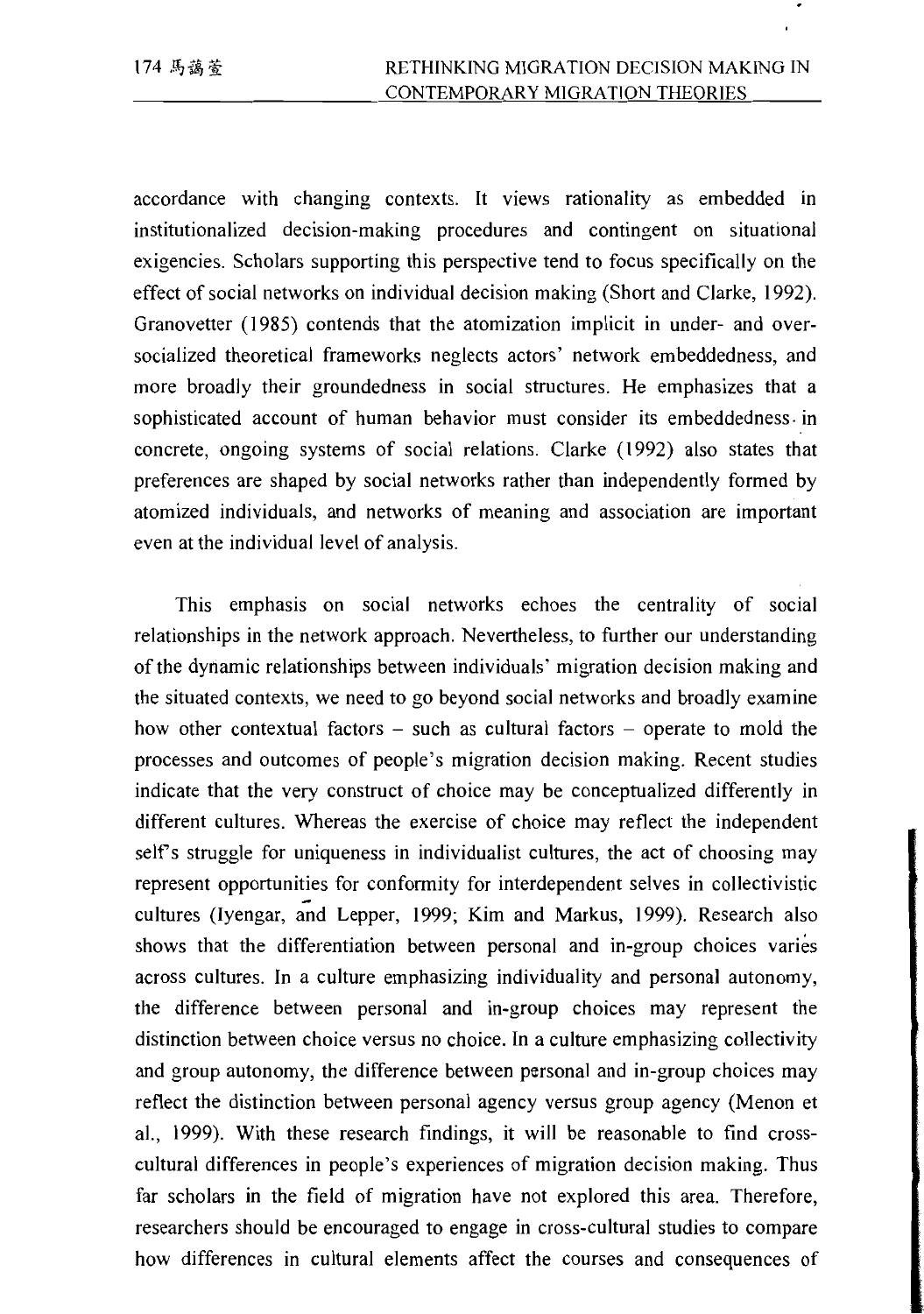migration decision making.

The theoretical and empirical work on context dependency renders an important prospect in developing theories of migration decision making. Such a prospect may help to discover how the patterns of migration decision making are embedded in social networks and institutions, and how social and cultural contexts grant meanings to the factors considered in migration decisions as well as the evaluation of possible decision outcomes. More generally, it may suggest the ways macro-level factors are translated to an individual's goals and values in making his or her migration decision.

#### **Social Norms**

With an acknowledgment of human cognitive limitations, many social scientists focus on the concept of social norms in understanding human decisions. While some (particularly game theorists) take a behavioral approach, arguing that some norms can be understood as the result of rational calculations, others propose an alternative to the game theoretical formulation (Cook and Levi, 1990). For example, Elster (1989) defines social norms mainly by their nonoutcomeoriented character. Norms are social if they satisfy two future conditions: they are shared among members of the community and they are sustained in part by members' approval and disapproval.<sup>11</sup> He also emphasizes the irreducibility of social norms to optimization and the interaction between social norms and selfinterested motivations. Social norms are not merely ex post facto rationalizations of self-interest; they are capable of being ex ante sources of action. Both norms and self-interest, in his view, jointly shape human actions.

Among the notions pertaining to the connection between social norms and decision making, two are worthy of note here. First is the emphasis on accountability in decisions made in real-life situations. Tetlock reasons that a ubiquitous feature of natural decision environments  $-$  but not of laboratory

<sup>11</sup> Elster distinguishs social norms from other related concepts such as moral norms, legal norms, convention equilibria, self-imposed rules, habits, and traditions. For a detailed discussion, see Elster (1989).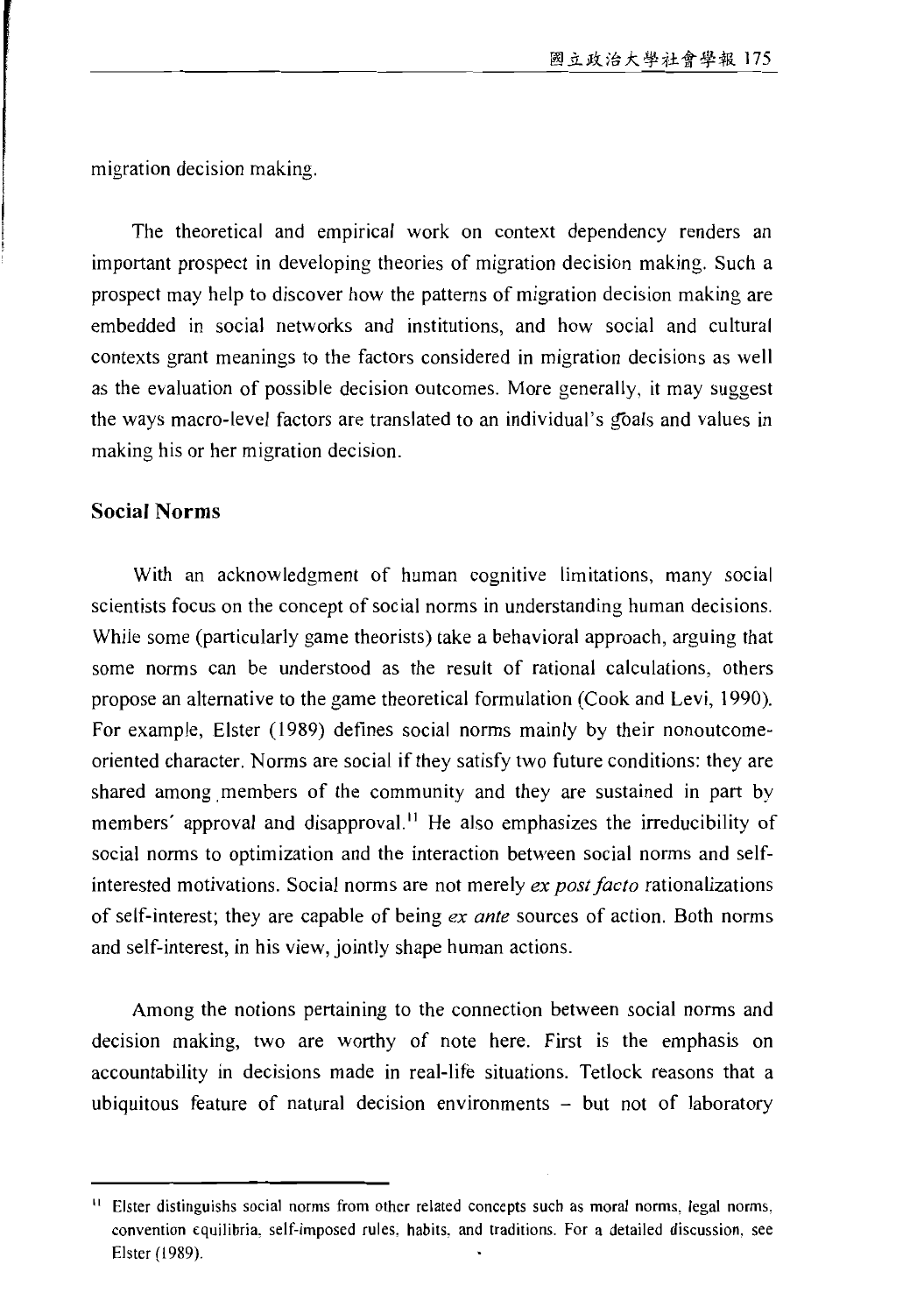experiments on cognitive processes – is the fact that people are potentially *accountable* for the judgments and decisions they make. In addition, most important decisions are the product of intensive interactions among members of groups rather than that of isolated information processors (Tetlock, 1985). The notion of accountability has two dimensions. One dimension of accountability is its function as a critical norm enforcement mechanism (ibid.). Specific norms, values, and ideologies to which people are held accountable vary in different situations. Therefore, people need to adopt new rules and values for generating socially acceptable explanations of behavior when they are situated in new circumstances or join new groups (Mills, 1940; Beyer, 1981). The other dimension of accountability is its relevance to and contingency on social relations. People seek the approval and respect of those to whom they are accountable (Blumer, 1969; Johnson, 1974; Tetlock, 1981; Baumeister, 1982). On one hand, people generally prefer the "least effort" strategy to simply adopt positions likely to gain the favor of those to whom they feel accountable. For example, people often feel so uncertain about the outcome of what may be the best course of action that they avoid it in order to play safe. In other words, people tend to make a more conventional choice that will cause little immediate disturbance or disapproval because it will be seen as "acceptable" by others, even if it may not be the best choice (Johnson, 1974). On the other hand, demands for accountability in contexts that provide few cues for acceptable behavior seem to motivate vigilant information processing in order to identify the most defensible strategy (Tetlock, 1983, 1985; Tetlock and Boettger, 1989; Tetlock, Skitka, and Boettger, 1989). From this viewpoint, decisions can be considered as dramaturgical accomplishments (Goffman, 1959; Langley, 1989).

The second notion concerns the cultural and social specificity of decision rules. In Majestki's view, norms have considerable explanatory power to account for an individual's preference ordering and consequent decision making (Majestki, 1990). Norms are decision rules that are culturally and socially specific, and they can be observed separately from the behavior they explain. They are cognitively and socially constructed on the basis of precedents. By perceiving a decision-making situation as similar to previous situations and by employing precedents and analogies to interpret it, individuals and groups "prestructure" the situation. This prestructuring creates a propensity to understand the situation and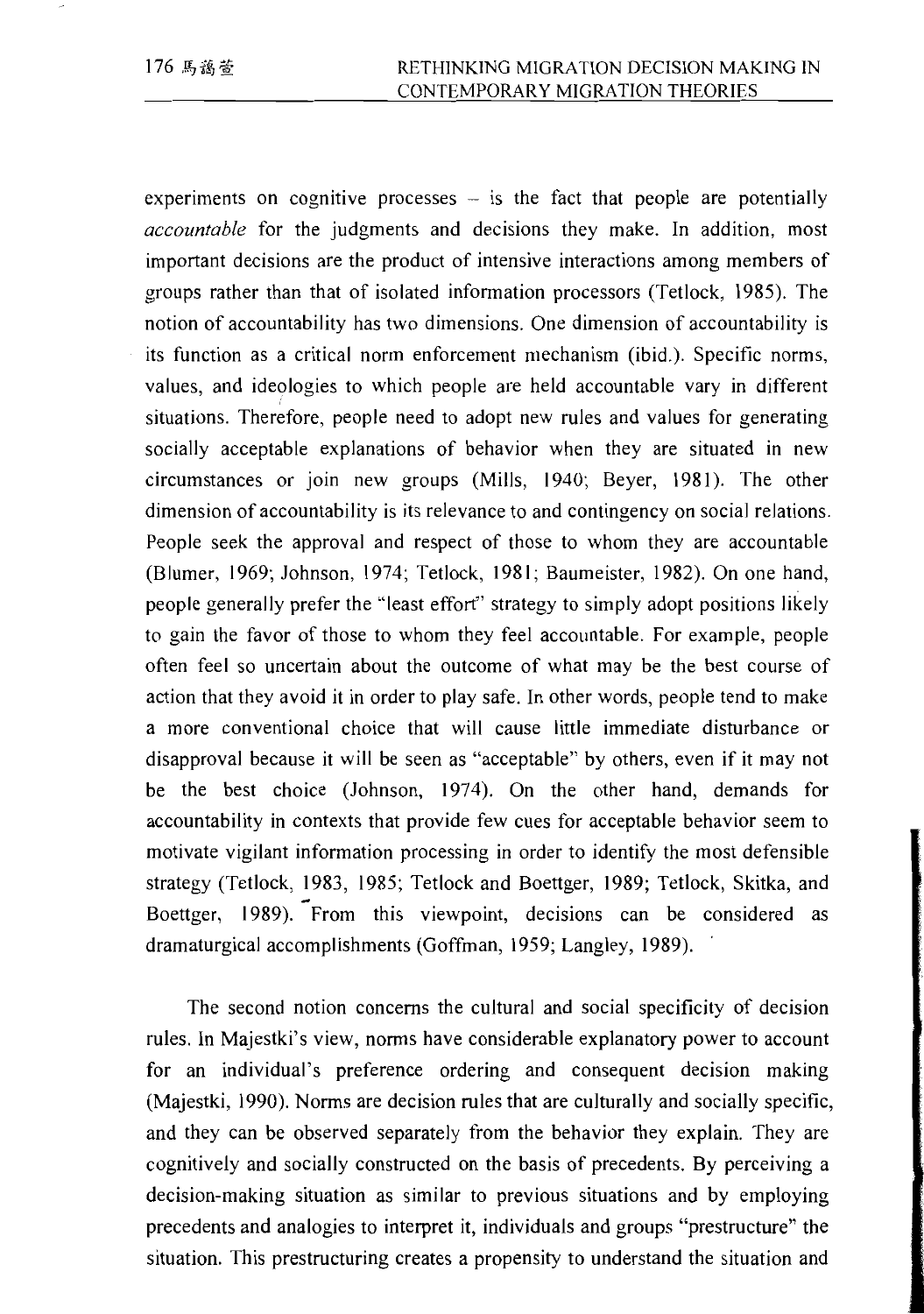interpret the decision in a particular way. It reduces the amount of information required for decision making, limits the views of plausible alternatives, and promotes the precedent interpretation and associated action. If the evaluation of the precedent action is positive, and the analogy and associated action is widely supported by the relevant group, then the likelihood of perceiving or generating plausible alternatives is very low. As a precedent becomes more established in a group, it not only narrows plausible and acceptable alternatives for the individual, but also narrows what appeals to the group and what can be justified to the group. Established precedents, as historically and contextually specific accounts, contribute and constrain choice making and the interpretation of decision outcomes.

The perspective of social norms offers important insights on migration decision making at both individual and collective levels. Because accountability acts as a social psychological link between individual decision makers on one hand and the social systems to which they belong on the other, it provides an important cue to discover the micro-macro dynamics in migration decision making. Scholars in the field of migration should investigate how people's perceptions of their accountability to others influence the ways they, as individuals and groups, make migration decisions and explain their decisions to whom they feel accountable. The other important point of inquiry concerning accountability is how accountability manifests the underlying social norms and ideologies in people's migration decisions. Furthermore, it is imperative to know how social and cultural mechanisms prescribe specific norms by which individuals and groups make migration decisions, and how these norms construct distinct decision contexts in which individuals and groups comprehend their choices and evaluate their decision outcomes. It is also worth examining how changes in decision contexts may influence the adoption of new rules and values in making migration decisions.

# Conclusion

In order to enhance the knowledge of the social-psychological aspect of migration, we need to (re)examine the patterns and characteristics of migration decision making which have long been taken for granted in current migration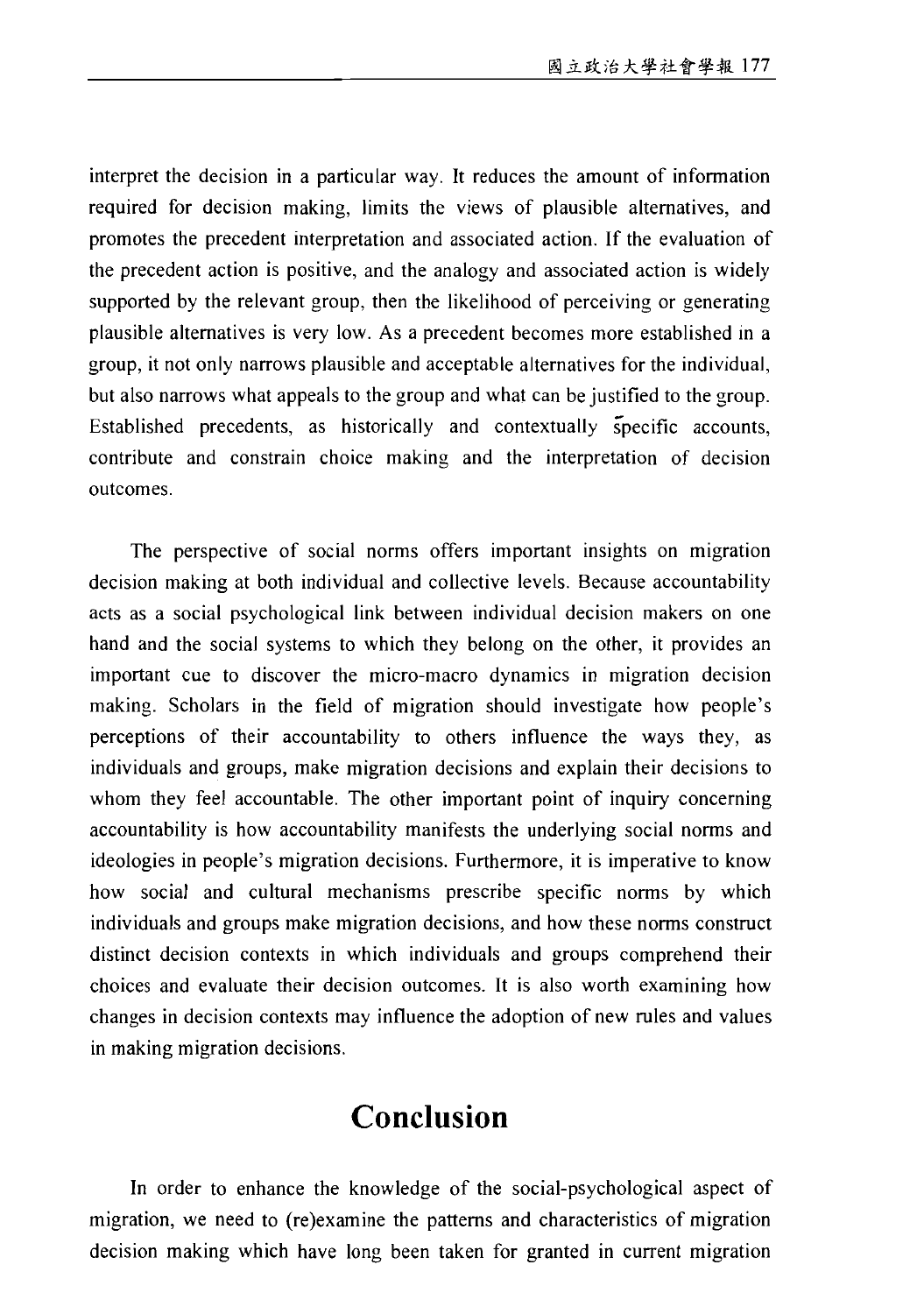theories. Drawing from three important theoretical perspectives in decision science, this paper proposes alternative ways to reconceptualize migration decision making and to further explore this subject empirically. These proposed theoretical directions are by no means mutually exclusive. In fact, they should be intertwined to express the dynamic nature and process of migration decision making. This paper also suggests that to reach a more comprehensive understanding of migration, future development of migration theories should attend to the issue of migration decision making, especially the ways individuals perceive and respond to situational constraints and opportunities in their migration decision-making processes, the complexity of collective behavior and social relationships entailed in the decision-making process and manifested in decision contexts, and the ways migration decision making is influenced by various social and cultural mechanisms.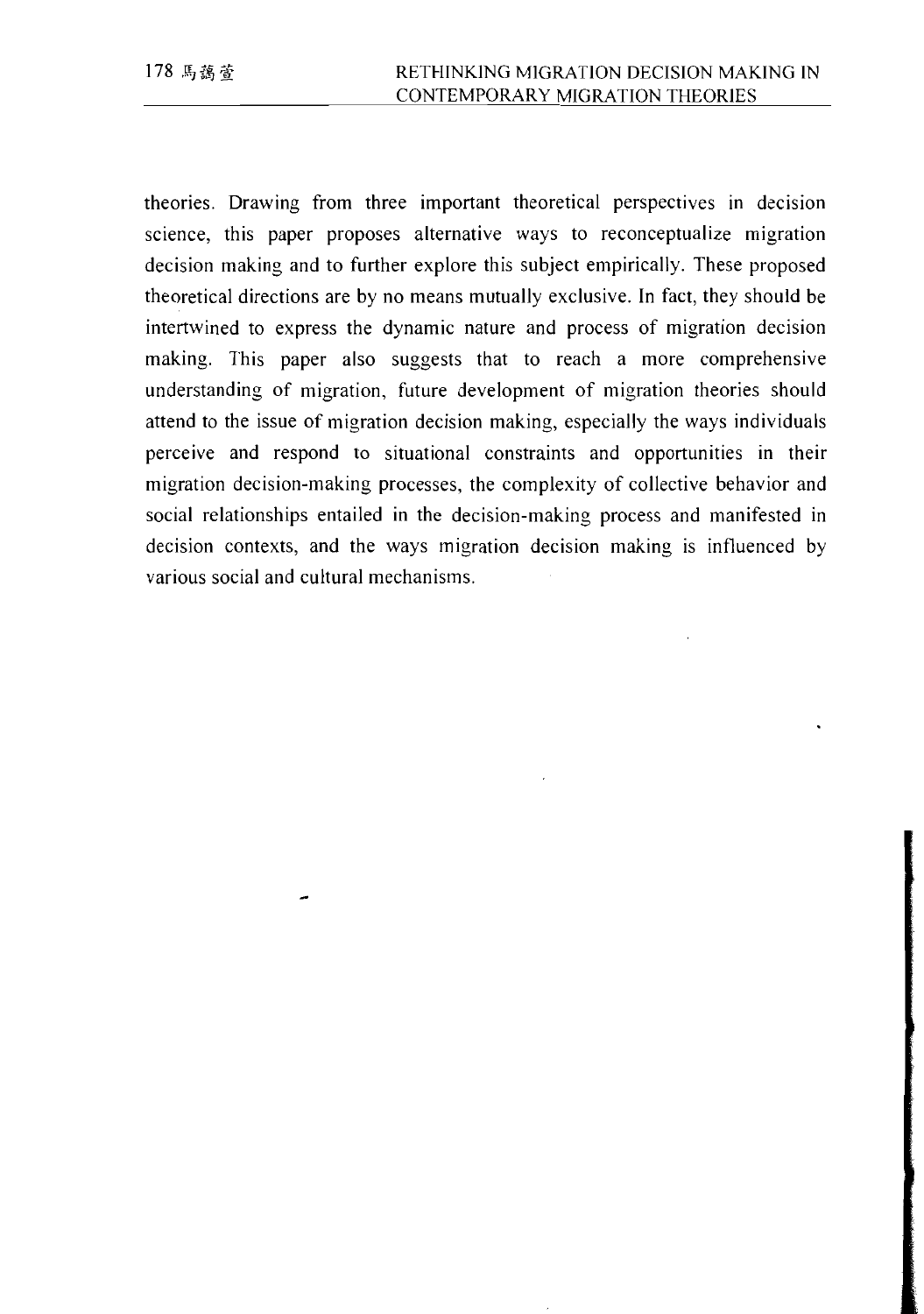## **References**

- Abu-Lughod, J. 1975. "Comments: The End of the Age of Innocence." In *Migration and Urbanization*, edited by B. DuToit and H. Safa, Pp. 201-8. The Hague: Mouton Publishers.
- Bach, R. L., and L. A. Schraml. 1982. "Migration, Crisis and Theoretical Conflict." International Migration Review, 16(2): 320-41.
- Balán, J. 1992. "The Role of Migration Politics and Social Networks in the Development of a Migration System in the Southern Cone." In International Migration System: A Global Approach, edited by M. M. Kritz, L. L. Lim, and H. Zlotnik, Pp. 115-30, New York, NY: Oxford University Press.
- Baumeister, R. F. 1982. "A Self-Presentational View of Social Phenomena." Psychological Bulletin, 91: 3-26.
- Beyer, J. M. 1981. "Ideologies, Values, and Decision Making in Organizations." In Handbook of Organizational Design, Vol. 2, edited by P. C. Nystrom and W. H. Starbuck, Pp. 166-202. New York, NY: Oxford University Press.
- Blumer, H. 1969. Symbolic Interactionism: Perspective and Method. Englewood Cliffs, NY: Prentice-Hall.
- Bottomley, G. 1992. From Another Place: Migration and the Politics of Culture. New York, NY: Cambridge University Press.
- Boyd, M. 1989. "Family and Personal Networks in International Migration: Recent Developments and New Agendas." International Migration Review,  $23(3): 638-70.$
- Brown, L. A. and E. G. Moore. 1970. "The Intra-Urban Migration Process: A Perspective." Geografiska Annaler, 52B: 1-13.
- Browning, H. L., and N. Rodríguez. 1985. "The Migration of Mexican Indocumentados as a Settlement Process: Implications for Work." In Hispanics in the U.S. Economy, edited by G. Borjas and M. Tienda, Pp. 277-97. Orlando, FL: Academic Press.

Buchanan, J. M., and G. Tullock. 1962. The Calculus of Consent. Ann Arbor, MI: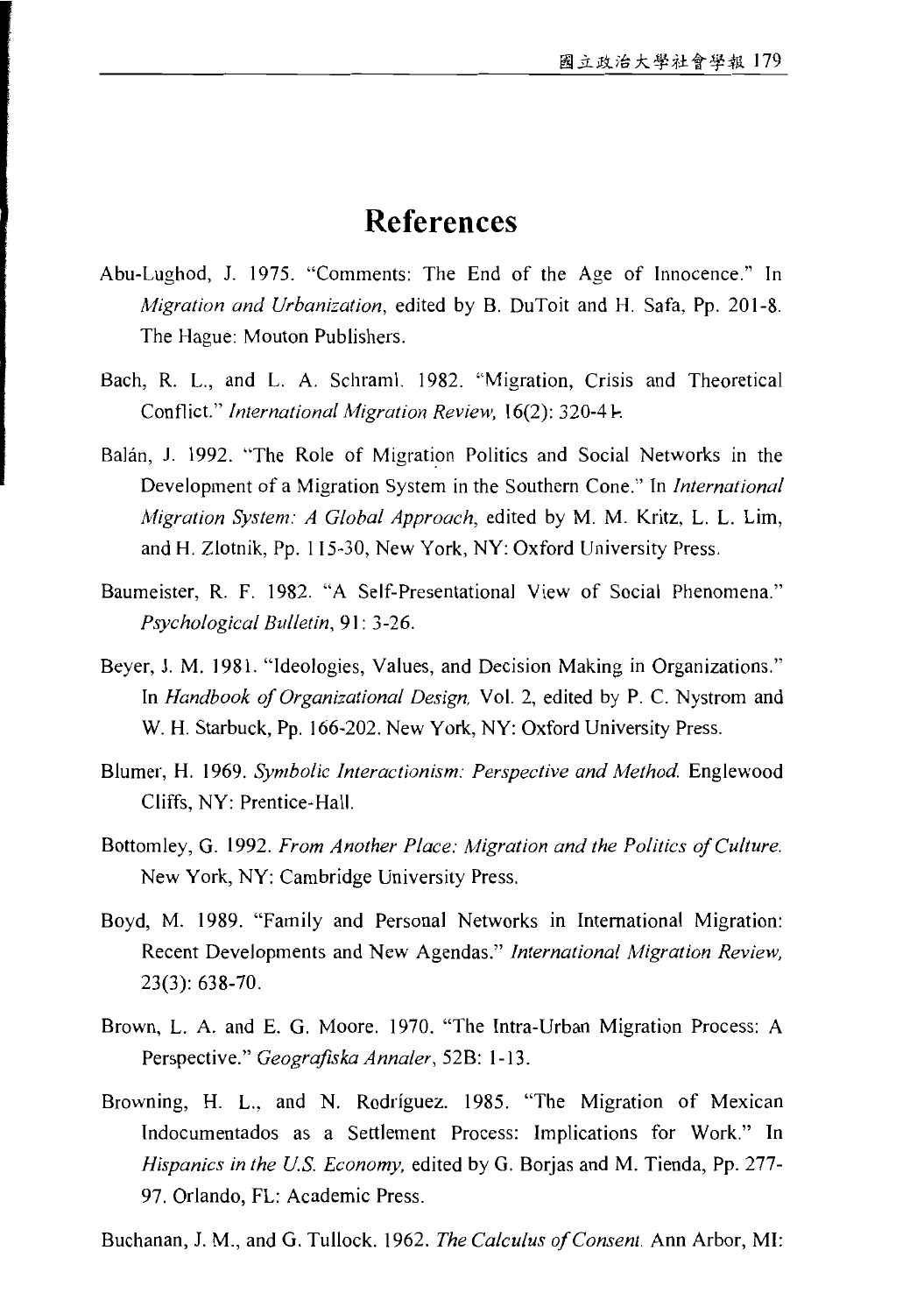University of Michigan Press.

- Burawoy, M. 1976. "The Functions and Reproduction of Migrant Labor: Comparative Material from Southern Africa and the United States," American Journal of Sociology, 81(5): 1050-87.
- Chang, P., and Z. Deng. 1992. "The Chinese Brain Drain and Policy Options." Studies in Comparative International Development, 27(1): 44-60.
- Chang, S. L. 1992. "Causes of Brain Drain and Solutions: the Taiwan Experience." Studies in Comparative International Development, 27(1): 27-43.
- Chen, S. 1995. "Migrant Selectivity and Returns to Skills: The Case of Taiwanese Immigrants in the United States." *International Migration*, 33(2): 251-71.
- Choi, H. 1995. An International Scientific Community: Asian Scholars in the United States. West, CT: Praeger.
- Cinel, D. 1991. The National Integration of Italian Return Migration: 1870-1929. Cambridge: Cambridge University Press.
- Clarke, L. 1992. "Context Dependency and Risk Decision Making." In Organizations, Uncertainties, and Risk, edited by J. F. Short, Jr. and L. Clarke, Pp. 27-38. Boulder, CO: Westview Press.
- Cook, K. S., and M. Levi, eds. 1990. The Limits of Rationality. Chicago, IL: University of Chicago Press.
- Courchene, T. J. 1970. "Interprovinal Migration and Economic Adjustment." Canadian Journal of Economics, 3: 551-76.
- De Jong, G. F., and R. W. Gardner, eds. 1981. Migration Decision Making: Multidisciplinary Approaches to Microlevel Studies in Developed and Developing Countries. New York, NY: Pergamon Press.
- De Jong, G. F., and J. T. Fawcett. 1981. "Motivations for Migration: An Assessment and a Value-Expectancy Research Model." In Migration Decision Making: Multidisciplinary Approaches to Microlevel Studies in Developed and Developing Countries, edited by G. F. De Jong and R. W. Gardner, Pp. 13-58. New York: Pergamon Press.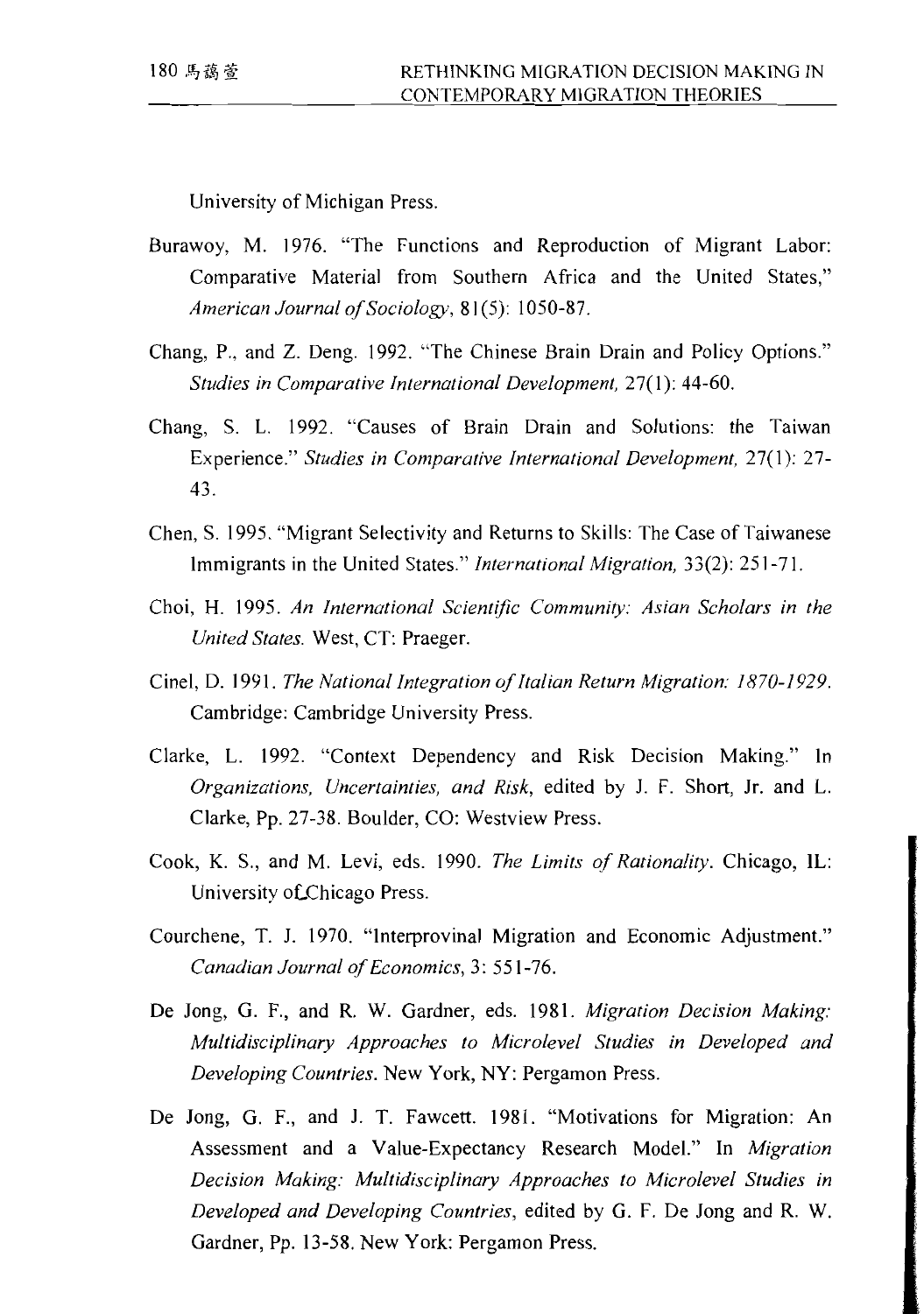- Einhorn, H. J. 1971. "Use of Nonlinear, Noncompensatory Models as a Function of Task and Amount of Information." Organizational Behavior and Human Performance, 6: 1-27.
- Elster, J. 1986. "Introduction." In Rational Choice, edited by J. Elster, Pp. 1-33, Washington Square, NY: New York University Press.
- ---------. 1989. The Cement of Society. Cambridge: Cambridge University Press.
- Fawcett, J. T. 1989. "Networks, Linkages, and Migration Systems." International Migration Review, 23(3): 671-80.
- Findley, S. 1977. Planning for Internal Migration: A Review of Issues and Policies in Developing Countries. Washington, DC: United States Government Printing Office.
- Garson, J. 1992. "Migration and Interdependence: The Migration System between France and Africa." In International Migration System: A Global Approach, edited by M. M. Kritz, L. L. Lim, and H. Zlotnik, Pp. 80-93. New York, NY: Oxford University Press.
- Georges, E. 1990. The Making of A Transnational Community: Migration, Development, and Cultural Change in the Dominican Republic. New York, NY: Columbia University Press.
- Glaser, W. A. 1978. The Brain Drain: Emigration and Return. New York, NY: Pergamon Press.
- Goffman, E. 1959. The Presentation of Self in Everyday Life. Garden City, NY: DoubleDay Anchor Books.
- Goldfield, M., and A. Gilbert. 1995. "The Limits of Rational Choice Theory." In Rational Choice Marxism, edited by T. Carver and P. Thomas, Pp. 275-300. University Park, PA: Pennsylvania University Press.
- Goldscheider, C. 1971. Population, Modernalization, and Social Structure. Boston, MA: Little, Brown, and Co.
- Graves, N. B., and T. D. Graves. 1974. "Adaptive Strategies in Urban Migration." Annual Review of Anthropology, 3: 117-51.
- Granovetter, M. 1983. "The Strength of Weak Ties: A Network Theory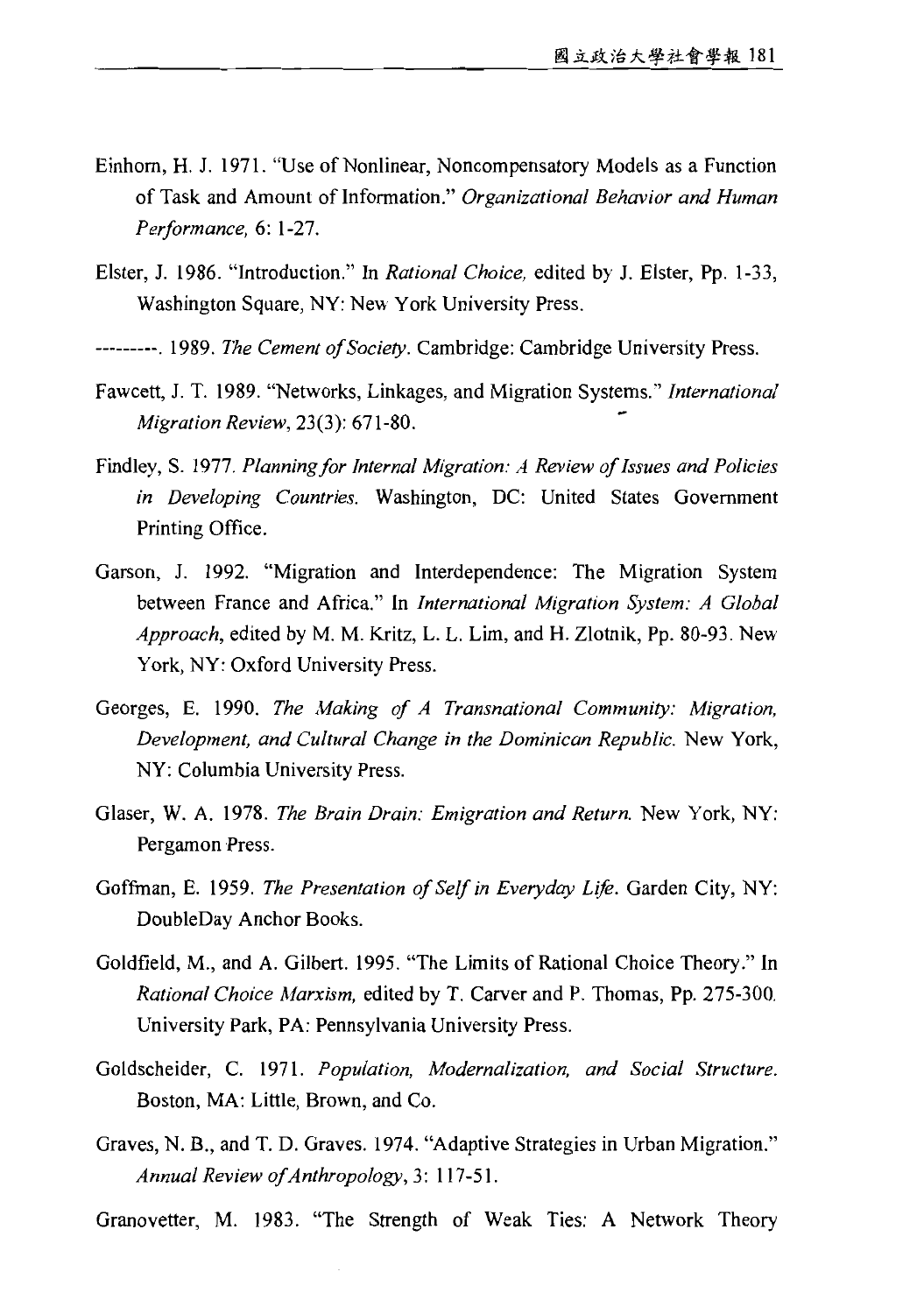Revisited." In Sociological Theory - 1983, edited by R. Collins, Pp. 201-33. San Francisco, CA: Jossey-Bass.

- ---------, 1985. "Economic Action and Social Structure: The Problem of Embeddedness." American Journal of Sociology, 91(3): 481-510.
- Grasmuck, S., and P. R. Pessar. 1991. Between Two Islands: Dominican International Migration. Berkeley, CA: University of California Press.
- Green, D. P., and I. Shapiro. 1994. Pathologies of Rational Choice Theory: A Critique of Applications in Political Science. New Haven: Yale University Press.
- Greenwood, M. J., and D. S. Sweetland. 1972. "The Determinants of Migration Between Standard Metropolitan Statistical Areas." Demography, 9: 665-82.
- Gurak, D. T., and F. Caces. 1992. "Migration Networks and the Shaping of Migration Systems." In International Migration Systems: A Global Approach, edited by M. M. Kritz, L. L. Lim, and H. Zlotnik, Pp. 150-76. New York, NY: Oxford University Press.
- Hindess, B. 1988. Choice, Rationality, and Social Theory. London: Unwin Hyman.
- Ivengar, S. S., and M. Lepper. 1999. "Rethinking the Value of Choice: A Cultural Perspective on Intrinsic Motivation." Journal of Personality and Social Psychology, 76(3): 349-66.
- Janis, I. L., and L. Mann. 1977. Decision Making: A Psychological Analysis of Conflict. Choice and Commitment. New York, NY: The Free Press.
- Jenkins, J. 1981. "Can We Have a Fruitful Cognitive Psychology?" In Nebraska Symposium on Motivation, edited by J. H. Flower, Pp. 211-38. Lincoln, NE: University of Nebraska Press.
- Johnson, R. J. 1974. "Conflict Avoidance Through Acceptable Decisions." Human Relations, 27: 71-82.
- Kahneman, D., and A. Tversky. 1979. "Prospect Theory: An Analysis of Decision Under Risk," Econometrica, 47: 263-91.
- ---------. 1982. "The Psychology of Preferences." Scientific American, 246(1):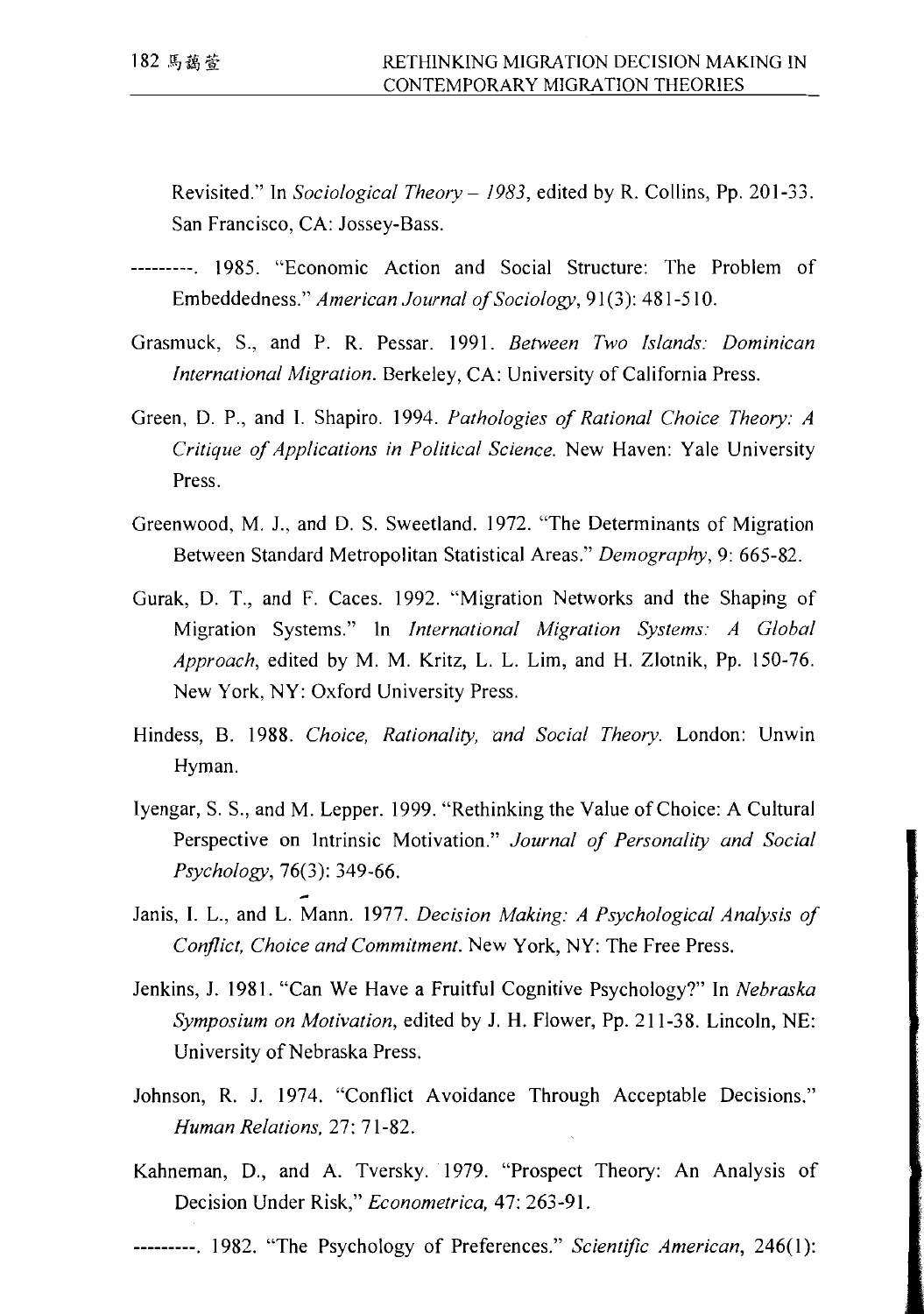$160 - 73.$ 

- --------. 1984. "Choices, Values, and Frames." American Psychologist, 39(4): 341-50.
- Kim, H., and H. R. Markus. 1999. "Deviance or Uniqueness, Harmony or Conformity? A Cultural Analysis." Journal of Personality and Social Psychology, 77(4): 785-800.
- Kratochwil, F. 1989. On Rules, Norms, and Decisions. Cambridge: Cambridge University Press.
- Kritz, M. M. 1987. "The Global Picture of Contemporary Immigration Patterns." In Pacific Bridges: The New Immigration from Asia and the Pacific Islands, edited by J. T. Fawcett and B. V. Cariño, Pp. 29-51. Staten Island, NY: Center for Migration Studies.
- Kritz, M. M., and F. Caces. 1992. "Science and Technology Transfers and Migration Flows." In International Migration Systems: A Global Approach, edited by M. M. Kritz, L. L. Lim, and H. Zlotnik, Pp. 221-42. New York, NY: Oxford University Press.
- Kritz, M. M., and H. Zlotnik. 1992. "Global Interactions: Migration Systems, Processes, and Policies." In International Migration Systems: A Global Approach, edited by M. M. Kritz, L. L. Lim, and H. Zlotnik, Pp. 1-16. New York, NY: Oxford University Press.
- Langley, A. 1989. "In Search of Rationality: The Purposes Behind the Use of Formed Analysis in Organizations." Administrative Science Quarterly, 34(4): 598-637.
- Lansing, J. B., and E. Mueller. 1967. "The Geographic Mobility among Professional Workers." American Sociological Review, 32: 253-64.
- Lee, E. S. 1966. "A Theory of Migration." Demography, 3: 47-57.
- Leiber, S. R. 1978. "Place Utility and Migration." Geografiska Annaler, 60B: 16-27.
- Lewis, G. J. 1982. Human Migration: A Geological Perspective. London: Croom Helm.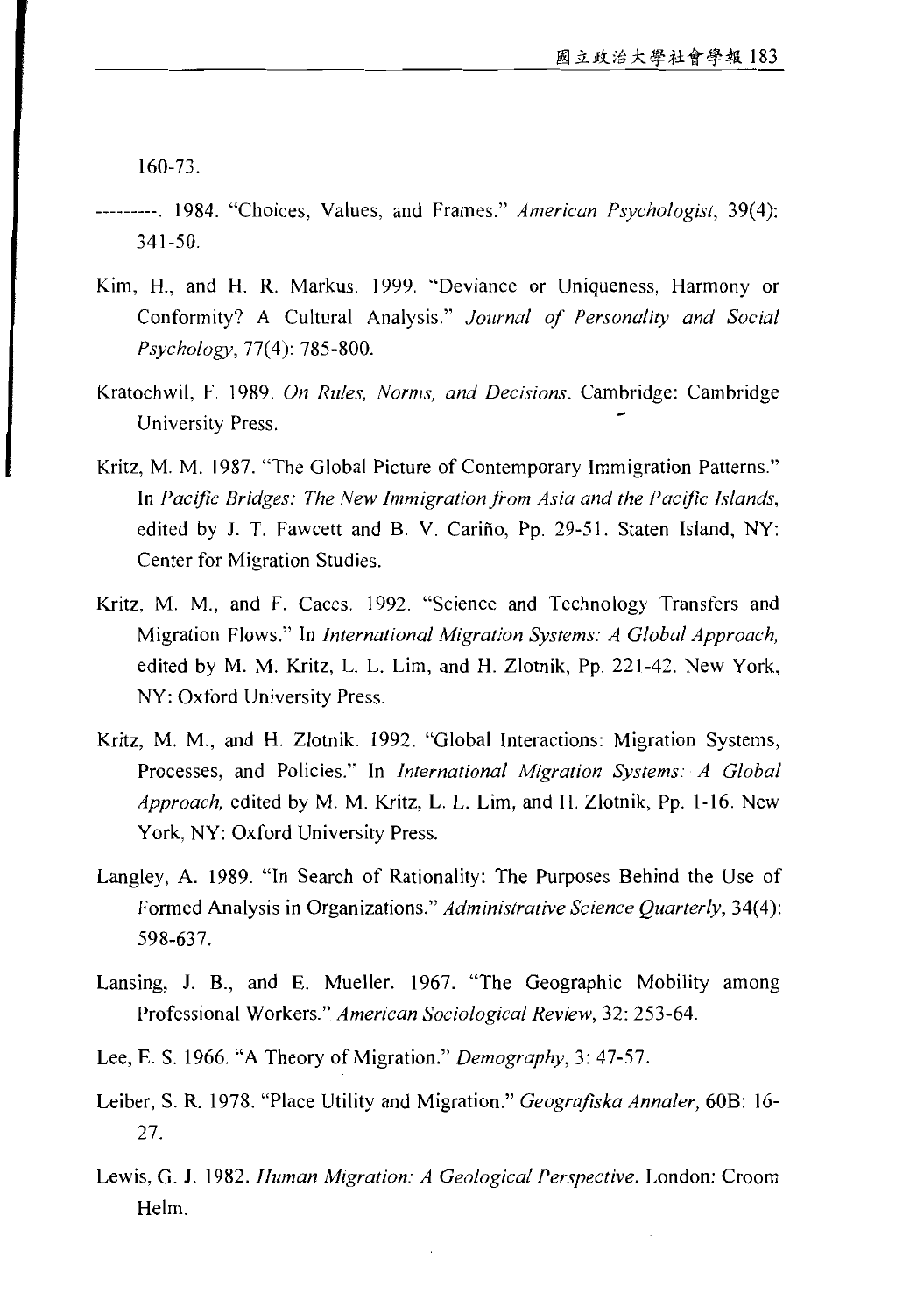- Lin-Yuan, Y. and L. A. Kosinski. 1994. "The Model of Place Utility Revisited." International Migration, 32(1): 49-69.
- Ma, A. S. 1999. "Contextualizing Migration Decisions: Migration Decision Making of Chinese and Taiwanese Scientists in the U.S." Ph. D. diss., Department of Sociology, University of Michigan, Ann Arbor.
- Mabogunje, A. L. 1970. "Systems Approach to a Theory of Rural-Urban Migration." Geographical Analysis, 2: 1-17.
- Majeski, S. J. 1990. "An Alternative Approach to the Generation and Maintenance of Norms." In The Limits of Rationality, edited by K. S. Cook and M. Levi, Pp. 273-81. Chicago, IL: University of Chicago Press.
- Mann, L., and I. Janis. 1982. "Conflict Theory of Decision Making and the Expectancy-Value Approach." In Expectations and Actions: Expectancy-Value Models in Psychology, edited by N. T. Feather, Pp. 341-64. Hillsdale, NJ: Lawrence Erlbaum Associates.
- Massey, D. 1987. "Understanding Mexican Migration to the United States." American Journal of Sociology, 92: 1372-403.
- Menon, T., M. W. Morris, C. Y. Chiu, and Y. Y. Hong. 1999. "Culture and the Construal of Agency: Attribution to Individual versus Group Dispositions." Journal of Personality and Social Psychology, 76(5): 701-17.
- Mills, C. W. 1940. "Situated Identities and Vocabularies of Motives." American Sociological Review, 5: 904-13.
- Miller, D. W., and M. K. Starr. 1967. The Structure of Human Decisions. Englewood Cliffs, NJ: Prentice-Hall.
- Mullan, B. P. 1989. "The Impact of Social Networks on the Occupational Status of Migrants." International Migration, 27(1): 69-85.
- Muniz, C. M. 1991. "The Emigration of Argentine Professionals and Scientists." International Migration, 29(2): 231-39.
- Olson, M., Jr. 1965/1971. The Logic of Collective Action. Cambridge: Harvard University Press.

Oommen, T. K. 1989. "India: 'Brain Drain' or the Migration of Talent?"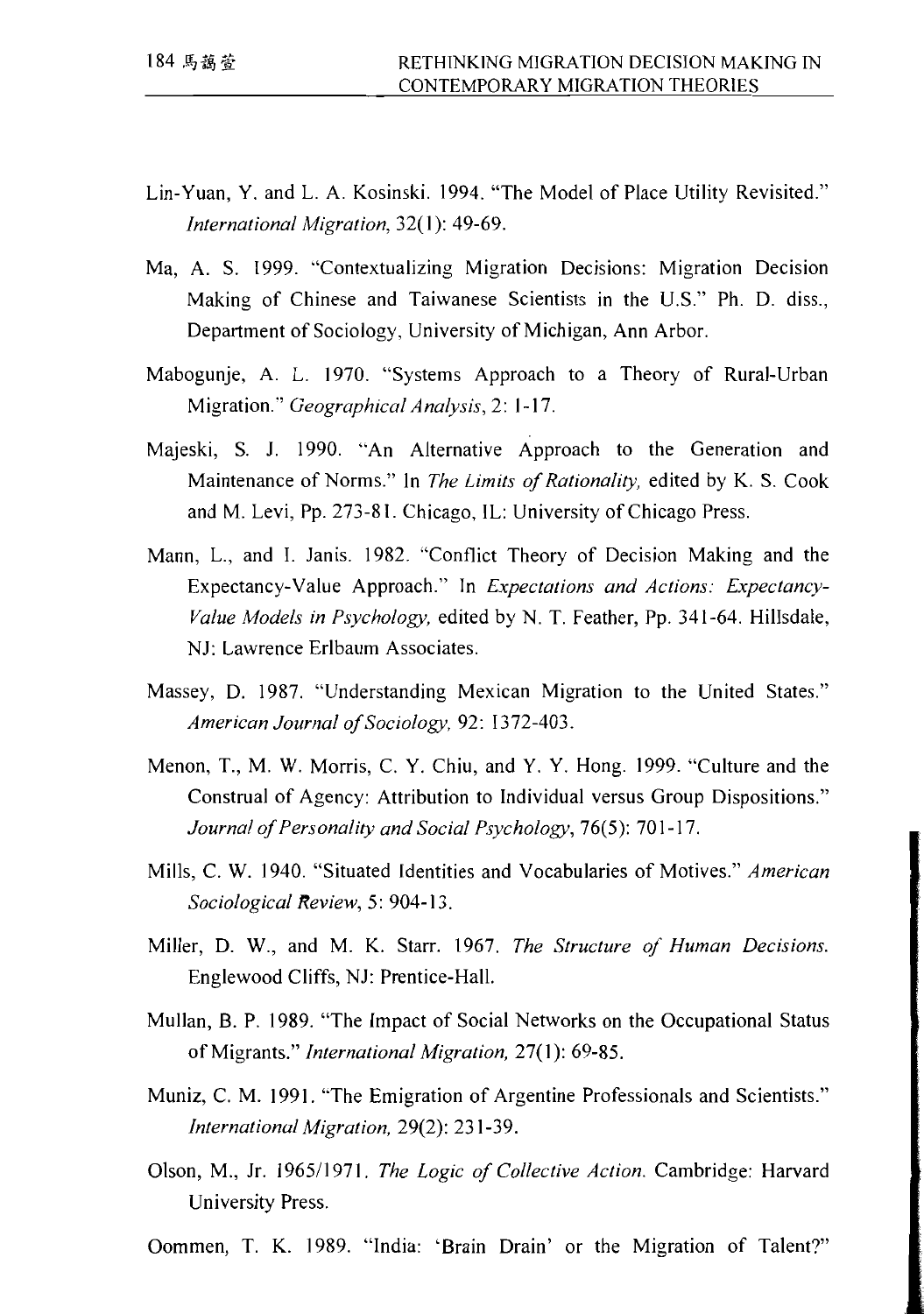International Migration, 27(3): 411-26.

- Pedraza, S. 1994. "The Sociology of Immigration, Race, and Ethnicity in America." Social Problems, 41(1): 1-8.
- Petras, E. M. 1981. "The Global Labor Market in the Modern World Economy." In Global Trends in Migration, edited by M. M. Kritz and C. B. Keeley, Pp. 44-63. Staten Island, NY: Center for Migration Studies.
- Piore, M. J. 1979. Birds of Passage: Migrant Labor and Industrial Societies. Cambridge: Cambridge University Press.
- Pohjola, A. 1991. "Social Networks Help or Hindrance to the Migrant?" International Migration, 29(3): 435-44.
- Portes, A., and J. Böröcz. 1989. "Contemporary Immigration: Theoretical Perspectives on Its Determinants and Modes of Incorporation." International Migration Review, 23(3): 606-30.
- Portes, A., and A. A. Ross. 1976. "Modernization for Emigration: The Medical Brain Drain for Argentina." Journal of International Studies and World *Affairs*, 18(4): 395-422.
- Portes, A., and R. G. Rumbaut. 1990. Immigrant America: A Portrait. Berkeley, CA: University of California Press.
- Portes, A., and J. Walton. 1981. Labor, Class and the International System. New York, NY: Academic Press.
- Ravenstein, E. G. 1885. "The Law of Migration." Journal of the Royal Statistical Society, 48: 167-235.
- ---------. 1889. "The Law of Migration." Journal of the Royal Statistical Society, 52: 241-305.
- Ritchey, P. N. 1976. "Explanations of Migration." Annual Review of Sociology, 2: 363-404.
- Ritzer, G. 1992. Sociological Theory, 3rd ed. New York, NY: McGraw-Hill.
- Roseman, C. C. 1971. "Migration as a Spatial and Temporal Process." Annals of the Association of American Geographers, 61: 589-98.
- Salt, J. 1987. "Contemporary Trends in International Migration Study."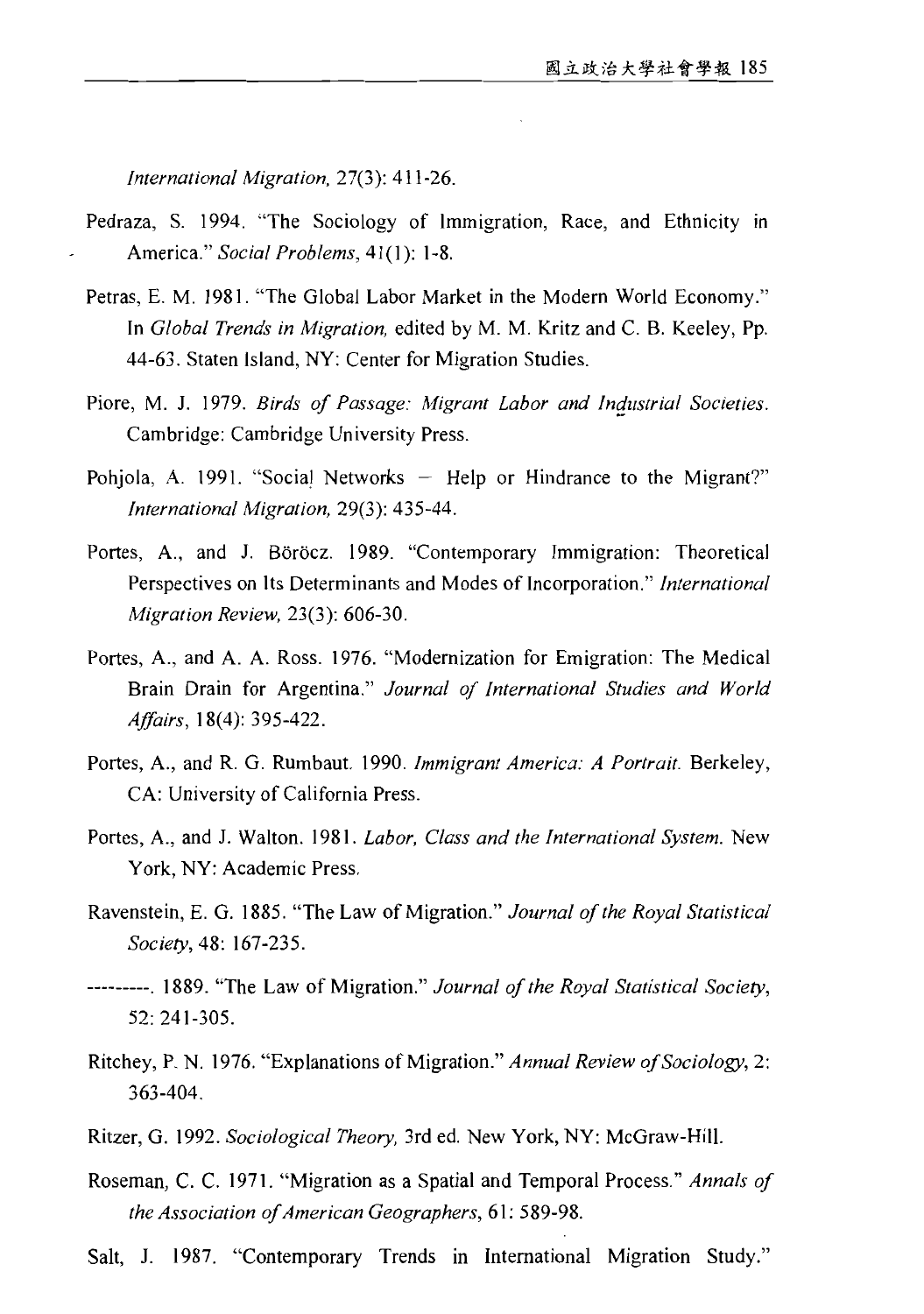International Migration, 25(3): 241-52.

- Schultz, T. W. 1962. "Reflections on Investment in Man." Journal of Political Economy, 70: 51-8.
- Short, J. F., Jr., and L. Clarke, eds. 1992. Organizations, Uncertainties, and Risk. CA, San Francisco: Westview Press.
- Simmons, A. B., and J. P. Guengant. 1992. "Caribbean Exodus and the World System." In International Migration System: A Global Approach, edited by M. M. Kritz, L. L. Lim, and H. Zlotnik, Pp. 94-114. New York, NY: Oxford University Press.
- Simon, H. A. 1958. "The Role of Expectations in an Adaptive or Behavioristic Model." In Expectations, Uncertainty, and Business Behavior, edited by M. J. Bowman, Pp. 49-58. New York, NY: Social Science Research Council.
- ---------. 1972. "Theories of Bounded Rationality." In Decision and Organization, edited by C. B. Radner and R. Radner, Pp. 161-76. Amsterdam: North-Holland Publishing Company.
- ---------. 1976. "From Substantive to Procedural Rationality." In Method and Appraisal in Economics, edited by S. J. Latsis, Pp. 129-48. Cambridge: Cambridge University Press.
- ---------. 1983. Reason in Human Affairs. Stanford, CA: Stanford University Press.
- Sjaastad, L. A. 1962. "The Costs and Returns of Human Migration." Journal of Political Economy, 70: 80-93.
- So, A. Y. 1990. Social Change and Development: Modernization, Dependency, and World-System Theories. Newbury Park, CA: Sage.
- Somers, G. G. 1967. "The Returns to Geographic Mobility: A Symposium." Journal of Human Resources, 2: 427-30.
- Stalker, P. 1994. The Work of Strangers: A Survey of International Labour Migration. Geneva: International Labour Office.
- Tetlock, Philip E. 1981. "The Influence of Self-Presentation Goals on Attribution Reports." Social Psychology Ouarterly, 44(4): 300-11.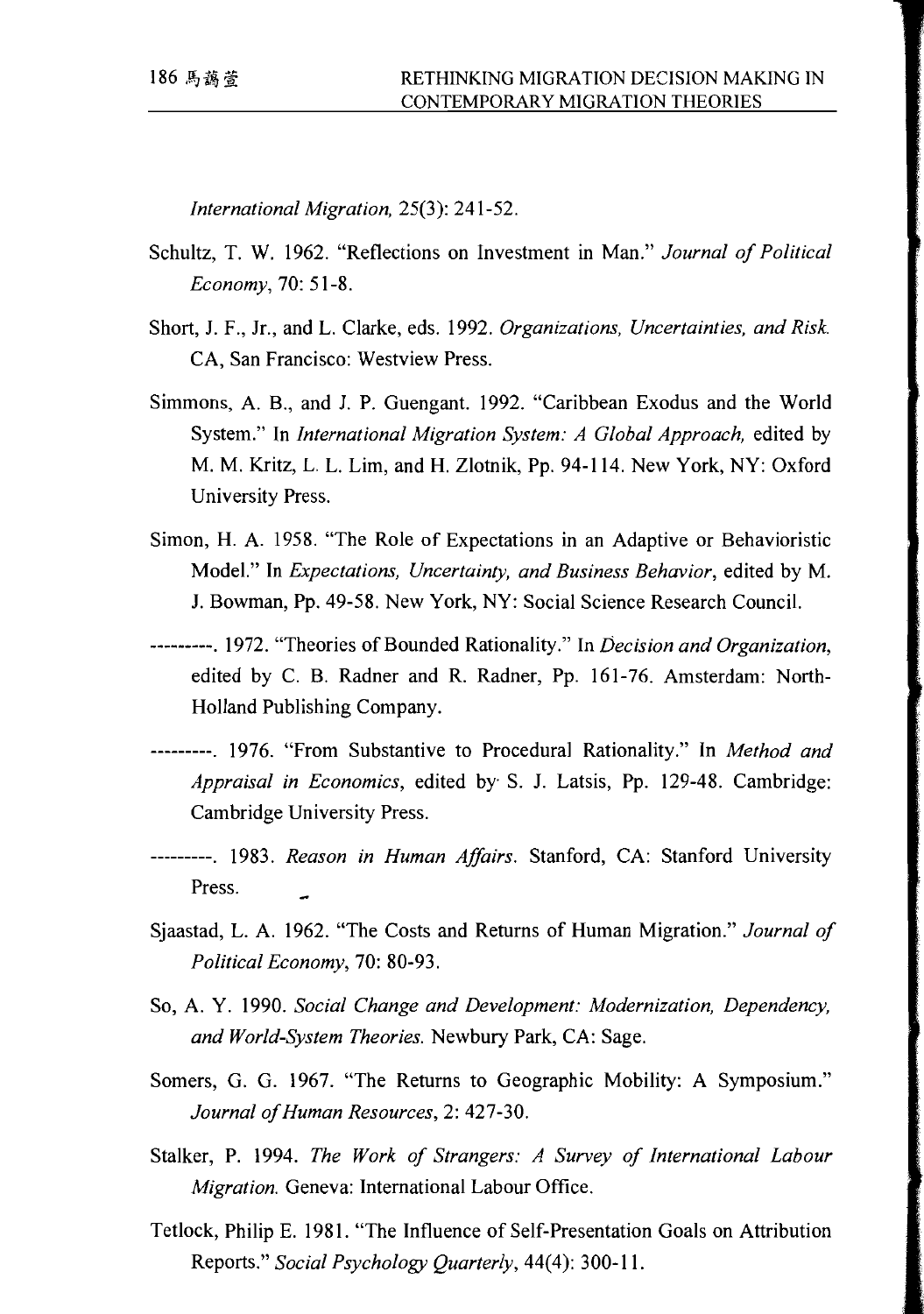- ---------. 1983. "Accountability and Complexity of Thought." Journal of Personality and Social Psychology, 45(1): 74-83.
- ---------. 1985. "Accountability: The Neglected Social Context of Judgment and Choice." Research in Organizational Behavior, 7: 297-332.
- Tetlock, P. E., and R. Boettger. 1989. "Accountability: A Social Magnifier of the Dilution Effect." Journal of Personality and Social Psychology, 57 (3): 388-98.
- Tetlock, P. E., L. Skitka, and R. Boettger. 1989. "Social Cognitive Strategies for Coping with Accountability: Conformity, Complexity, and Bolstering." Journal of Personality and Social Psychology, 57(4): 632-40.
- Tversky, A., and C. Fox. 1995. "Weighing Risk and Uncertainty." Psychological Review, 102(2): 269-83.
- Tversky, A., and D. Kahneman. 1986. "Rational Choice and the Framing of Decisions." Journal of Business, 59(4, pt. 2): 251-78.
- Uhlenberg, P. 1976. "Non-Economic Determinants of Non-Migration: Sociological Consideration for Migration Theory." Rural Sociology, 38(3): 297-311.
- Whyte, G. 1991. "Decision Failures: Why They Occur and How to Prevent Them." Academy of Management Executive, 5(3): 23-31.
- Wilpert, C. 1992. "The Use of Social Networks in Turkish Migration to Germany." In International Migration System: A Global Approach, edited by M. M. Kritz, L. L. Lim, and H. Zlotnik, Pp. 177-89. New York, NY: Oxford University Press.
- Wolpert, J. 1964. "The Decision Process in Spatial Perspective." Annals of the Association of American Geographers, 54: 220-29.
- ---------. 1965. "Behavioral Aspects of the Decision to Migrate." Annals of the Regional Science Association, 15: 159-72.
- ---------. 1966. "Migration as An Adjustment to Environmental Stress." Journal of Social Issues, 22: 92-102.
- Zolberg, A. R. 1989. "The New Waves: Migration Theory for a Changing